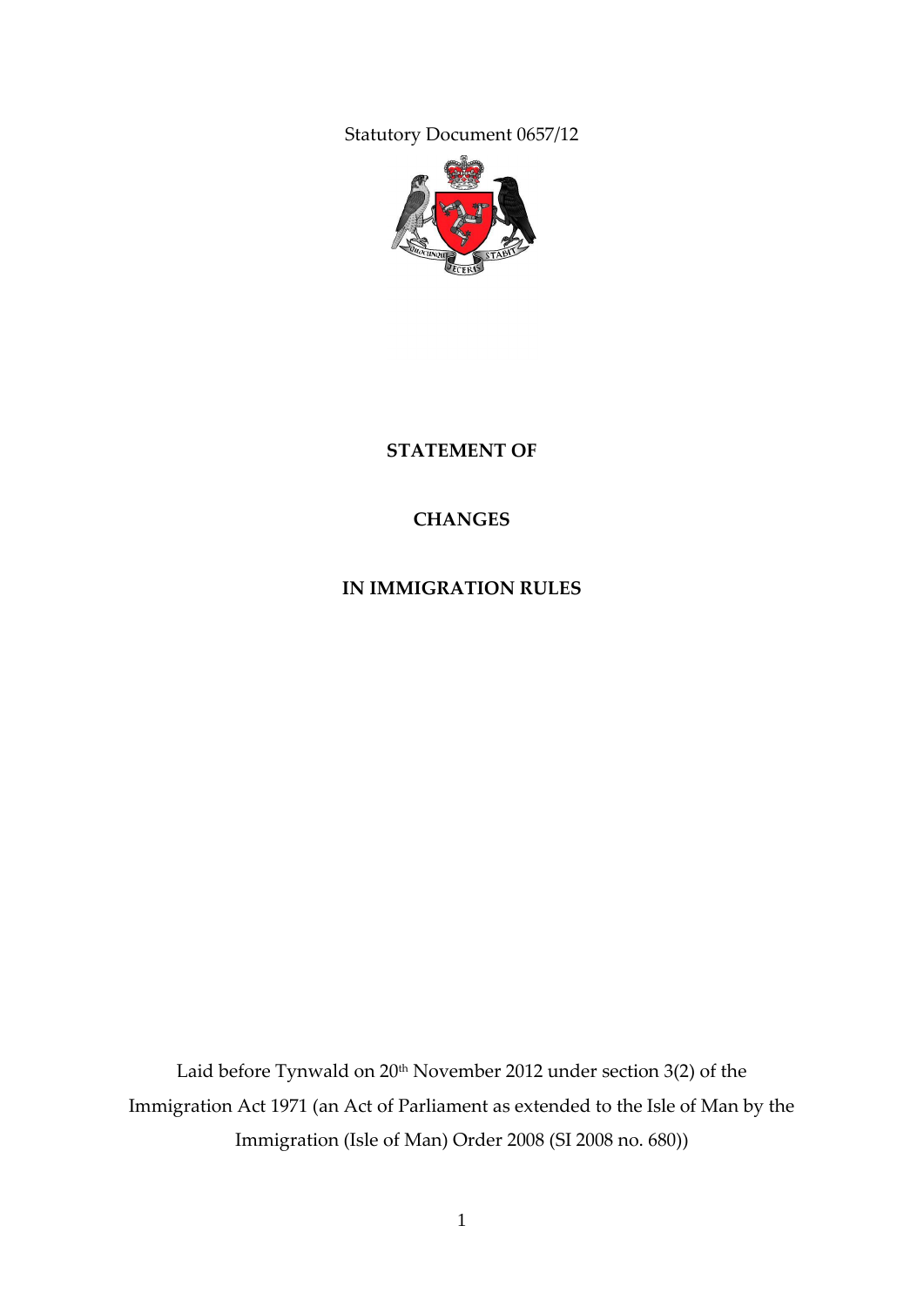#### **STATEMENT OF CHANGES IN IMMIGRATION RULES**

The Council of Ministers has made the following changes to the Rules laid down by it as to the practice to be followed in the administration of the Immigration Act 1971<sup>1</sup> (of Parliament) as it has effect in the Isle of Man**<sup>2</sup>** for regulating entry into and the stay of persons in the Isle of Man and contained in the Statement laid before Tynwald on  $17^{\rm th}$  May 2005 $^{\rm 3}.$ 

The changes in this Statement shall take effect on 19 November 2012 However, if an applicant has made an application for entry clearance or leave before 19 November 2012 and the application has not been decided before that date, it will be decided in accordance with the rules in force on 18 November 2012.

Appendix FM applies to applications made on or after 19 November 2012 as set out in paragraph 74 of this Statement of Changes.

#### **Changes**

1. Delete Paragraph 5A and substitute –

'5A. When exercising its functions under these rules the *Department for Economic Development* shall act in accordance with any instructions issued by the Council of Ministers as to the practice to be followed in the issuing of Sponsor Licenses and Certificates of Sponsorship under these rules.".

2. In paragraph 6

After the definition of '**Accession State National'** insert –

''**adequate**' and '**adequately**' in relation to a maintenance and accommodation requirement shall mean that, after housing costs have been deducted, there must be available to the family the level of gross income that would be available to them if the family was in receipt of income support.'.

After the definition of '**adoption**' insert –

'In Appendix FM references to '**application for leave to remain**' include an application for variation of leave to enter or remain of a person in the Isle of Man.'.

<sup>&</sup>lt;u>.</u>  $1$  1971 c. 77

 $2^{2}$  See the Immigration (Isle of Man) Order 2008 (S.I. 2008 No 680)

<sup>3</sup> S.D. 62/05 amended by S.D.692/05, S.D. 442/06, S.D. 547/06, S.D. 781/06, S.D. 871/06, S.D. 124/07, S.D. 303/07, S.D. 534/07, S.D. 02/08, S.D. 500/08, GC 32/09, GC 35/09, GC 14/10, GC 26/10, GC 02/11, SD 518/11, SD 40/12, SD 0288/12 and SD 0625/12.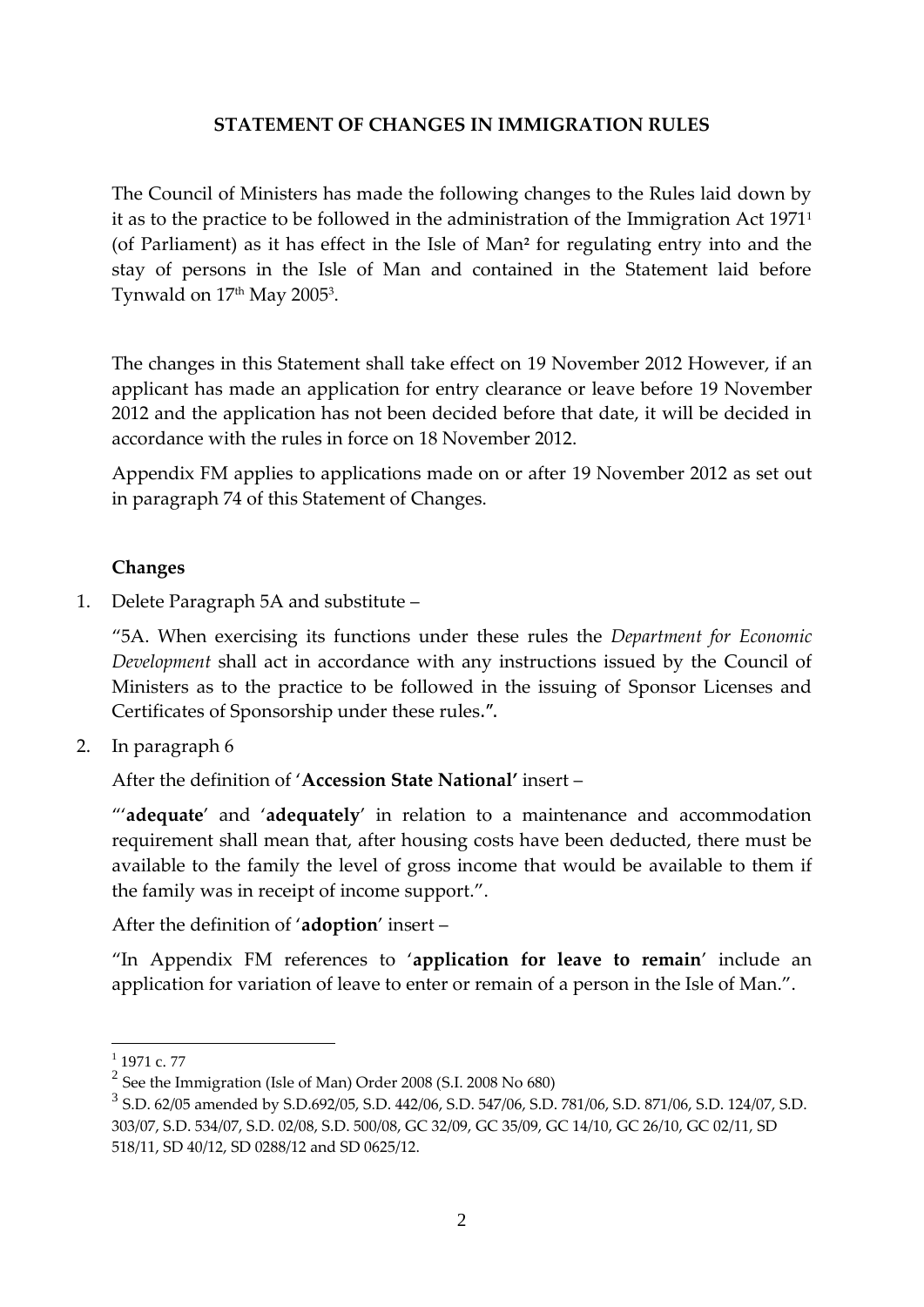After the definition of '**a** *bona fide* **private education institution**' insert - ''**Business day**' means any day other than Saturday or Sunday, a day which is a bank holiday under the Bank Holidays Act 1989 (of Tynwald)<sup>4</sup>, Christmas Day or Good Friday.".

After the definition of '**civil partner**' insert –

''**conviction**' means conviction for a criminal offence in the Isle of Man or any other country.'.

After the definition of **'Immigration officer'** insert –

''**in breach of immigration laws**' means without valid leave where such leave is required, or in breach of the conditions of leave.'.

In the definition of '**intention to live permanently with the other**' add after that phrase - 'and **intend to live together permanently**' and delete the words after 'thereafter'.

After the definition of **'Multiple entry work permit employment'** insert –

''**must not be leading an independent life**' means that the applicant does not have a partner as defined in Appendix FM; is living with their parents (except where they are at boarding school as part of their full-time education); is not employed full-time or for a significant number of hours per week (unless aged 18 years or over); is wholly or mainly dependent upon their parents for financial support (unless aged 18 years or over); and is wholly or mainly dependent upon their parents for emotional support.'.

After the definition of **'Non-visa nationals'** insert –

''**occupy exclusively'** in relation to accommodation shall mean that part of the accommodation must be for the exclusive use of the partner and their dependants.'.

''**overcrowded**' means overcrowded within the meaning of Schedule 4 of the Housing Act 1955 (of Tynwald).'.

Delete the definition of '**Overstayed**' or '**Overstaying**' and insert ''**Overstayed**' or '**Overstaying**' means the applicant has stayed in the Isle of Man beyond the latest of:

(i) the time limit attached to the last period of leave granted, or

(ii) beyond the period that his leave was extended under sections 3C or 3D of the Immigration Act 1971, or

(iii) the date that an applicant receives the notice of invalidity declaring that an application for leave to remain is not a valid application, provided the application was submitted before the time limit attached to the last period of leave expired.'.

<sup>1</sup>  $4$  1989 c5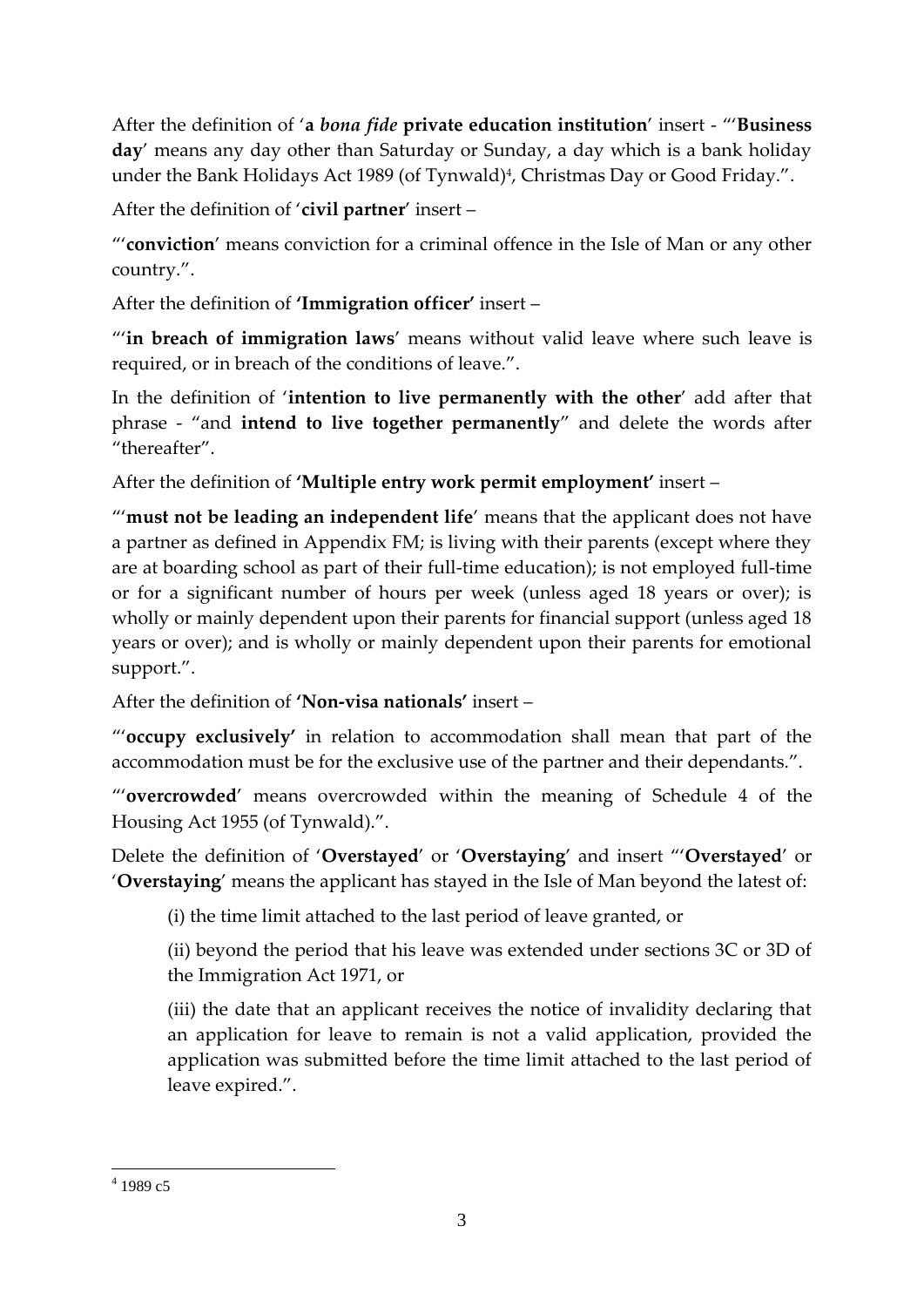Insert at the end of the definition of '**present and settled**' - 'For the purposes of Appendix FM a member of HM Forces serving overseas, or a permanent member of HM Diplomatic Service, or a comparable Isle of Man-based staff member of the British Council on a tour of duty abroad, or a staff member of the Department for International Development or the Home Office, who is a British Citizen or settled in the Isle of Man, is to be regarded as present and settled in the Isle of Man.'.

After the definition of **'present and settled'** insert –

''**prohibited degree of relationship**' has the same meaning as in the Marriage and Civil Registration (Amendment) Act 2011<sup>5</sup> (of Tynwald) and the Civil Partnership Act 2011<sup>6</sup> (of Tynwald).

Insert at the end of the definition of '**sponsor**' - 'or the person in relation to whom an applicant is seeking entry clearance or leave as their partner or dependent relative under Appendix FM.'.

After the definition of '**Work Permit Holder**' insert the following -

''**working illegally**' means working in breach of conditions of leave or working when in the Isle of Man without valid leave where such leave is required.".

- 3. In paragraph 27 after 'paragraphs 296-316' insert 'or paragraph EC-C of Appendix FM'.
- 4. After paragraph 34C insert 'Notice of invalidity will be given in writing and deemed to be received on the date it is given, except where it is sent by post, in which case it will be deemed to be received on the second day after it was posted excluding any day which is not a business day.'.
- 5. In paragraph 35,

In the first sentence;

(a) delete 'or variation of leave to enter'; and

(b) delete 'maintenance and accommodation' and insert - 'maintenance, accommodation and (as appropriate) personal care'; and

(c) after 'further variation' add - ', or for a period of 5 years from date of grant where indefinite leave to enter or remain is granted'.

In the second sentence delete 'Department of Health and Social Security' and substitute 'Department of Social Care'.

6. Delete paragraph 44and substitute - ';

<sup>&</sup>lt;u>.</u> 5 2011 C3

<sup>6</sup> 2011 C2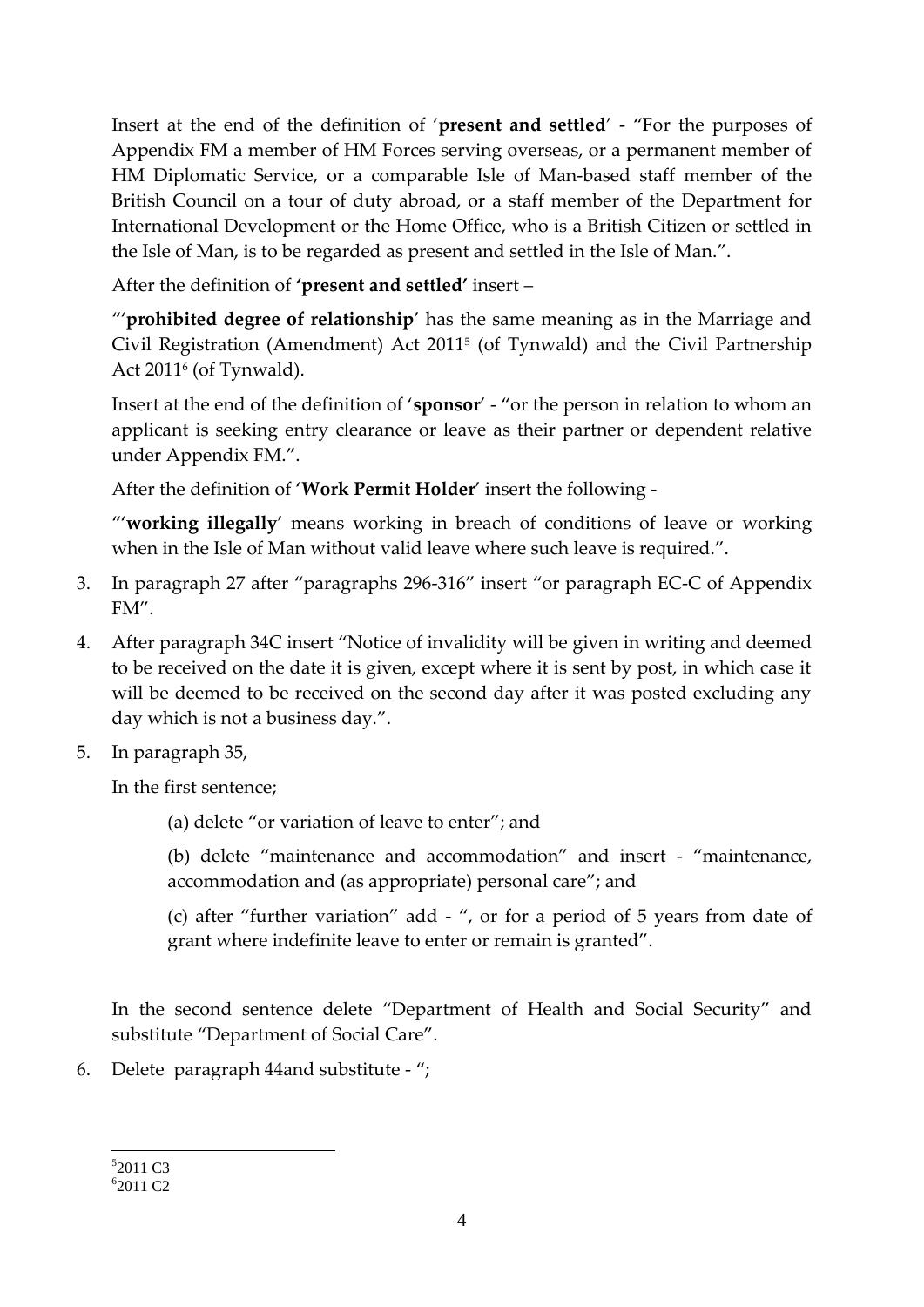'44. Six months is the maximum permitted leave which may be granted to a general visitor. The requirements for an extension of stay as a general visitor are that the applicant:

(i) meets the requirements of paragraph 41 (ii)-(vii) and (ix)-(xii); and

(ii) has not already spent, or would not as a result of an extension of stay spend, more than 6 months in total in the Isle of Man or not more than 12 months in the case of a person accompanying an academic visitor as a general visitor. Any periods spent as a child visitor are to be counted as a period spent as a general visitor; and

(iii) has, or was last granted, entry clearance, leave to enter or leave to remain as a general visitor or as a child visitor; and

(iv) must not be in the Isle of Man in breach of immigration laws except that any period of overstaying for a period of 28 days or less will be disregarded.'.

7. After paragraph  $46D(vi)$  insert - "; and

(vii) must not be in the Isle of Man in breach of immigration laws except that any period of overstaying for a period of 28 days or less will be disregarded.'.

8. After paragraph  $46$ J $(iv)$  insert - "; and

(v) must not be in the Isle of Man in breach of immigration laws except that any period of overstaying for a period of 28 days or less will be disregarded.'.

9. After paragraph 46P(iii) insert - "; and

(iv) must not be in the Isle of Man in breach of immigration laws except that any period of overstaying for a period of 28 days or less will be disregarded.'.

10. After paragraph 46V(iii) insert - '; and

(iv) must not be in the Isle of Man in breach of immigration laws except that any period of overstaying for a period of 28 days or less will be disregarded.'.

- 11. After paragraph  $54(iv)$  insert "; and
	- (v) [Not used]

(vi) must not be in the Isle of Man in breach of immigration laws except that any period of overstaying for a period of 28 days or less will be disregarded.'.

12. After paragraph  $56A(v)$  insert - "; and

(vi) if seeking leave to remain must not be in the Isle of Man in breach of immigration laws except that any period of overstaying for a period of 28 days or less will be disregarded.'.

13. After paragraph  $75D(v)$  insert - "; and

(vi) must not be in the Isle of Man in breach of immigration laws except that any period of overstaying for a period of 28 days or less will be disregarded.'.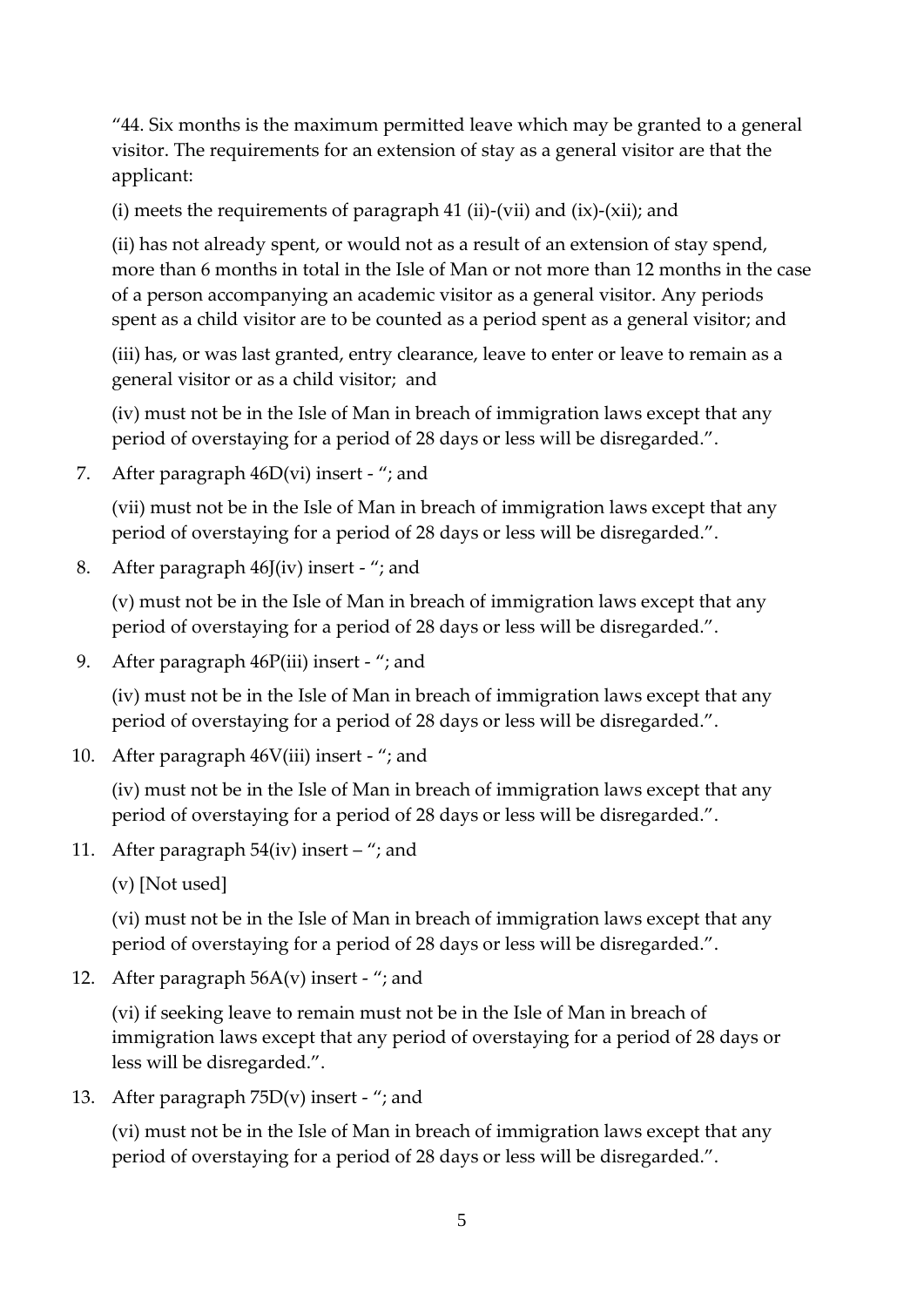14. After paragraph 75K(vi) insert - "; and

(vii) must not be in the Isle of Man in breach of immigration laws except that any period of overstaying for a period of 28 days or less will be disregarded.'.

15. After paragraph 76(vi) insert - "; and

(vii) if seeking leave to remain must not be in the Isle of Man in breach of immigration laws except that any period of overstaying for a period of 28 days or less will be disregarded.'.

16. After paragraph 79(vi) insert - "; and

(vii) if seeking leave to remain must not be in the Isle of Man in breach of immigration laws except that any period of overstaying for a period of 28 days or less will be disregarded.'.

17. After paragraph 122(vi) insert - "; and

(vii) if seeking leave to remain, must not be in the Isle of Man in breach of immigration laws except that any period of overstaying for a period of 28 days or less will be disregarded.'.

- 18. In paragraph 123 after 'each of the requirements of paragraph 122 (i)-(v)' insert "and (vii)".
- 19. In paragraph 124 after 'each of the requirements of paragraph 122 (i)-(v)' insert "and  $(vii)$ ".
- 20. After paragraph 125(vii) insert "; and

(viii) if seeking leave to remain, must not be in the Isle of Man in breach of immigration laws except that any period of overstaying for a period of 28 days or less will be disregarded.'.

- 21. In paragraph 126 after "each of the requirements of paragraph 125 (i)-(vi)" insert -"and (viii)".
- 22. In paragraph 127 after "each of the requirements of paragraph 125 (i)-(vi)" insert -"and (viii)".
- 23. After paragraph 134(vii) insert "; and

(viii) must not be in the Isle of Man in breach of immigration laws except that any period of overstaying for a period of 28 days or less will be disregarded.'.

24. After paragraph  $135G(v)$  insert - "; and

(vi) must not be in the Isle of Man in breach of immigration laws except that any period of overstaying for a period of 28 days or less will be disregarded.'.

25. After paragraph 159D(vi) insert - "; and

(vii) must not be in the Isle of Man in breach of immigration laws except that any period of overstaying for a period of 28 days or less will be disregarded.'.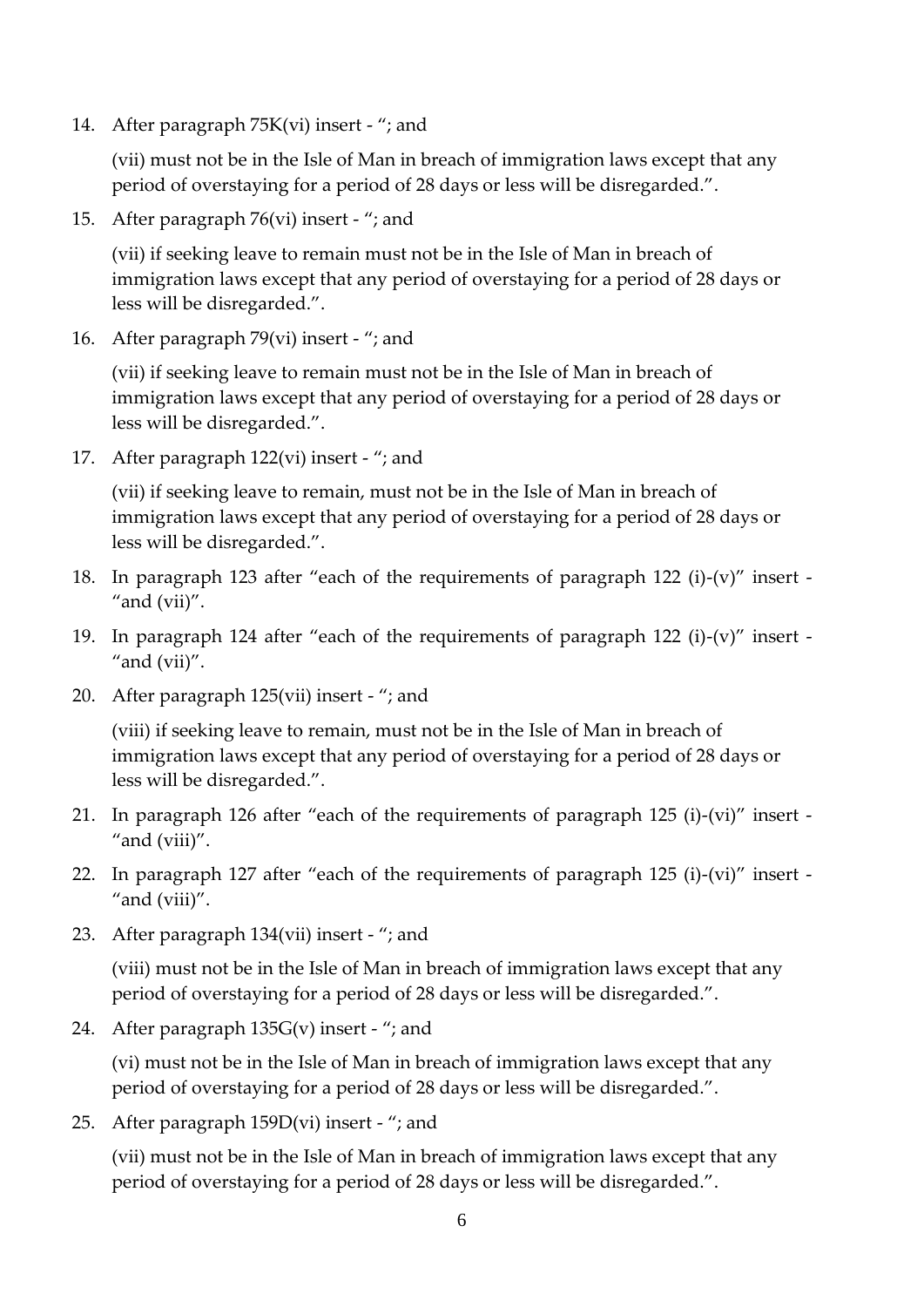26. After paragraph  $159EA(v)$  insert - "; and

(vi) must not be in the Isle of Man in breach of immigration laws except that any period of overstaying for a period of 28 days or less will be disregarded.'.

27. After paragraph 159G(vi) insert - "; and

(vii) must not be in the Isle of Man in breach of immigration laws except that any period of overstaying for a period of 28 days or less will be disregarded.'.

28. After paragraph  $176(v)$  insert - "; and

(vi) he is not in the Isle of Man in breach of immigration laws except that any period of overstaying for a period of 28 days or less will be disregarded.'.

29. After paragraph 189(ii) insert - "; and

(iii) he is not in the Isle of Man in breach of immigration laws except that any period of overstaying for a period of 28 days or less will be disregarded.'.

30. After paragraph 192(iv) insert - '; and

(v) he is not in the Isle of Man in breach of immigration laws except that any period of overstaying for a period of 28 days or less will be disregarded.'.

31. After paragraph  $196A(v)$  insert - "; and

(vi) must not be in the Isle of Man in breach of immigration laws except that any period of overstaying for a period of 28 days or less will be disregarded.'.

32. After paragraph  $196D(vi)$  insert - "; and

(vii) must not be in the Isle of Man in breach of immigration laws except that any period of overstaying for a period of 28 days or less will be disregarded.'.

33. After paragraph 197(vii) insert - '; or

(viii) if seeking leave to remain, must not be in the Isle of Man in breach of immigration laws except that any period of overstaying for a period of 28 days or less will be disregarded.'.

- 34. In paragraph 198 after "each of the requirements of paragraph 197 (i)-(vi)" insert -"and (viii)".
- 35. In paragraph 199 after 'each of the requirements of paragraph 197 (i)-(vi)' insert "and (viii)".
- 36. After paragraph  $209(v)$  insert "; and

(vi) must not be in the Isle of Man in breach of immigration laws except that any period of overstaying for a period of 28 days or less will be disregarded.'.

37. After paragraph 222(viii) insert - '; and

(ix) must not be in the Isle of Man in breach of immigration laws except that any period of overstaying for a period of 28 days or less will be disregarded.'.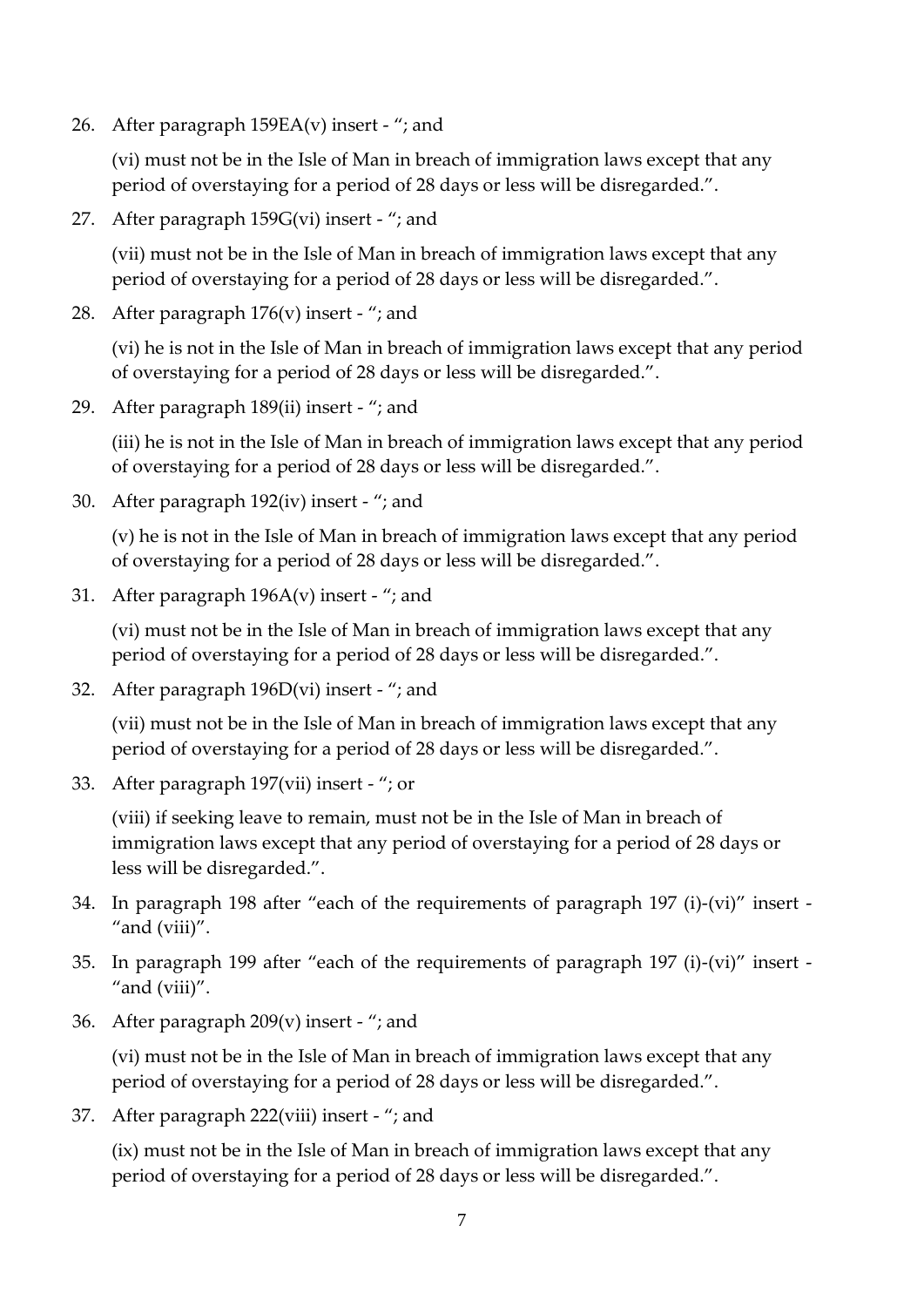38. After paragraph 230(iv) insert - '; and

(v) must not be in the Isle of Man in breach of immigration laws except that any period of overstaying for a period of 28 days or less will be disregarded.'.

39. After paragraph 238(iv) insert - "; and

(v) must not be in the Isle of Man in breach of immigration laws except that any period of overstaying for a period of 28 days or less will be disregarded.'.

40. After paragraph  $242A(v)$  insert - "; and

(vi) must not be in the Isle of Man in breach of immigration laws except that any period of overstaying for a period of 28 days or less will be disregarded.'.

41. After paragraph 242D(vi) insert - "; and

(vii) must not be in the Isle of Man in breach of immigration laws except that any period of overstaying for a period of 28 days or less will be disregarded.'.

42. After paragraph 243(vii) insert - "; or

(viii) if seeking leave to remain, must not be in the Isle of Man in breach of immigration laws except that any period of overstaying for a period of 28 days or less will be disregarded.'.

- 43. In paragraph 244 after "each of the requirements of paragraph 243 (i)-(vi)" insert -"and (viii)".
- 44. In paragraph 245 after "each of the requirements of paragraph 243 (i)-(vi)" insert -"and (viii)".
- 45. After paragraph 245CD(h) insert -

'(i) The applicant must not be in the Isle of Man in breach of immigration laws except that any period of overstaying for a period of 28 days or less will be disregarded.".

46. After paragraph 245DD(f) insert -

 $'(g)$  The applicant must not be in the Isle of Man in breach of immigration laws except that any period of overstaying for a period of 28 days or less will be disregarded.'.

47. After paragraph 245DF(d) insert -

'(e) The applicant must not be in the Isle of Man in breach of immigration laws except that any period of overstaying for a period of 28 days or less will be disregarded.'.

48. After paragraph 245ED(d) insert -

'(e) The applicant must not be in the Isle of Man in breach of immigration laws except that any period of overstaying for a period of 28 days or less will be disregarded.'.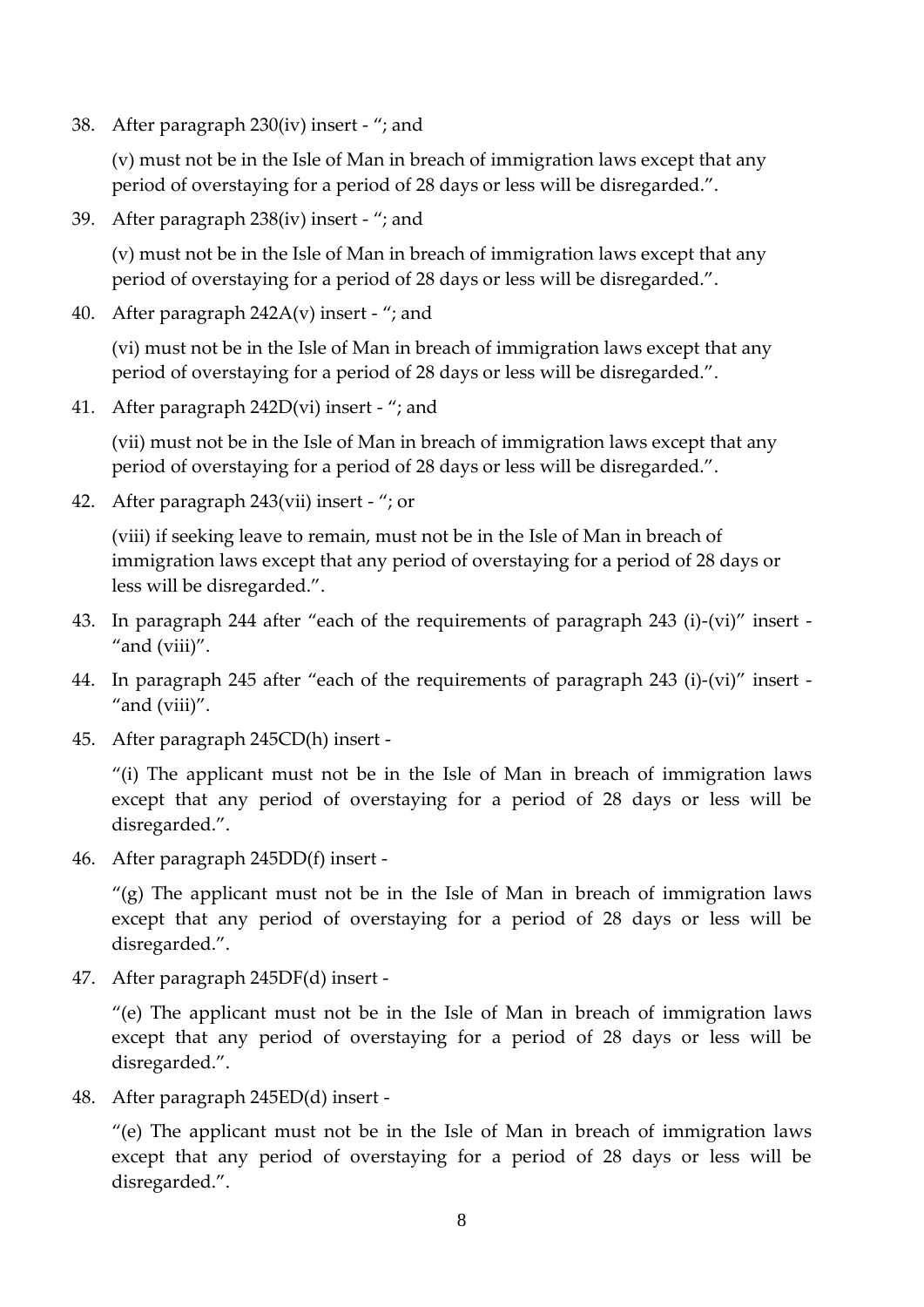49. After paragraph 245EF(d) insert -

'(e) The applicant must not be in the Isle of Man in breach of immigration laws except that any period of overstaying for a period of 28 days or less will be disregarded.'.

50. After paragraph 245FA(h) insert -

'(i) The applicant must not be in the Isle of Man in breach of immigration laws except that any period of overstaying for a period of 28 days or less will be disregarded.".

51. After paragraph 245GD(k) insert -

'(l) The applicant must not be in the Isle of Man in breach of immigration laws except that any period of overstaying for a period of 28 days or less will be disregarded.".

52. After paragraph 245GF(g) insert -

'(h) The applicant must not be in the Isle of Man in breach of immigration laws except that any period of overstaying for a period of 28 days or less will be disregarded.'.

53. After paragraph 245HD(o) insert -

 $''(p)$  The applicant must not be in the Isle of Man in breach of immigration laws except that any period of overstaying for a period of 28 days or less will be disregarded.".

54. After paragraph 245HF(f) insert -

 $\ell$ (g) The applicant must not be in the Isle of Man in breach of immigration laws except that any period of overstaying for a period of 28 days or less will be disregarded.".

55. After paragraph 245ZQ(h) insert -

'(i) The applicant must not be in the Isle of Man in breach of immigration laws except that any period of overstaying for a period of 28 days or less will be disregarded.'.

56. After paragraph 245ZS(c) insert -

'(d) The applicant must not be in the Isle of Man in breach of immigration laws except that any period of overstaying for a period of 28 days or less will be disregarded.'.

57. After paragraph 245ZX(l) insert -

'(m) The applicant must not be in the Isle of Man in breach of immigration laws except that any period of overstaying for a period of 28 days or less will be disregarded.'.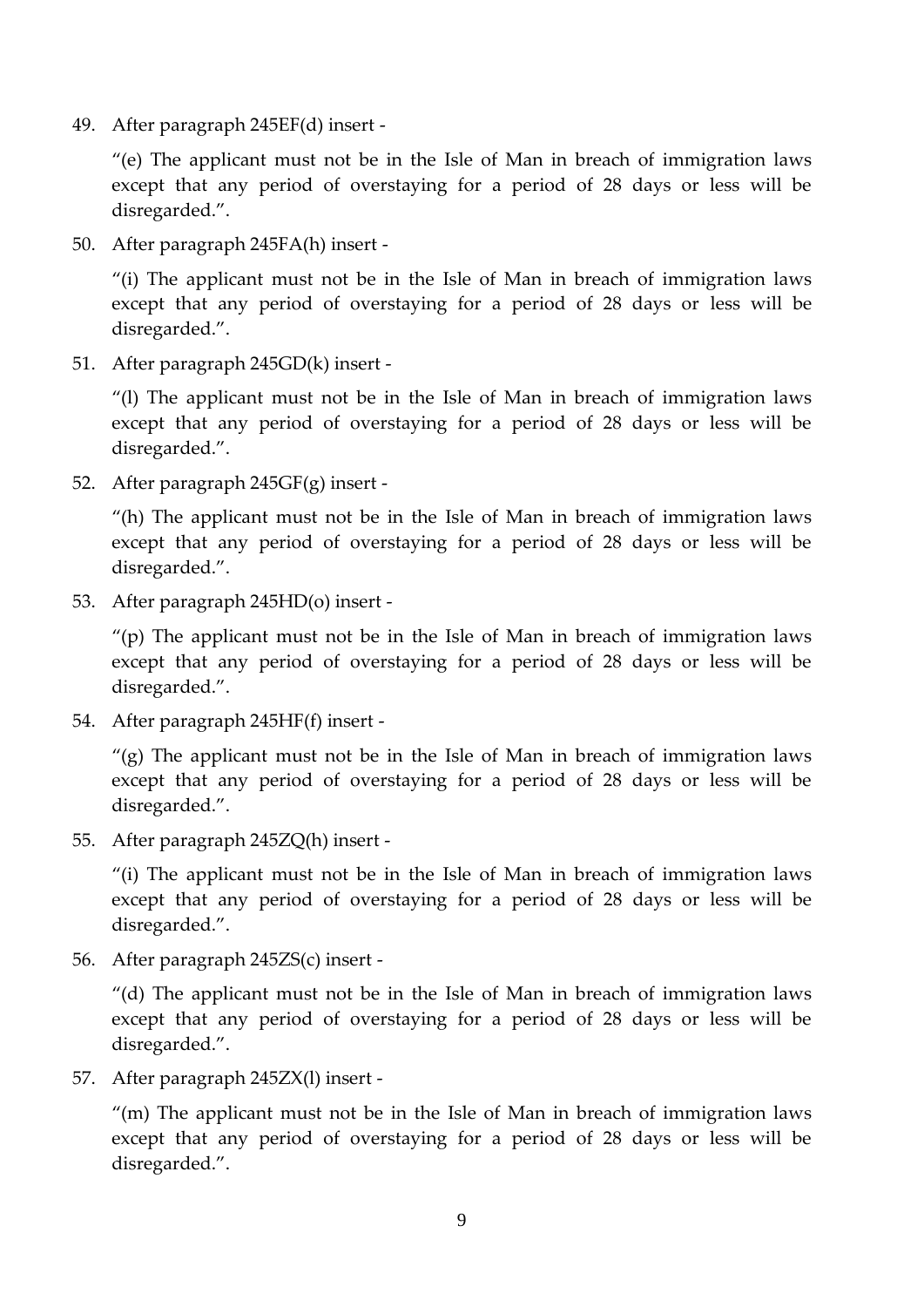58. After paragraph 245ZZC(k) insert -

'(l) The applicant must not be in the Isle of Man in breach of immigration laws except that any period of overstaying for a period of 28 days or less will be disregarded.'.

59. Before paragraph 246 insert –

'A246. Paragraphs 246 to 248F apply only to a person who has made an application before 19 November 2012 for leave to enter or remain or indefinite leave to remain as a person exercising rights of access to a child resident in the Isle of Man.

AB246. Where an application for leave to enter or remain is made on or after 19 November 2012 as a person exercising rights of access to a child resident in the Isle of Man Appendix FM will apply.'.

60. After paragraph 266(iii) insert - ', and

(iv) must not be in the Isle of Man in breach of immigration laws, except that any period of overstaying for a period of 28 days or less will be disregarded.'.

61. After paragraph 269(iii) insert - ', and

(vi) must not be in the Isle of Man in breach of immigration laws, except that any period of overstaying for a period of 28 days or less will be disregarded.'.

62. After paragraph  $273A(v)$  insert - ", and

(vi) must not be in the Isle of Man in breach of immigration laws, except that any period of overstaying for a period of 28 days or less will be disregarded.'.

63. After paragraph 273D(vi) insert - ', and

(vii) must not be in the Isle of Man in breach of immigration laws, except that any period of overstaying for a period of 28 days or less will be disregarded.'.

64. After paragraph 274(vii) insert - '; or

(viii) if seeking leave to remain, must not be in the Isle of Man in breach of immigration laws except that any period of overstaying for a period of 28 days or less will be disregarded.'.

- 65. In paragraph 275 after each reference to 'each of the requirements of paragraph 274  $(i)$ -  $(vi)$ " insert "and  $(viii)$ ".
- 66. In paragraph 276 after each reference to 'each of the requirements of paragraph 274  $(i)$ -  $(vi)$ " insert - "and  $(viii)$ ".
- 67. In paragraph 276A at the end of the first line add 'and 276ADE:'.
- 68. In paragraph 276A1 after 'each of the requirements in paragraph 276B(i)-(ii)' insert "and  $(v)$ ".
- 69. In paragraph 276A3 (i) delete '14' and insert '20', and in (ii) delete '14' and insert  $-$  "20".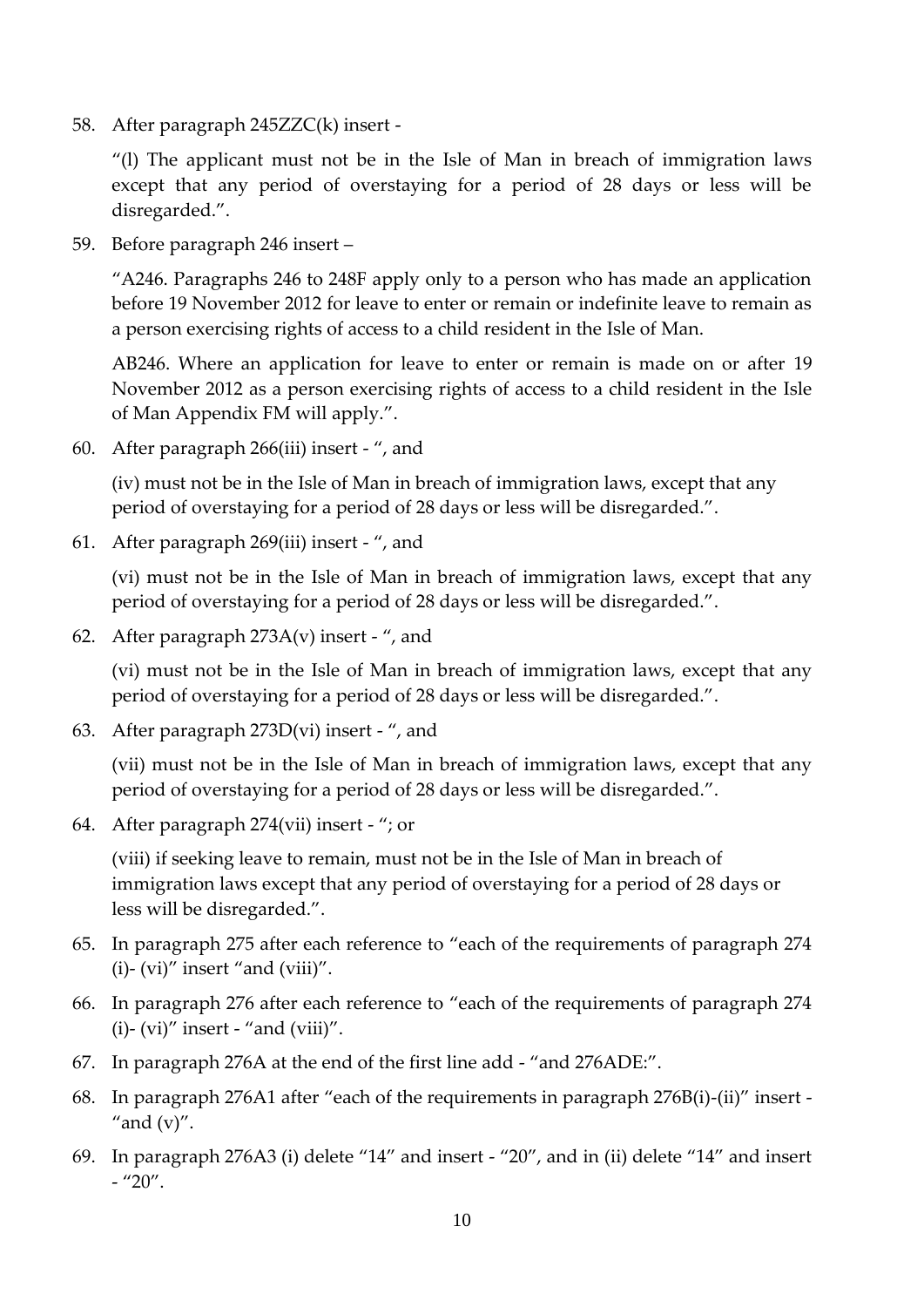- 70. In paragraph  $276B(i)(a)$  delete "; or" and insert "."
- 71. Delete paragraph 276B(i)(b)
- 72. After paragraph  $276B(iv)$  insert "(v) the applicant must not be in the Isle of Man in breach of immigration laws except that any period of overstaying for a period of 28 days or less will be disregarded.'.
- 73. After paragraph 276D insert –

#### "*Private life*

#### **Requirements to be met by an applicant for leave to remain on the grounds of private life**

276ADE. The requirements to be met by an applicant for leave to remain on the grounds of private life in the Isle of Man are that at the date of application, the applicant:

(i) does not fall for refusal under any of the grounds in Section S-LTR 1.2 to S-LTR 1.5 in Appendix FM; and

(ii) does not fall for refusal under any of the grounds in Section S-LTR 1.6 to 2.3 in Appendix FM; and

(iii) has lived continuously in the Isle of Man for at least 20 years (discounting any period of imprisonment); or

(iv) is under the age of 18 years and has lived continuously in the Isle of Man for at least 7 years (discounting any period of imprisonment); or

(v) is aged 18 years or above and under 25 years and has spent at least half of his life residing continuously in the Isle of Man (discounting any period of imprisonment); or

(vi) is aged 18 years or above, has lived continuously in the Isle of Man for less than 20 years (discounting any period of imprisonment) but has no ties (including social, cultural or family) with the country to which he would have to go if required to leave the Isle of Man.

In considering applications under this paragraph, the Lieutenant Governor shall attach less weight to private life in the Isle of Man established following refusal of an earlier application for leave to remain made under paragraph 276ADE.

## **Indefinite leave to remain on the grounds of private life in the Isle of Man**

276DF. Indefinite leave to remain on the grounds of private life in the Isle of Man may be granted provided that the Lieutenant Governor is satisfied that each of the requirements of paragraph 276DE is met.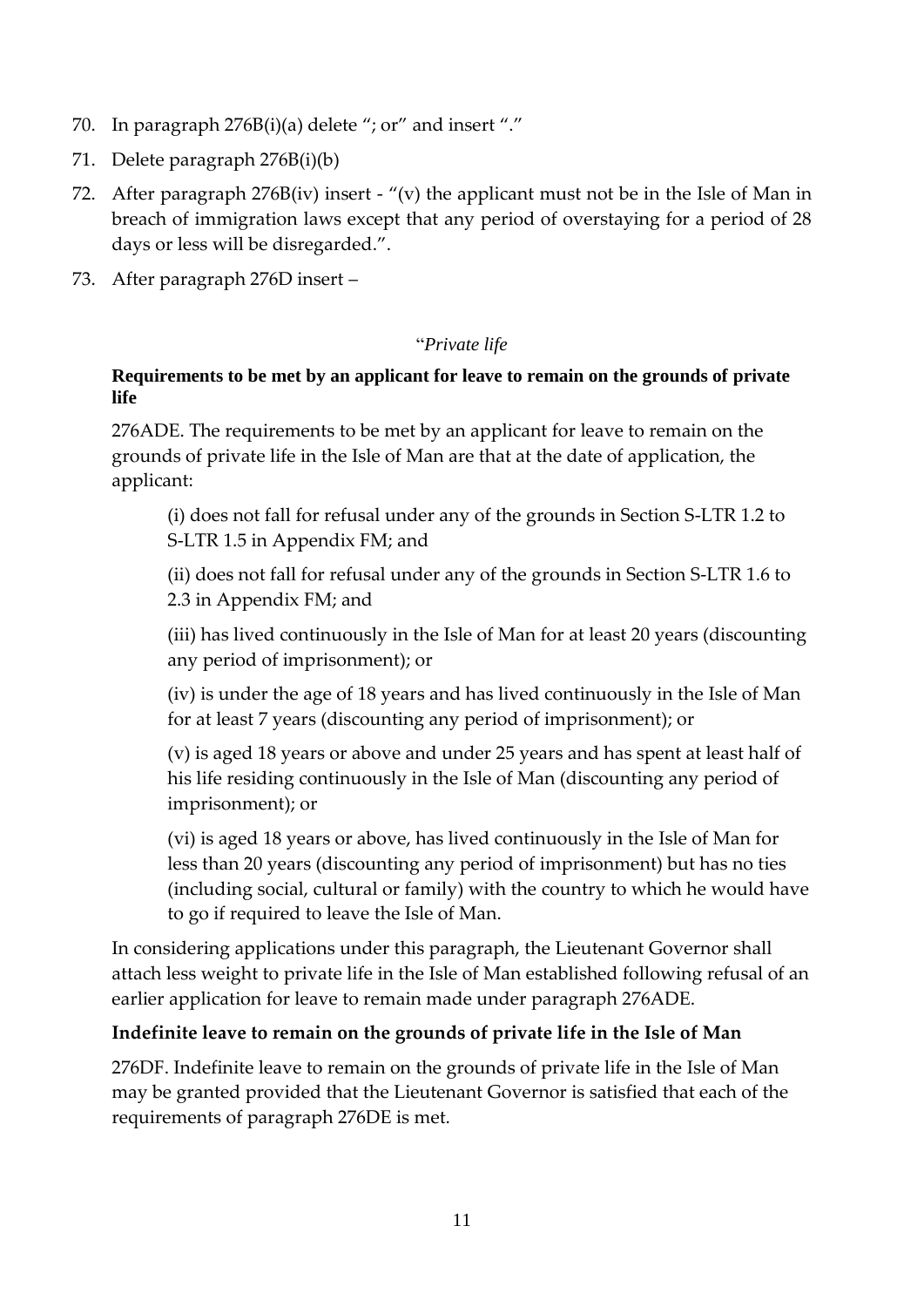276DG. If the applicant does not meet the requirements for indefinite leave to remain on the grounds of private life in the Isle of Man only for one or both of the following reasons-

(a) the applicant has an unspent conviction;

(b) the applicant has not met the requirements of paragraphs 33B to 33G of these Rules,

the applicant may be granted further limited leave to remain on the grounds of private life in the Isle of Man for a period not exceeding 30 months, and subject to such conditions as the Lieutenant Governor deems appropriate.

# **Refusal of indefinite leave to remain on the grounds of private life in the Isle of Man**

276DH. Indefinite leave to remain on the grounds of private life in the Isle of Man is to be refused if the Lieutenant Governor is not satisfied that each of the requirements of paragraph 276DE is met, subject to paragraph 276DG.'.

74. At the beginning of Part 8 insert a new section -

# '**Transitional provisions and interaction between Part 8 and Appendix FM**

A277 From 19 November 2012 Appendix FM will apply to all applications to which Part 8 of these rules applied on or before 8 July 2012 except where the provisions of Part 8 are preserved and continue to apply, as set out in paragraph A280.

A278 The requirements to be met under Part 8 after 19 November 2012 may be modified or supplemented by the requirements in Appendix FM.

- A279 The requirements of sections 'S-EC: Suitability entry clearance' and 'S-LTR: Suitability – leave to remain' of Appendix FM shall apply to all applications made under Part 8 and paragraphs 276A-276D and paragraphs 398-399A shall apply to all immigration decisions made further to applications under Part 8 and paragraphs 276A-276D where a decision is made on or after 19 November 2012, irrespective of the date the application was made.
- A280 The following provisions of Part 8 apply in the manner and circumstances specified:

(a) The following paragraphs apply in respect of all applications made under Part 8, irrespective of the date of application or decision:

| 277-280 |
|---------|
| 289A A  |
| 295AA   |
| 296     |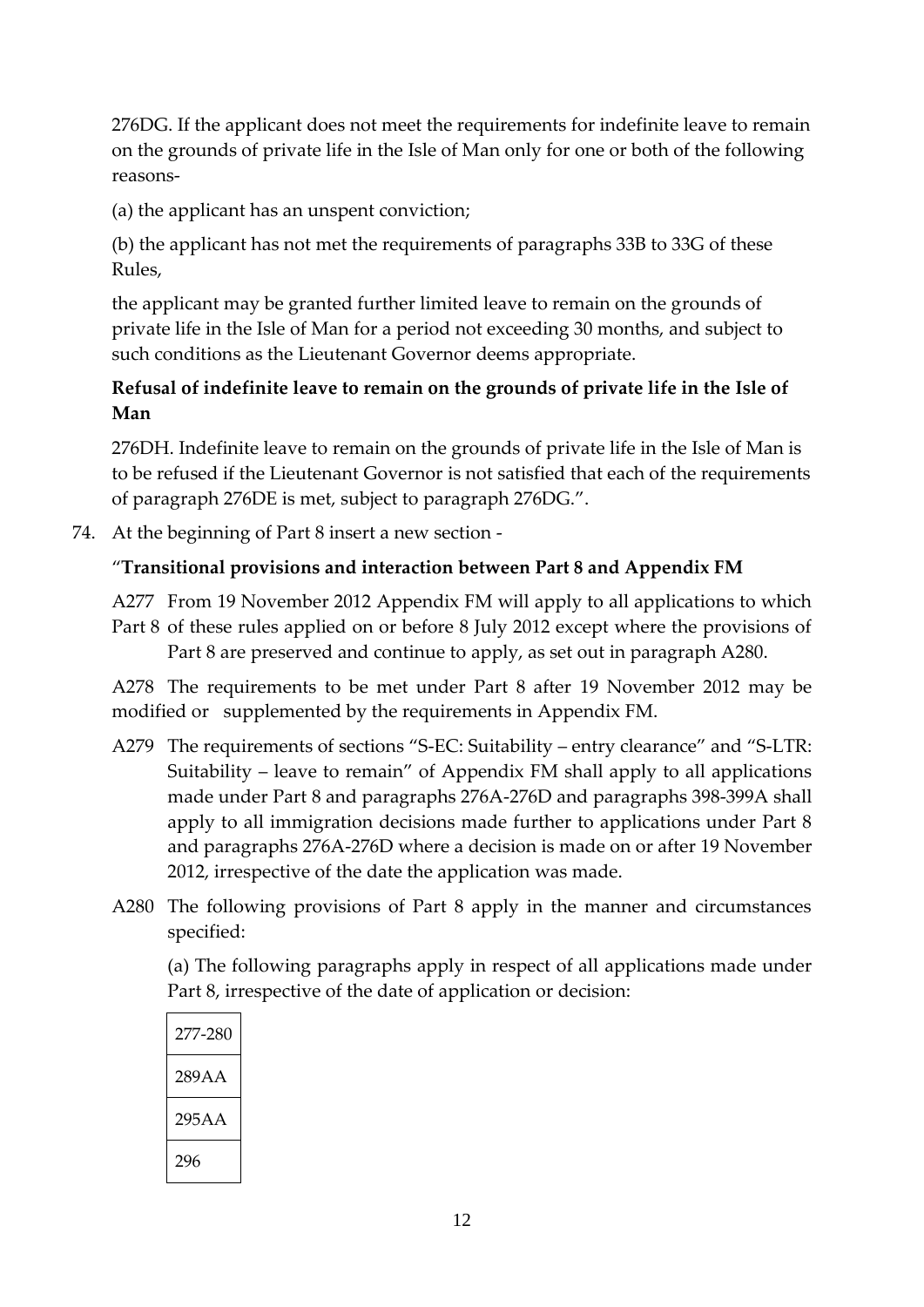(b) The following paragraphs of Part 8 continue to apply to all applications made on or after 19 November 2012. The paragraphs apply in their current form unless an additional requirement by reference to Appendix FM is specified:

| Paragraph number | <b>Additional requirement</b>                                                                                                                                                                                                                                                                                                |
|------------------|------------------------------------------------------------------------------------------------------------------------------------------------------------------------------------------------------------------------------------------------------------------------------------------------------------------------------|
| 295              | None                                                                                                                                                                                                                                                                                                                         |
| $297 - 300$      | None                                                                                                                                                                                                                                                                                                                         |
| 304-309          | None                                                                                                                                                                                                                                                                                                                         |
| $309 - 316F$     | Where the applicant:                                                                                                                                                                                                                                                                                                         |
|                  | Falls under paragraph 314(i)(a); or                                                                                                                                                                                                                                                                                          |
|                  | Falls under paragraph $316A(i)(d)$ or (e); and                                                                                                                                                                                                                                                                               |
|                  | Is applying on or after 19 November 2012                                                                                                                                                                                                                                                                                     |
|                  | The application must also meet the requirements of<br>paragraphs E-ECC $2.1 - 2.3$ (entry clearance applications) or<br>E-LTRC $2.1 - 2.3$ (leave to remain applications) of Appendix<br>FM.                                                                                                                                 |
|                  | Where the applicant:                                                                                                                                                                                                                                                                                                         |
|                  | falls under paragraph $314(i)(d)$ ;                                                                                                                                                                                                                                                                                          |
|                  | is applying on or after 19 November 2012; and                                                                                                                                                                                                                                                                                |
|                  | has two parents or prospective parents and one of<br>the applicant's parents or prospective parents does<br>not have right of abode, indefinite leave to enter or<br>remain, is not present and settled in the Isle of Man<br>or being admitted for settlement on the same<br>occasion as the applicant is seeking admission |
|                  | the applicant must also meet the requirements of paragraphs<br>E-ECC 2.1 - 2.3 (entry clearance applications) or E-LTRC 2.1<br>-2.3 (leave to remain applications) of Appendix FM.                                                                                                                                           |

(c) The following provisions of Part 8 continue to apply to applications made on or after 19 November 2012, and are not subject to any additional requirement listed in (b) above:

- (i) by persons who have made an application before 19 November 2012 under Part 8 which was not decided as at 19 November 2012; and
- (ii) by persons who have been granted entry clearance or limited leave to enter or remain under Part 8 before 19 November 2012: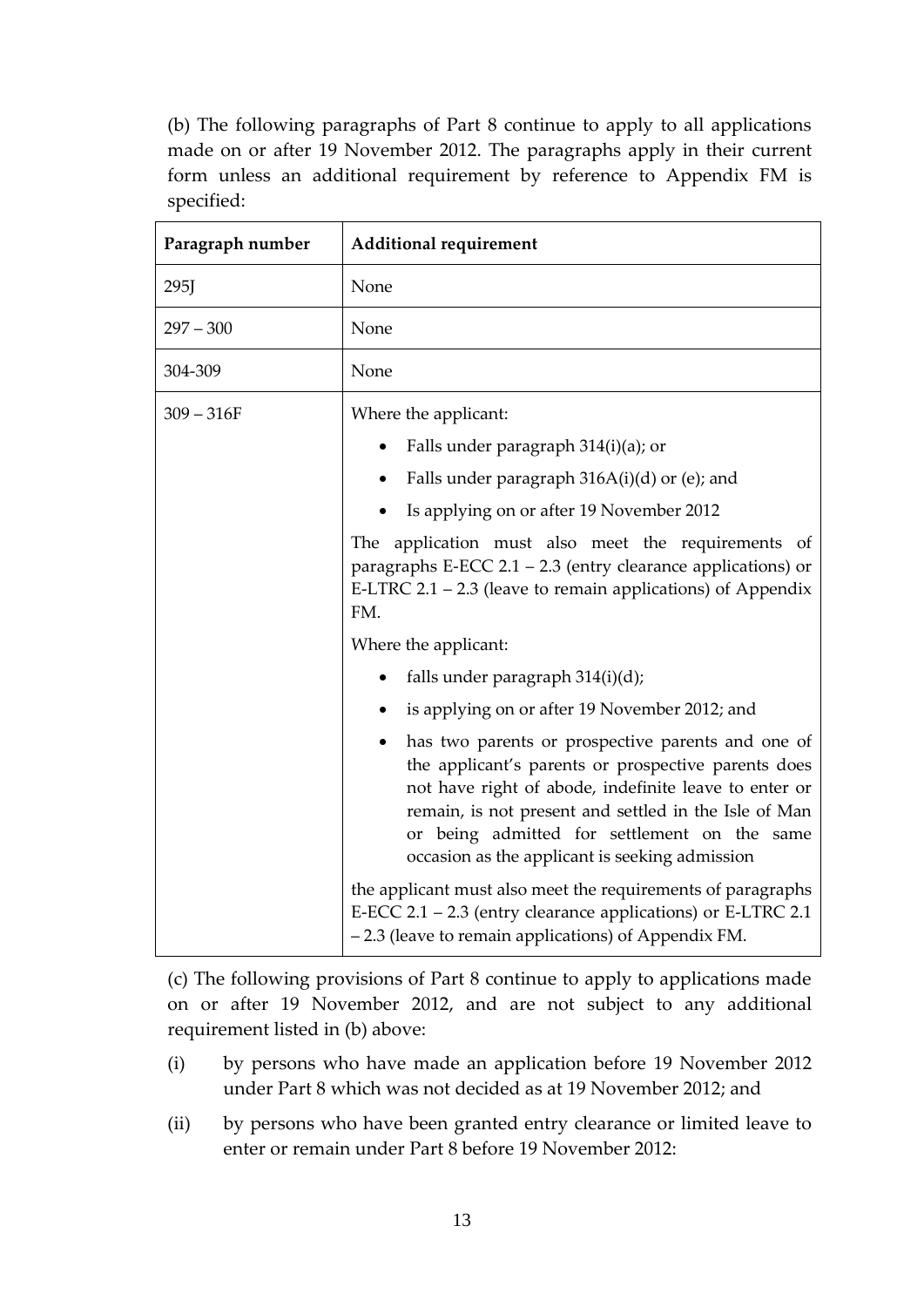| 281-289   |
|-----------|
| 289A-289C |
| 290-295   |
| 295A-295O |
| 297-316F  |
| 317-319   |
| 319L-319U |
| 319V-319Y |

(d) The following provisions of Part 8 continue to apply to applications made on or after 19 November 2012, and are not subject to any additional requirement listed in (b) above, by persons who have made an application for entry clearance, leave to enter or remain as the fiancé(e), proposed civil partner, spouse, civil partner, unmarried partner, same sex partner, or child or other dependant relative of a British citizen or settled person who is a fulltime member of HM Forces:

| 281-289       |
|---------------|
| 289A-289C     |
| 290-295       |
| $295A - 295O$ |
| 297-316F      |
| 317-319       |

(e)The following provisions of Part 8 shall continue to apply to applications made on or after 19 November 2012, and are not subject to any additional requirement listed in (b) above, by a spouse, civil partner, unmarried partner or same sex partner who was admitted to the Isle of Man before 19 November 2012 further to paragraph 282(c) or 295B(c) of these Rules who has not yet applied for indefinite leave to remain:

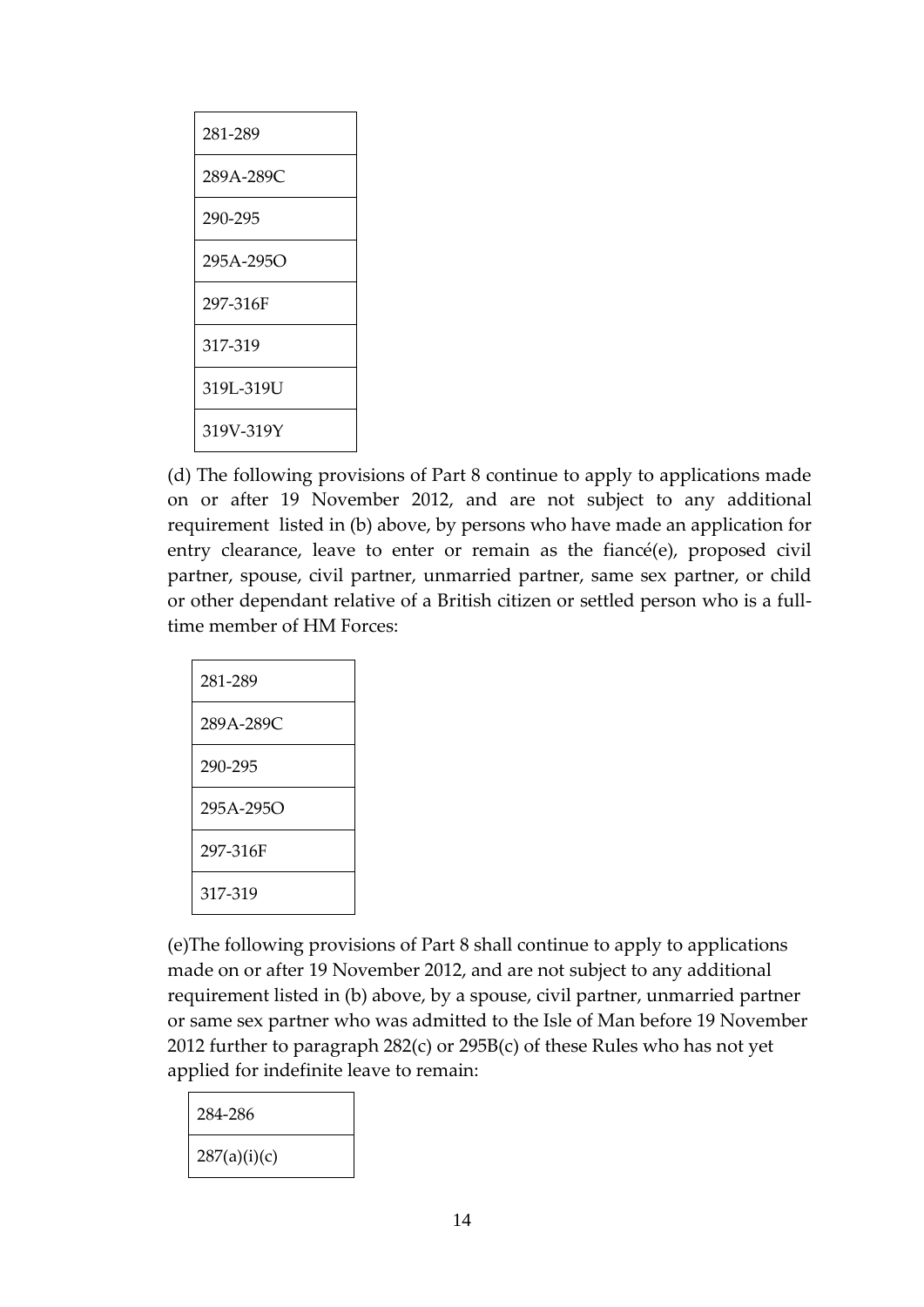| $287(a)(ii)-(vii)$ |
|--------------------|
| 287(b)             |
| 288-289            |
| 289A-289C          |
| 295D-295F          |
| 295G(i)(c)         |
| $295G(ii)-(vii)$   |
| 295H-295I          |

- 75. At the end of paragraph 277 insert 'In these rules the term 'sponsor' includes 'partner' as defined in GEN 1.2 of Appendix FM.'.
- 76. After paragraph 319C(i) add '(j)The applicant must not be in the Isle of Man in breach of immigration laws except that any period of overstaying for a period of 28 days will be disregarded.'.
- 77. In paragraph 319E(b), delete 'who is, at the same time, being granted' and substitute - "who is being, or has been, granted".
- 78. In paragraph 319E(c), after 'who is being' insert ', or has been,'.
- 79. Delete paragraph 319E(d) and substitute -

'(d) The applicant and the Relevant Points Based System Migrant must have been living together in the Isle of Man in marriage or civil partnership, or in a relationship similar to marriage or civil partnership, for at least the period specified in (i) or (ii).

(i) If the applicant was granted leave as the Partner of the Relevant Points Based System Migrant under the Rules in place before 9 July 2012, and since then has had continuous leave as the Partner of the Relevant Points Based System Migrant, the specified period is at least 2 years.

(ii) If (i) does not apply, the specified period is 5 years, during which the applicant must have had continuous leave as the Partner of the Relevant Points Based System Migrant, and during that period have met all of the requirements of paragraph 319C(a) to (e).".

- 80. In paragraph 319E(g) delete "and;" and insert "."
- 81. After paragraph 319E(h) add "and;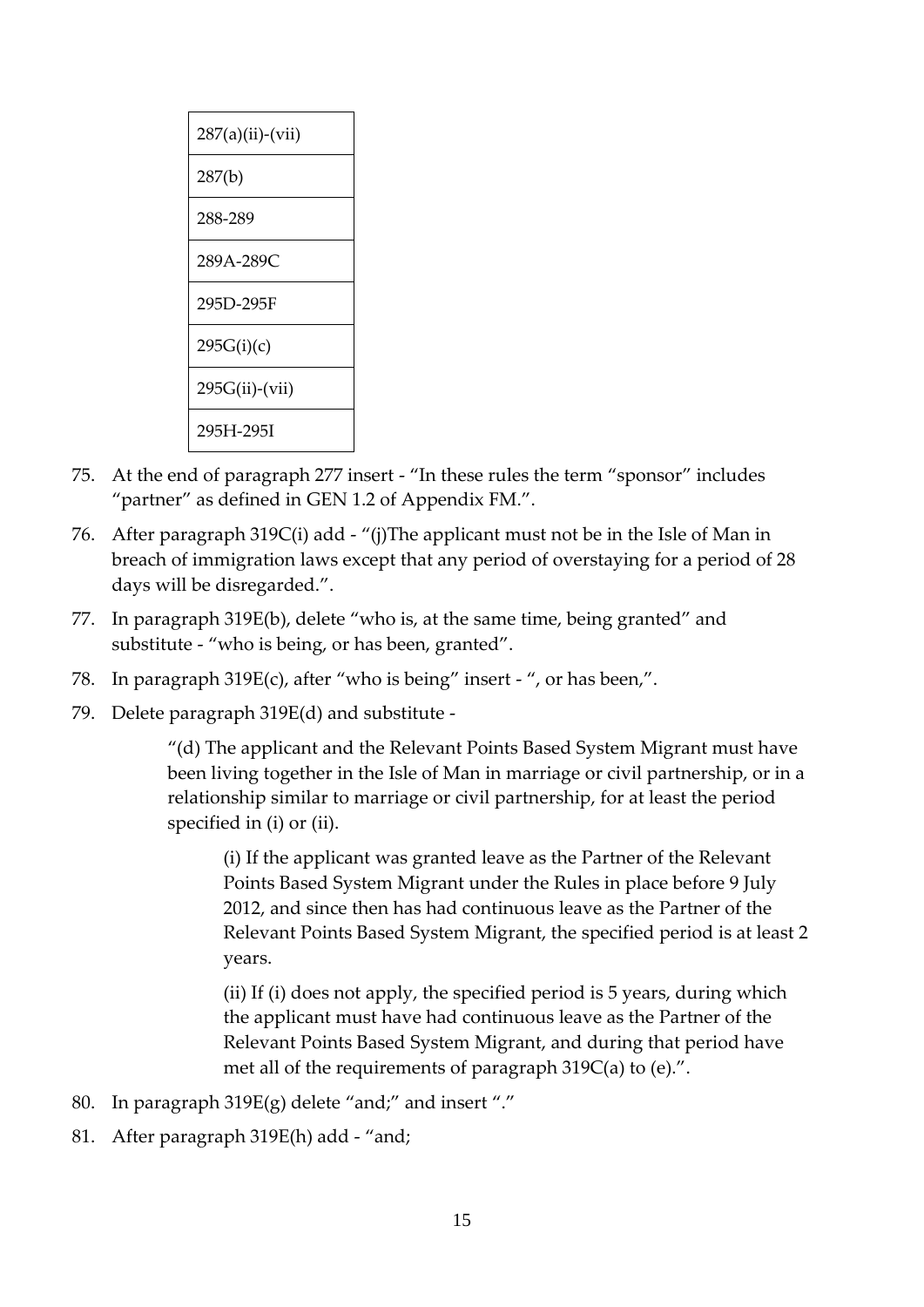(i) The applicant must not be in the Isle of Man in breach of immigration laws except that any period of overstaying for a period of 28 days will be disregarded.'.

- 82. In paragraph 319H(f)(iii), delete "serious or compelling" and substitute "serious and compelling'.
- 83. After paragraph 319H(j) add '(k) The applicant must not be in the Isle of Man in breach of immigration laws except that any period of overstaying for a period of 28 days will be disregarded.'.
- 84. In paragraph 319J(e)(iii), delete "serious or compelling" and substitute "serious and compelling'.
- 85. In paragraph 319J(f) delete "and;" and insert ".".
- 86. After paragraph  $319J(g)$  add "and;

(h) The applicant must not be in the Isle of Man in breach of immigration laws except that any period of overstaying for a period of 28 days will be disregarded.'.

87. At the beginning of Part 9 insert –

'A320. Paragraphs 320 (except subparagraph (3), (10) and (11)) and 322 do not apply to an application for entry clearance, leave to enter or leave to remain as a Family Member under Appendix FM.'.

- 88. In paragraph 320(7B) delete 'subject to paragraph 320(7C) where the applicant has previously breached the Isle of Man's immigration laws by' and substitute - 'where the applicant has previously breached the Isle of Man's immigration laws (and was over 18 at the time of his most recent breach) by'.
- 89. In paragraph 320(7B)(d)(i) delete '28 days' and insert '90 days'.
- 90. Delete paragraph 320(7C).
- 91. In paragraph 320(13) delete 'or a spouse or civil partner eligible for admission under paragraph 282'.
- 92. At the beginning of Part 13 insert –

'A362. Where Article 8 is raised in the context of deportation under Part 13 of these Rules, the claim under Article 8 will only succeed where the requirements of these rules as at 19 November 2012 are met, regardless of when the notice of intention to deport or the deportation order, as appropriate, was served.'.

- 93. Delete paragraph 363 (i).
- 94. Delete paragraphs 364, 367 and 380.
- 95. After paragraph 390 insert –

390A. Where paragraph 398 applies the Lieutenant Governor or Entry Clearance Officer assessing the application will consider whether paragraph 399 or 399A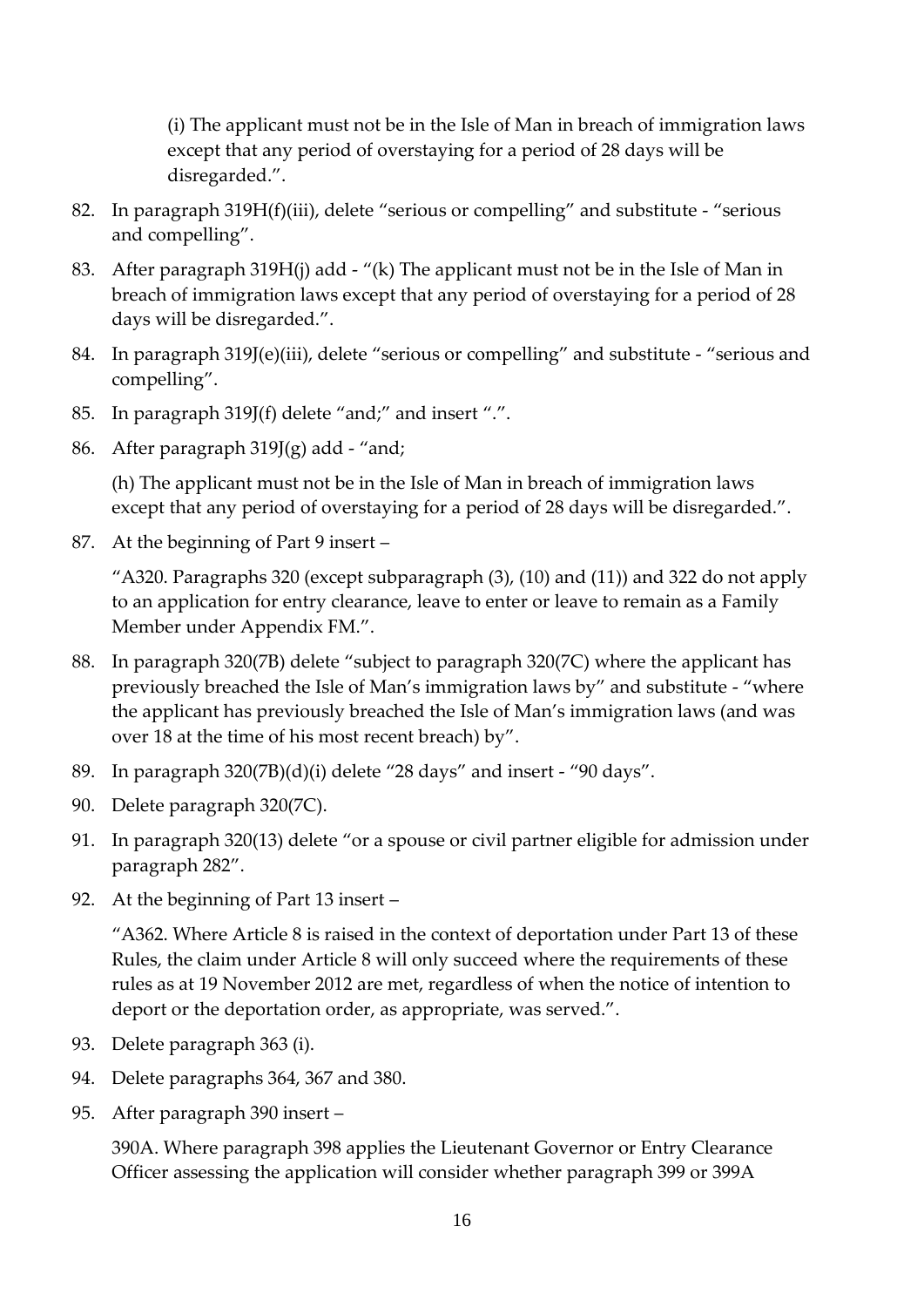applies and, if it does not, it will only be in exceptional circumstances that the public interest in maintaining the deportation order will be outweighed by other factors.

96. After Appendix F insert:

#### **'APPENDIX FM**

#### **FAMILY MEMBERS**

This Appendix applies to applications under this route made on or after 19 November 2012 and to applications under Part 8 as set out in the Statement of Changes laid on 20 November 2012 SD 0657/12, except as otherwise set out at paragraphs A277-A280.

The sections of this Appendix are set out in the following order –

#### **General**

Section GEN: General

#### **Family life as a partner**

Section EC-P: Entry clearance as a partner

Section S-EC: Suitability-entry clearance

Section E-ECP: Eligibility for entry clearance as a partner

Section D-ECP: Decision on application for entry clearance as a partner

Section R-LTRP: Requirements for limited leave to remain as a partner

Section S-LTR: Suitability-leave to remain

Section E-LTRP: Eligibility for limited leave to remain as a partner

Section D-LTRP: Decision on application for limited leave to remain as a partner

Section R-ILRP: Requirements for indefinite leave to remain (settlement) as a partner

Section E-ILRP: Eligibility for indefinite leave to remain as a partner

Section D-ILRP: Decision on application for indefinite leave to remain as a partner

#### **Exception**

Section EX: Exception

#### **Bereaved partner**

Section BPILR: Indefinite leave to remain (settlement) as a bereaved partner Section E-BPILR: Eligibility for indefinite leave to remain as a bereaved partner Section D-BPILR: Decision on application for indefinite leave to remain as a bereaved partner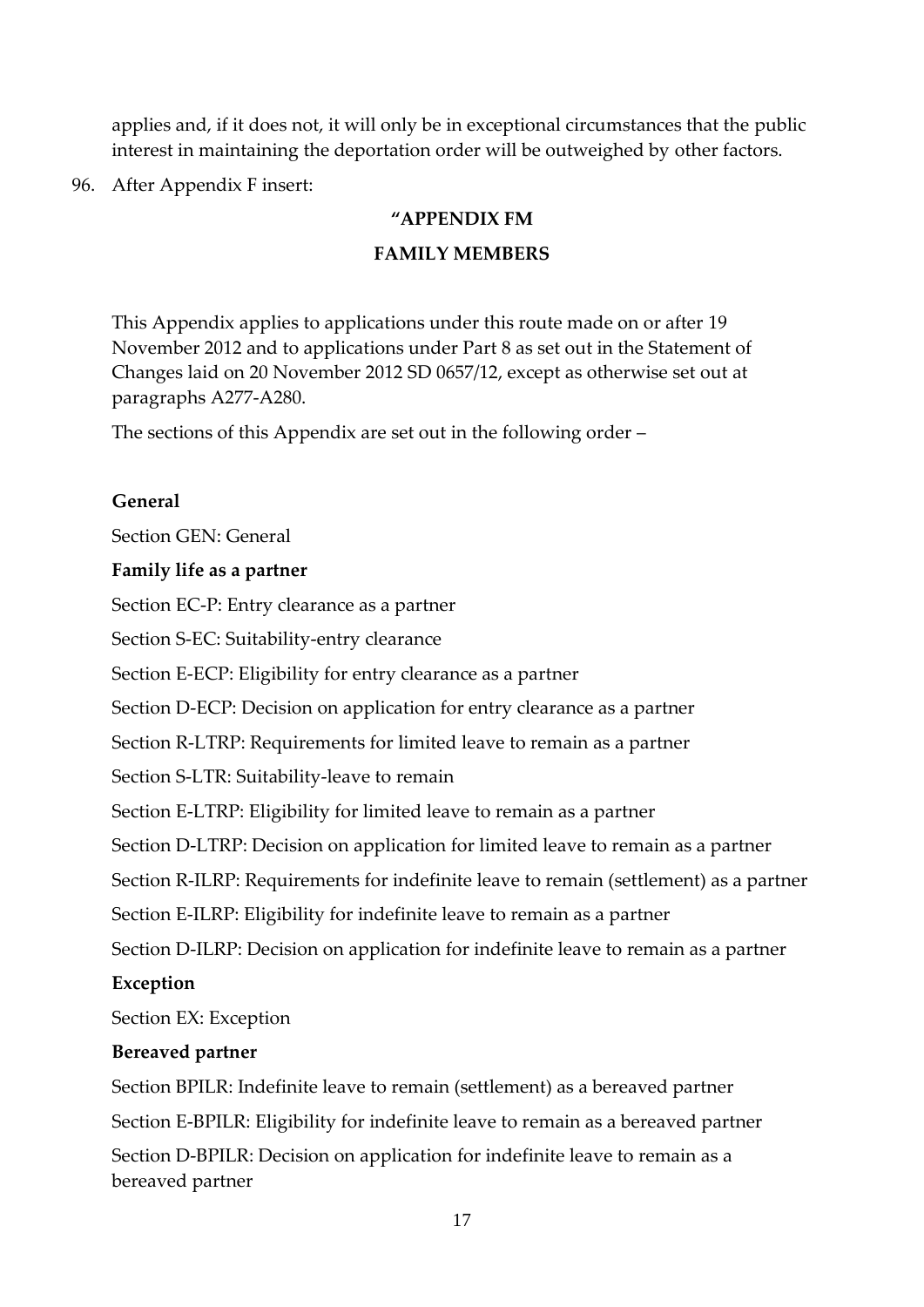### **Victim of domestic violence**

Section DVILR: Indefinite leave to remain (settlement) as a victim of domestic violence

Section E-DVILR: Eligibility for indefinite leave to remain as a victim of domestic violence

Section D-DVILR: Decision on application for indefinite leave to remain as a victim of domestic violence

## **Family life as a child of a parent with limited leave as a partner or parent**

Section EC-C: Entry clearance as a child

Section E-ECC: Eligibility for entry clearance as a child

Section D-ECC: Decision on application for entry clearance as a child

Section R-LTR-C: Requirements for leave to remain as a child

Section E-LTRC: Eligibility for leave to remain as a child

Section D-LTRC: Decision on application for leave to remain as a child

### **Family life as a parent**

Section EC-PT: Entry clearance as a parent

Section E-ECPT: Eligibility for entry clearance as a parent

Section D-ECPT: Decision on application for entry clearance as a parent

Section R-LTRPT: Requirements for limited leave to remain as a parent

Section E-LTRPT: Eligibility for limited leave to remain as a parent

Section D-LTRPT: Decision on application for limited leave to remain as a parent

Section R-ILRPT: Requirements for indefinite leave to remain (settlement) as a parent

Section E-ILRPT: Eligibility for indefinite leave to remain as a parent

Section D-ILRPT: Decision on application for indefinite leave to remain as a parent

## **Adult dependent relatives**

Section EC-DR: Entry clearance as an adult dependent relative

Section E-ECDR: Eligibility for entry clearance as an adult dependent relative

Section D-ECDR: Decision on application for entry clearance as an adult dependent relative

Section R-ILRDR: Requirements for indefinite leave to remain as an adult dependent relative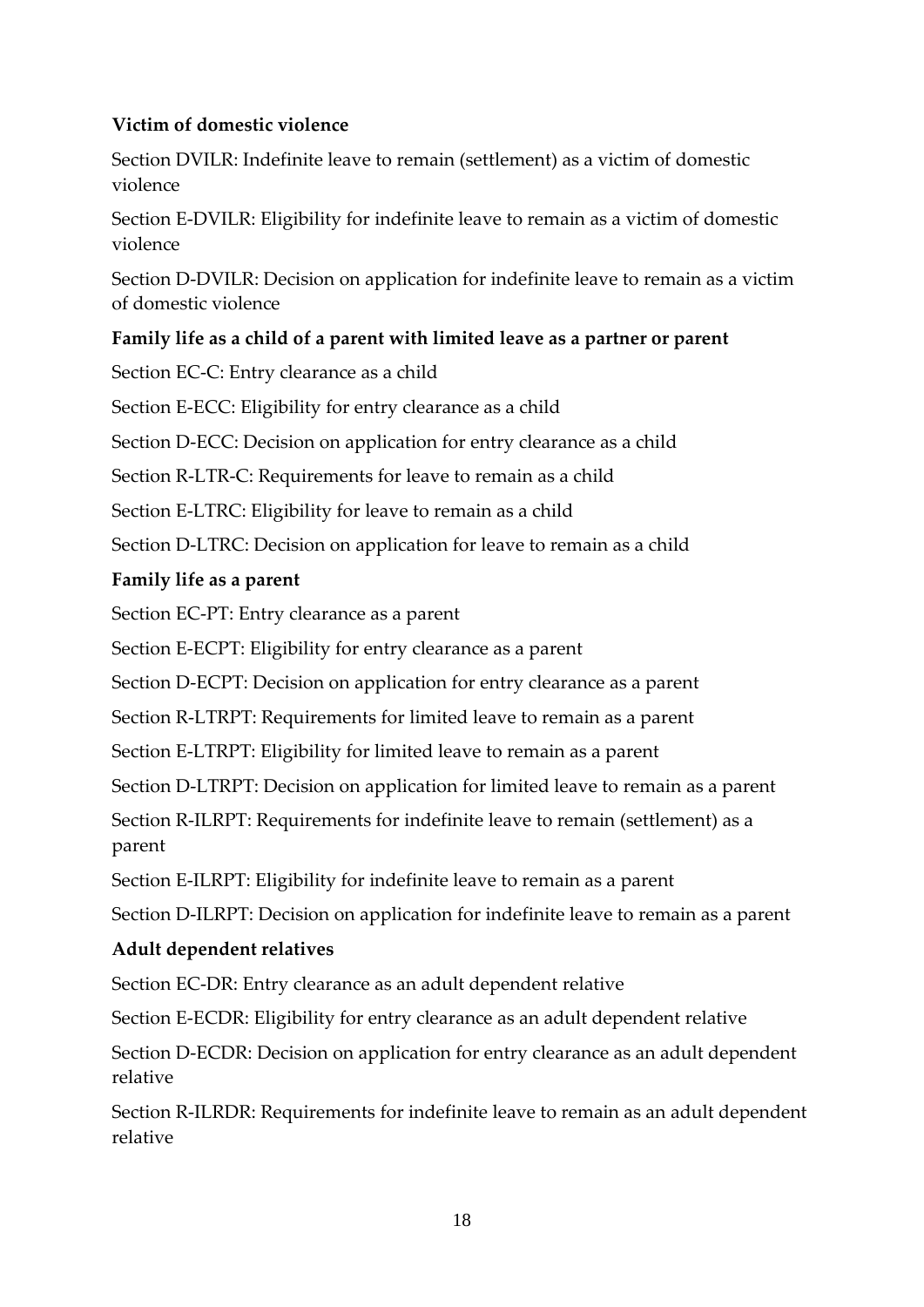Section E-ILRDR: Eligibility for indefinite leave to remain as an adult dependent relative

Section D-ILRDR: Decision on application for indefinite leave to remain as an adult dependent relative

### **General**

### **Section GEN: General**

## **Purpose**

GEN.1.1. This route is for those seeking to enter or remain in the Isle of Man on the basis of their family life with a person who is a British Citizen or is settled in the Isle of Man. It sets out the requirements to be met and, in considering applications under this route, it reflects how, under Article 8 of the Human Rights Convention, the balance will be struck between the right to respect for private and family life and the legitimate aims of protecting national security, public safety and the economic wellbeing of the Isle of Man; the prevention of disorder and crime; the protection of health or morals; and the protection of the rights and freedoms of others. It also takes into account the need to safeguard and promote the welfare of children in the Isle of Man.

# **Definitions**

GEN.1.2. For the purposes of this Appendix 'partner' means-

(i) the applicant's spouse;

(ii) the applicant's civil partner;

(iii) the applicant's fiancé(e) or proposed civil partner; or

(iv) a person who has been living with the applicant in a relationship akin to a marriage or civil partnership for at least two years prior to the date of application, unless the context otherwise requires.

GEN.1.3. For the purposes of this Appendix

(a) 'application for leave to remain' also includes an application for variation of leave to enter or remain by a person in the Isle of Man;

(b) references to a person being present and settled in the Isle of Man also include a person who is being admitted for settlement on the same occasion as the applicant; and

(c) references to a British Citizen in the Isle of Man also include a British Citizen who is coming to the Isle of Man with the applicant as their partner or parent.

GEN.1.4. In this Appendix 'specified' means specified in the application or related guidance.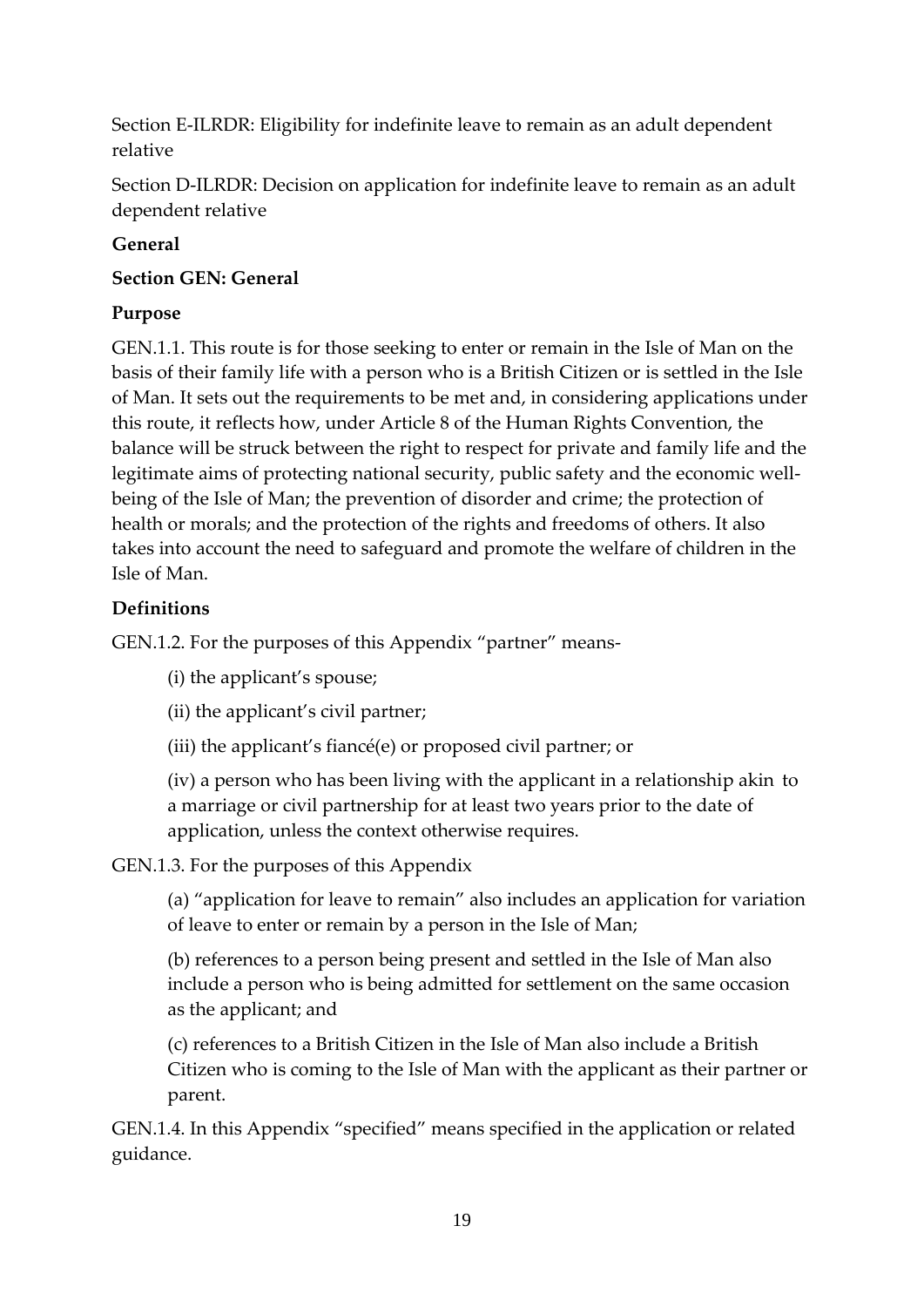GEN.1.5. If the Entry Clearance Officer, or Lieutenant Governor, has reasonable cause to doubt the genuineness of any document submitted in support of an application, and having taken reasonable steps to verify the document, is unable to verify that it is genuine, the document will be discounted for the purposes of the application.

GEN.1.6. For the purposes of paragraph E-ECP.4.1.(a); E-LTRP.4.1.(a); EECPT. 4.1(a) and E-LTRPT.5.1.(a) the applicant must be a national of Antigua and Barbuda; Australia; the Bahamas; Barbados; Belize; Canada; Dominica; Grenada; Guyana; Jamaica; New Zealand; St Kitts and Nevis; St Lucia; St Vincent and the Grenadines; Trinidad and Tobago; or the United States of America.

GEN.1.7. In this Appendix references to paragraphs are to paragraphs of this Appendix unless the context otherwise requires.

GEN.1.8. Paragraphs 277-280, 289AA, 295AA and 296 of Part 8 of these Rules shall apply to this Appendix.

## **Leave to enter**

GEN.2.1. The requirements to be met by a person seeking leave to enter the Isle of Man under this route are that the person-

(a) must have a valid entry clearance for entry under this route; and

(b) must produce to the Immigration Officer on arrival a valid national passport or other document satisfactorily establishing their identity and nationality.

GEN.2.2. If a person does not meet the requirements of paragraph GEN.2.1. entry will be refused.

## **Family life with a Partner**

## **Section EC-P: Entry clearance as a partner**

EC-P.1.1. The requirements to be met for entry clearance as a partner are that-

(a) the applicant must be outside the Isle of Man;

(b) the applicant must have made a valid application for entry clearance as a partner;

(c) the applicant must not fall for refusal under any of the grounds in Section S-EC: Suitability–entry clearance; and

(d) the applicant must meet all of the requirements of Section E-ECP: Eligibility for entry clearance as a partner.

#### **Section S-EC: Suitability-entry clearance**

S-EC.1.1. The applicant will be refused entry clearance on grounds of suitability if any of paragraphs S-EC.1.2 to 1.7 apply.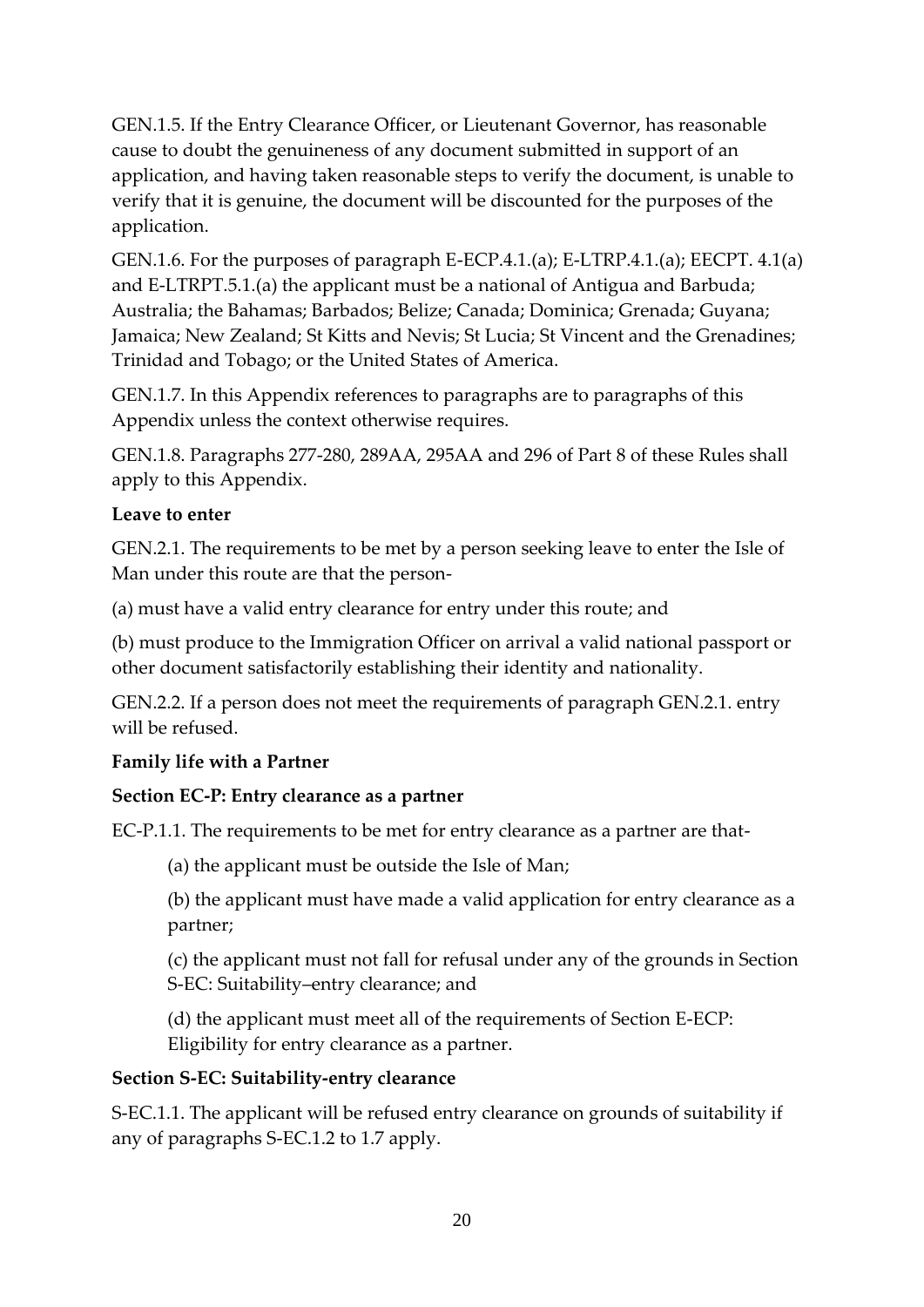S-EC.1.2. The Lieutenant Governor has personally directed that the exclusion of the applicant from the Isle of Man is conducive to the public good.

S-EC.1.3. The applicant is at the date of application the subject of a deportation order.

S-EC.1.4. The exclusion of the applicant from the Isle of Man is conducive to the public good because they have been convicted of an offence for which they have been sentenced to imprisonment for at least 12 months.

S-EC.1.5. The exclusion of the applicant from the Isle of Man is conducive to the public good or because, for example, the applicant's conduct (including convictions which do not fall within paragraph S-EC.1.4.), character, associations, or other reasons, make it undesirable to grant them entry clearance.

S-EC.1.6. The applicant has failed without reasonable excuse to-

(a) attend an interview when required to do so;

(b) provide specified information, including physical data, when required to do so; or

(c) undergo a medical examination, or provide a medical report, when required to do so.

S-EC.1.7. It is undesirable to grant entry clearance to the applicant for medical reasons.

S-EC.2.1. The applicant will normally be refused on grounds of suitability if any of paragraphs S-EC.2.2. to 2.4. apply.

S-EC.2.2. Whether or not to the applicant's knowledge –

(a) false information, representations or documents have been submitted in relation to the application (including false information submitted to any person to obtain a document used in support of the application); or

(b) there has been a failure to disclose material facts in relation to the application.

S-EC.2.3. One or more relevant NHS body has notified the Lieutenant Governor that the applicant has failed to pay charges in accordance with the relevant NHS regulations on charges to overseas visitors and the outstanding charges have a total value of at least £1000.

S-EC.2.4. A maintenance and accommodation undertaking has been requested or required under paragraph 35 of these Rules or otherwise and has not been provided.

#### **Section E-ECP: Eligibility for entry clearance as a partner**

E-ECP.1.1. To meet the eligibility requirements for entry clearance as a partner all of the requirements in paragraphs E-ECP.2.1 to 4.2 must be met.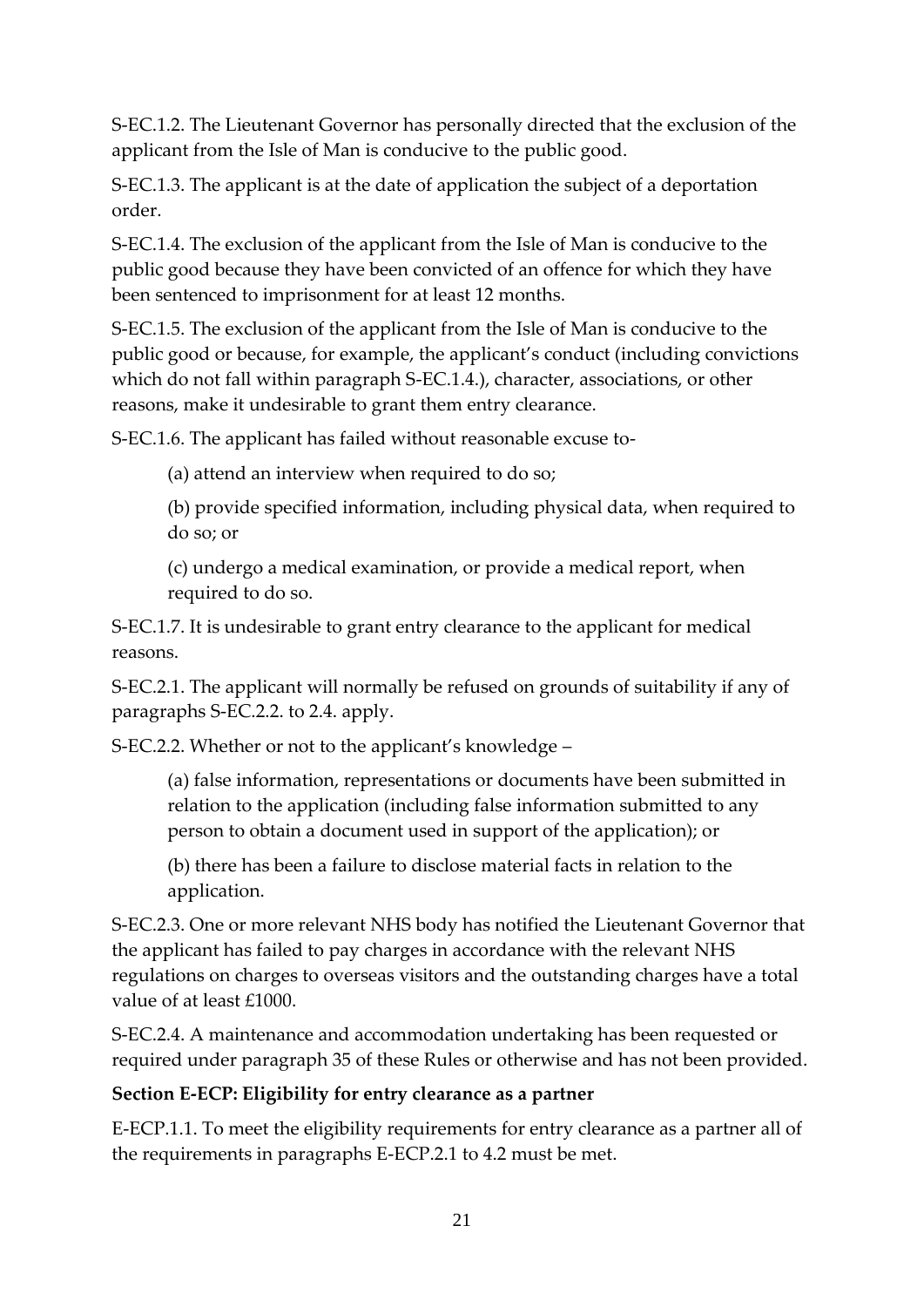### **Relationship requirements**

E-ECP.2.1. The applicant's partner must be-

- (a) a British Citizen in the Isle of Man; or
- (b) present and settled in the Isle of Man; or
- (c) [Not used]

E-ECP.2.2. The applicant must be aged 18 or over at the date of application.

E-ECP.2.3. The partner must be aged 18 or over at the date of application.

E-ECP.2.4. The applicant and their partner must not be within the prohibited degree of relationship.

E-ECP.2.5. The applicant and their partner must have met in person.

E-ECP.2.6. The relationship between the applicant and their partner must be genuine and subsisting.

E-ECP.2.7. If the applicant and partner are married or in a civil partnership it must be a valid marriage or civil partnership, as specified.

E-ECP.2.8. If the applicant is a fiancé(e) or proposed civil partner they must be seeking entry to the Isle of Man to enable their marriage or civil partnership to take place.

E-ECP.2.9. Any previous relationship of the applicant or their partner must have broken down permanently, unless it is a relationship which falls within paragraph 278(i) of these Rules.

E-ECP.2.10. The applicant and partner must intend to live together permanently in the Isle of Man.

## **Financial requirements**

E-ECP.3.1. The applicant must provide specified evidence, from the sources listed in paragraph E-ECP.3.2., of-

(a) a specified gross annual income of at least-

(i) £18,600;

(ii) an additional  $£3,800$  for the first child; and

(iii) an additional £2,400 for each additional child;

alone or in combination with

(b) specified savings of-

(i) £16,000; and

(ii) additional savings of an amount equivalent to 2.5 times the amount which is the difference between the gross annual income from the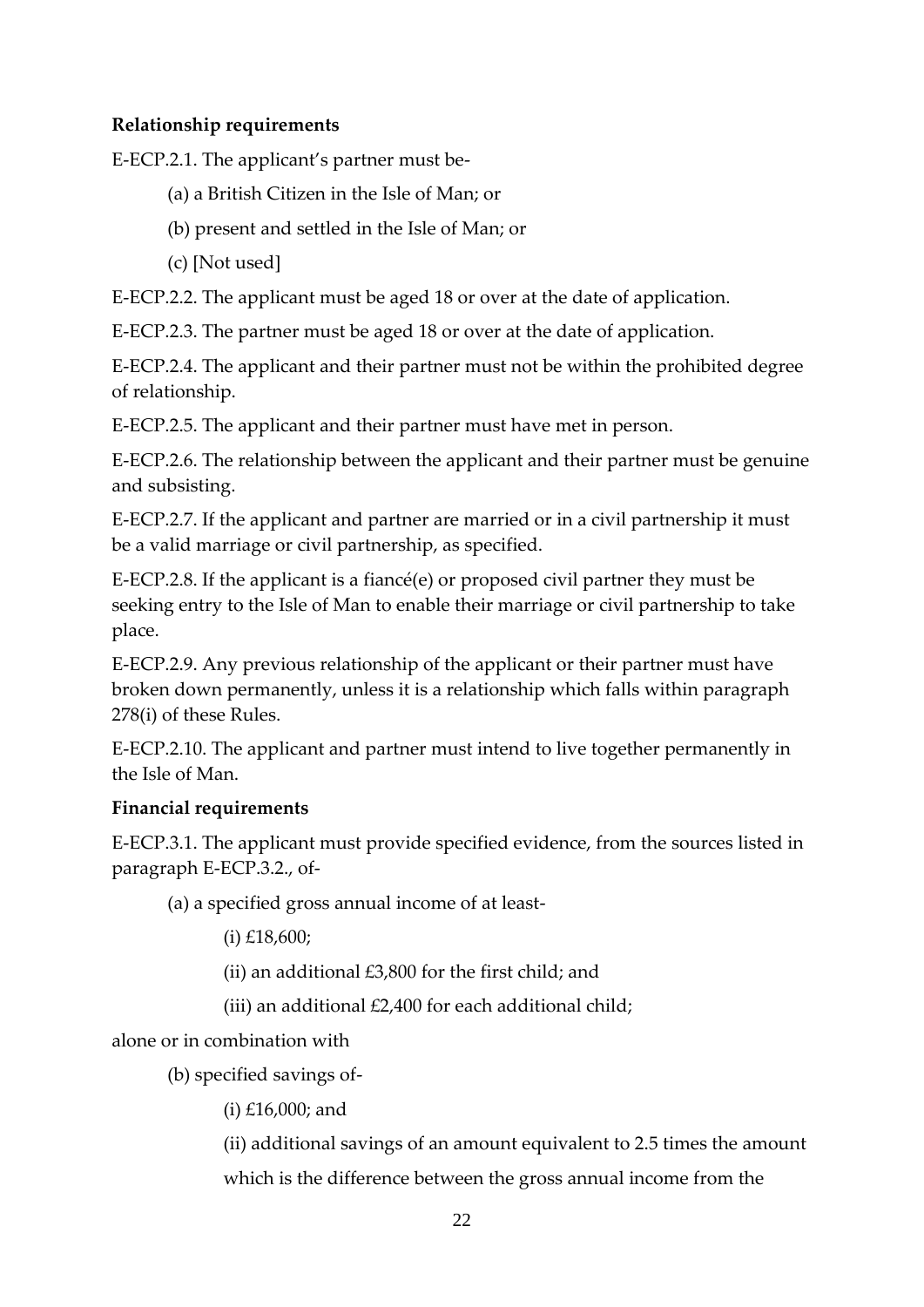sources listed in paragraph E-ECP.3.2.(a)-(d) and the total amount required under paragraph E-ECP.3.1.(a); or

(c) the requirements in paragraph E-ECP.3.3.being met.

In this paragraph 'child' means a dependent child of the applicant who is-

(a) under the age of 18 years, or who was under the age of 18 years when they

were first granted entry under this route;

(b) applying for entry clearance as a dependant of the applicant, or has limited leave to enter or remain in the Isle of Man;

(c) not a British Citizen or settled in the Isle of Man; and

(d) not an EEA national with a right to be admitted under the Immigration (European Economic Area) Regulations 2009 7 .

E-ECP.3.2. When determining whether the financial requirement in paragraph EECP 3.1 is met only the following sources will be taken into account-

(a) income of the partner from specified employment or self-employment, which, in respect of a partner returning to the Isle of Man with the applicant, can include specified employment or self-employment overseas and in the Isle of Man;

(b) specified pension income of the applicant and partner;

(c) any specified maternity allowance or bereavement benefit received by the partner in the Isle of Man;

- (d) other specified income of the applicant and partner; and
- (e) specified savings of the applicant and partner.

E-ECP.3.3. The requirements to be met under this paragraph are-

(a) the applicant's partner must be receiving one or more of the following -

(i) disability living allowance;

(ii) severe disablement allowance;

(iii) industrial injury disablement benefit;

(iv) attendance allowance; or

(v) carer's allowance; and

(b) the applicant must provide specified evidence that their partner is able to maintain and accommodate themselves, the applicant and any dependants adequately in the Isle of Man without recourse to public funds.

<sup>1</sup>  $72009$  SD635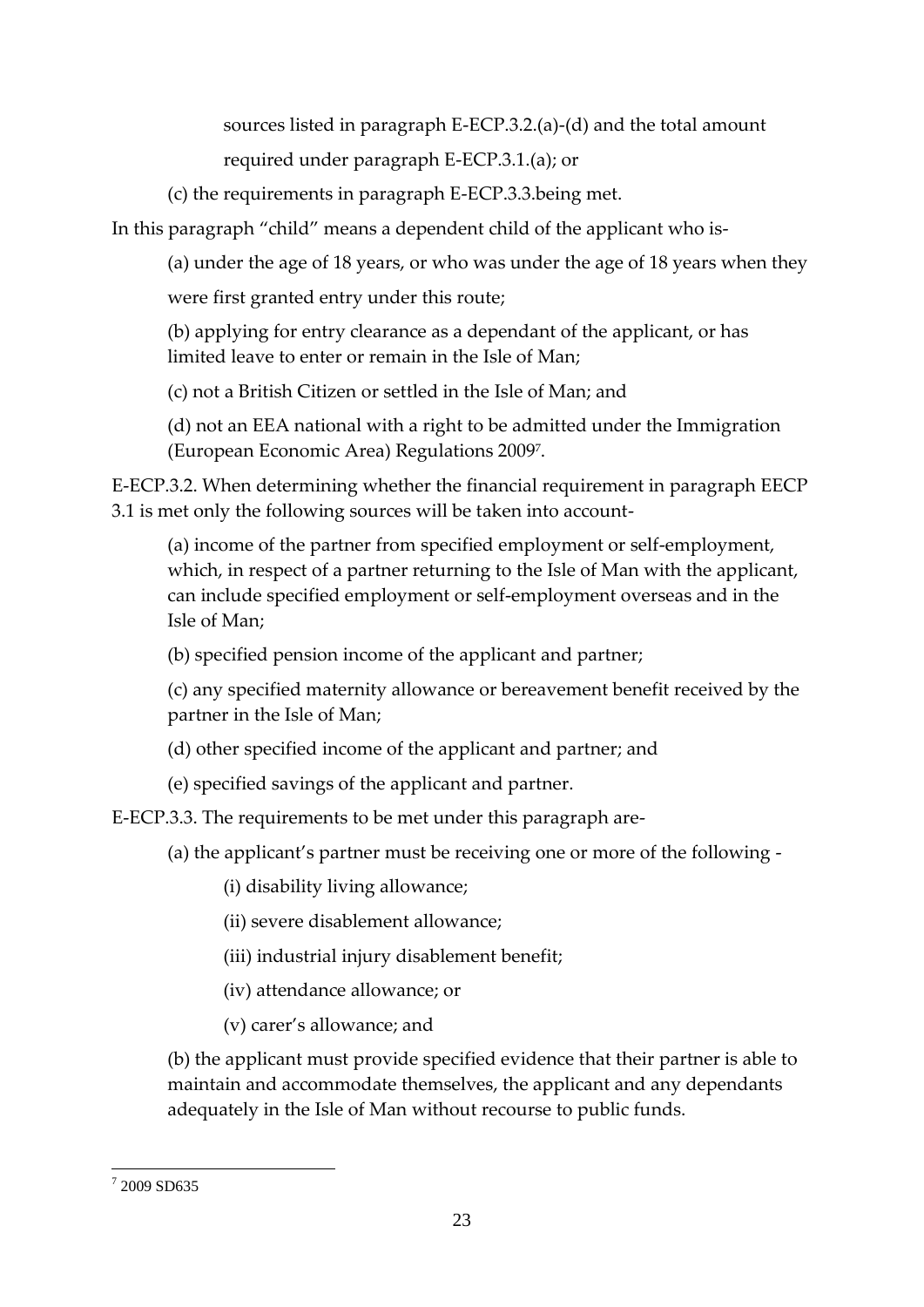E-ECP.3.4. The applicant must provide specified evidence that there will be adequate accommodation, without recourse to public funds, for the family, including other family members who are not included in the application but who live in the same household, which the family own or occupy exclusively: accommodation will not be regarded as adequate if-

- (a) it is, or will be, overcrowded; or
- (b) it contravenes public health regulations.

### **English language requirement**

E-ECP.4.1. The applicant must provide specified evidence that they-

(a) are a national of a majority English speaking country listed in paragraph GEN.1.5.;

(b) have passed an English language test in speaking and listening at a minimum of level A1 of the Common European Framework of Reference for Languages with a provider approved by the Lieutenant Governor;

(c) have an academic qualification recognised by NARIC UK to be equivalent to the standard of a Bachelor's or Master's degree or PhD in the UK, which was taught in English; or

(d) are exempt from the English language requirement under paragraph EECP.4.2.

E-ECP.4.2. The applicant is exempt from the English language requirement if at the date of application-

(a) the applicant is aged 65 or over;

(b) the applicant has a disability (physical or mental condition) which prevents the applicant from meeting the requirement; or

(c) there are exceptional circumstances which prevent the applicant from being able to meet the requirement prior to entry to the Isle of Man.

#### **Section D-ECP: Decision on application for entry clearance as a partner**

D-ECP.1.1. If the applicant meets the requirements for entry clearance as a partner the applicant will be granted entry clearance for an initial period not exceeding 33 months, and subject to a condition of no recourse to public funds; or, where the applicant is a fiancé(e) or proposed civil partner, the applicant will be granted entry clearance for a period not exceeding 6 months, and subject to a condition of no recourse to public funds and a prohibition on employment.

D-ECP.1.2. Where the applicant does not meet the requirements for entry clearance as a partner the application will be refused.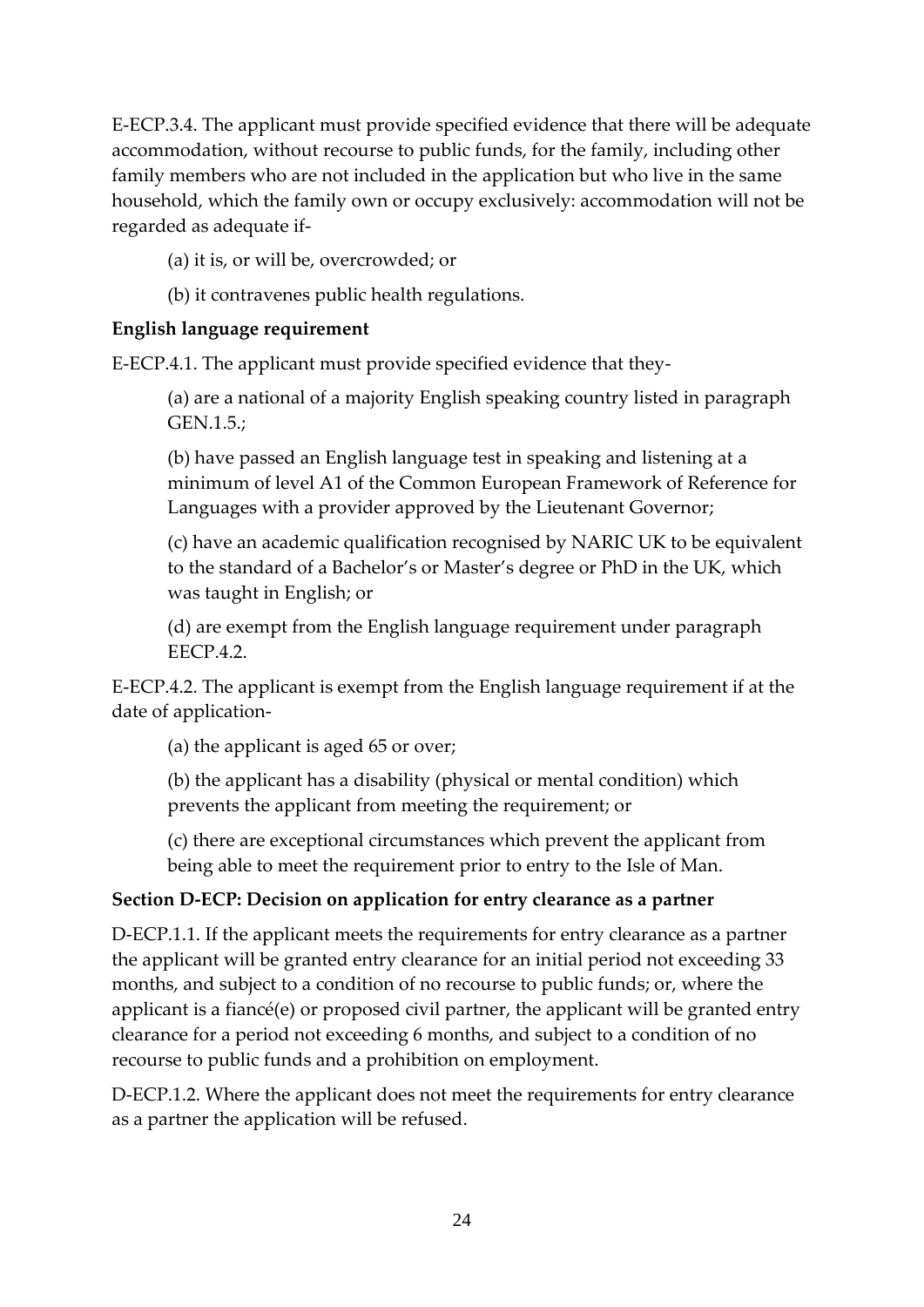#### **Section R-LTRP: Requirements for limited leave to remain as a partner**

R-LTRP.1.1. The requirements to be met for limited leave to remain as a partner are-

(a) the applicant and their partner must be in the Isle of Man;

(b) the applicant must have made a valid application for limited leave to remain as a partner; and either

(c) (i) the applicant must not fall for refusal under Section S-LTR: Suitability leave to remain; and

> (ii) the applicant must meet all of the requirements of Section E-LTRP: Eligibility for leave to remain as a partner; and

(iii) paragraph EX.1. has not been applied; or

(d) (i) the applicant meets all the requirements of Section S-LTR: Suitability leave to remain; and

(ii) the applicant does not meet all of the requirements of Section LTRP: Eligibility for leave to remain as a partner; and

(iii) paragraph EX.1. applies.

#### **Section S-LTR: Suitability-leave to remain**

S-LTR.1.1. The applicant will be refused limited leave to remain on grounds of suitability if any of paragraphs S-LTR.1.2. to 1.7. apply.

S-LTR.1.2. The applicant is at the date of application the subject of a deportation order.

S-LTR.1.3. The presence of the applicant in the Isle of Man is not conducive to the public good because they have been convicted of an offence for which they have been sentenced to imprisonment for at least 4 years.

S-LTR.1.4. The presence of the applicant in the Isle of Man is not conducive to the public good because they have been convicted of an offence for which they have been sentenced to imprisonment for less than 4 years but at least 12 months.

S-LTR.1.5. The presence of the applicant in the Isle of Man is not conducive to the public good because, in the view of the Lieutenant Governor, their offending has caused serious harm or they are a persistent offender who shows a particular disregard for the law.

S-LTR.1.6. The presence of the applicant in the Isle of Man is not conducive to the public good because their conduct (including convictions which do not fall within paragraphs S-LTR.1.3. to 1.5.), character, associations, or other reasons, make it undesirable to allow them to remain in the Isle of Man.

S-LTR.1.7. The applicant has failed without reasonable excuse to-

(a) attend an interview when required to do so;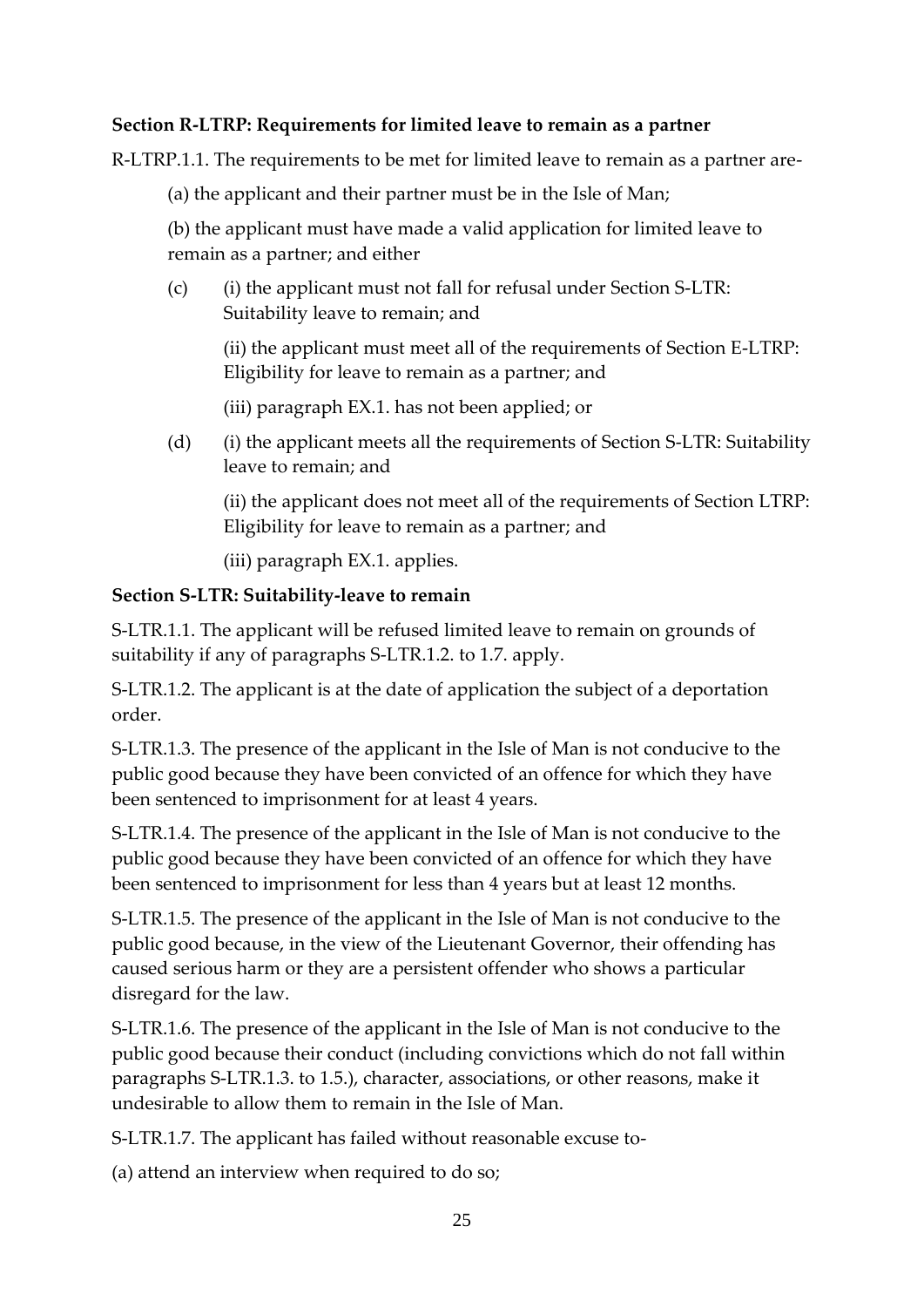(b) provide specified information, including physical data, when required to do so; or

(c) undergo a medical examination, or provide a medical report, when required to do so.

S-LTR.2.1. The applicant will normally be refused on grounds of suitability if any of paragraphs S-LTR.2.2. to 2.4. apply.

S-LTR.2.2. Whether or not to the applicant's knowledge –

(a) false information, representations or documents have been submitted in relation to the application (including false information submitted to any person to obtain a document used in support of the application); or

(b) there has been a failure to disclose material facts in relation to the application.

S-LTR.2.3. One or more relevant NHS body has notified the Lieutenant Governor that the applicant has failed to pay charges in accordance with the relevant NHS regulations on charges to overseas visitors and the outstanding charges have a total value of at least £1000.

S-LTR.2.4. A maintenance and accommodation undertaking has been requested under paragraph 35 of these Rules and has not been provided.

S-LTR.3.1. When considering whether the presence of the applicant in the Isle of Man is not conducive to the public good any legal or practical reasons why the applicant cannot presently be removed from the Isle of Man must be ignored.

## **Section E-LTRP: Eligibility for limited leave to remain as a partner**

E-LTRP.1.1. To qualify for limited leave to remain as a partner all of the requirements of paragraphs E-LTRP.1.2. to 4.2. must be met.

# **Relationship requirements**

E-LTRP.1.2. The applicant's partner must be-

(a) a British Citizen in the Isle of Man;

- (b) present and settled in the Isle of Man; or
- (c) [Not used]

E-LTRP.1.3. The applicant must be aged 18 or over at the date of application.

E-LTRP.1.4. The partner must be aged 18 or over at the date of application.

E-LTRP.1.5. The applicant and their partner must not be within the prohibited degree of relationship.

E-LTRP.1.6. The applicant and their partner must have met in person.

E-LTRP.1.7. The relationship between the applicant and their partner must be genuine and subsisting.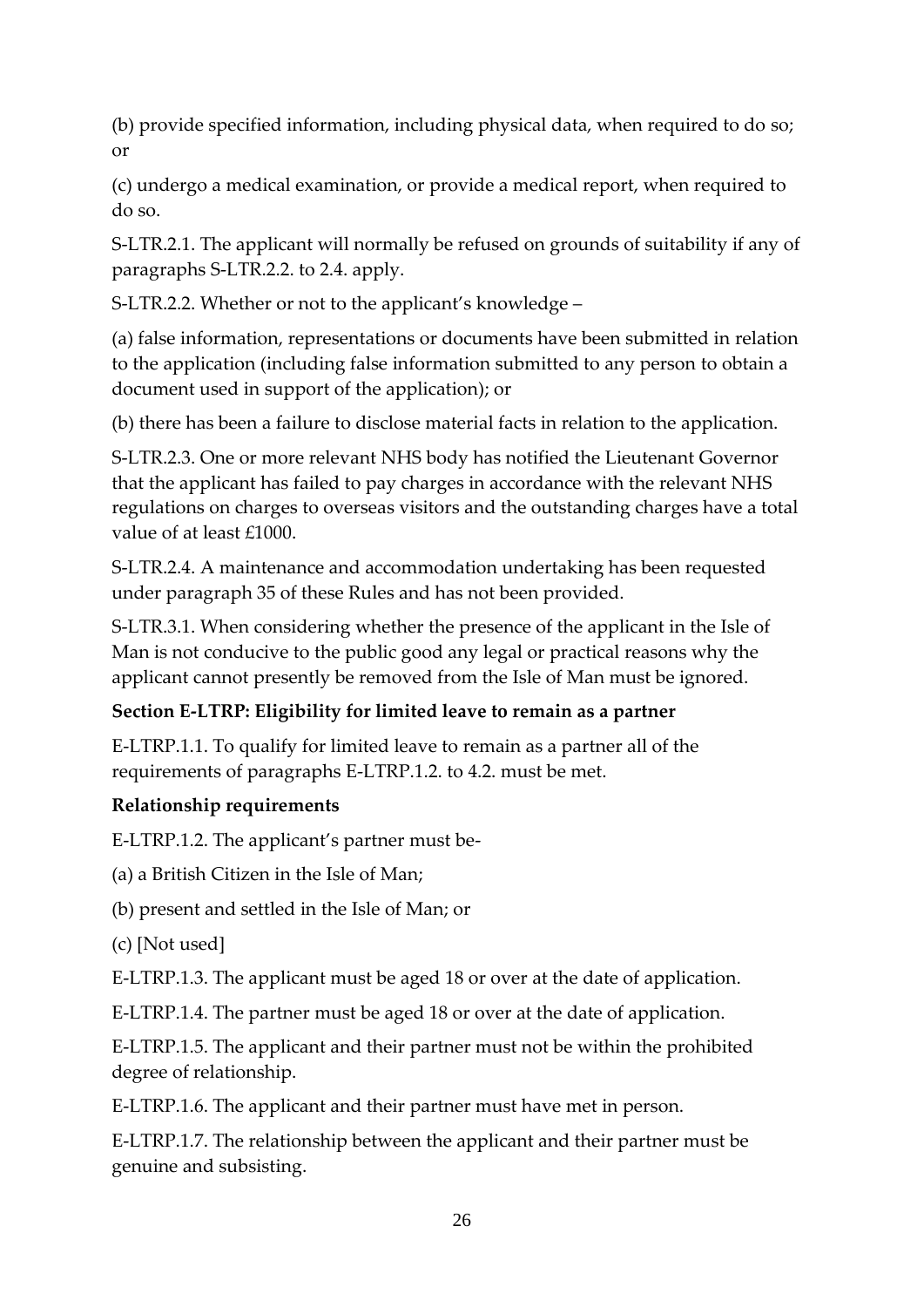E-LTRP.1.8. If the applicant and partner are married or in a civil partnership it must be a valid marriage or civil partnership, as specified.

E-LTRP.1.9. Any previous relationship of the applicant or their partner must have broken down permanently, unless it is a relationship which falls within paragraph 278(i) of these Rules.

E-LTRP.1.10. The applicant and their partner must intend to live together permanently in the Isle of Man.

E-LTRP.1.11. If the applicant is in the Isle of Man with leave as a fiancé(e) or proposed civil partner there must be good reason why the marriage or civil partnership did not take place during that period of leave and evidence that it will take place within the next 6 months.

## **Immigration status requirements**

E-LTRP.2.1. The applicant must not be in the Isle of Man-

(a) as a visitor;

(b) with valid leave granted for a period of 6 months or less, unless that leave is as a fiancé(e) or proposed civil partner; or

(c) on temporary admission.

E-LTRP.2.2. The applicant must not be in the Isle of Man in breach of immigration laws (disregarding any period of overstaying for a period of 28 days or less), unless paragraph EX.1. applies.

## **Financial requirements**

E-LTRP.3.1. The applicant must provide specified evidence, from the sources listed in paragraph E-LTRP.3.2., of-

(a) a specified gross annual income of at least-

(i) £18,600;

(ii) an additional  $£3,800$  for the first child; and

(iii) an additional £2,400 for each additional child; alone or in combination with

(b) specified savings of-

(i) £16,000; and

(ii) additional savings of an amount equivalent to 2.5 times the amount which is the difference between the gross annual income from the sources listed in paragraph E-LTRP.3.2.(a)-(f) and the total amount required under paragraph E-LTRP.3.1.(a); or

(c) the requirements in paragraph E-LTRP.3.3.being met, unless paragraph EX.1. applies.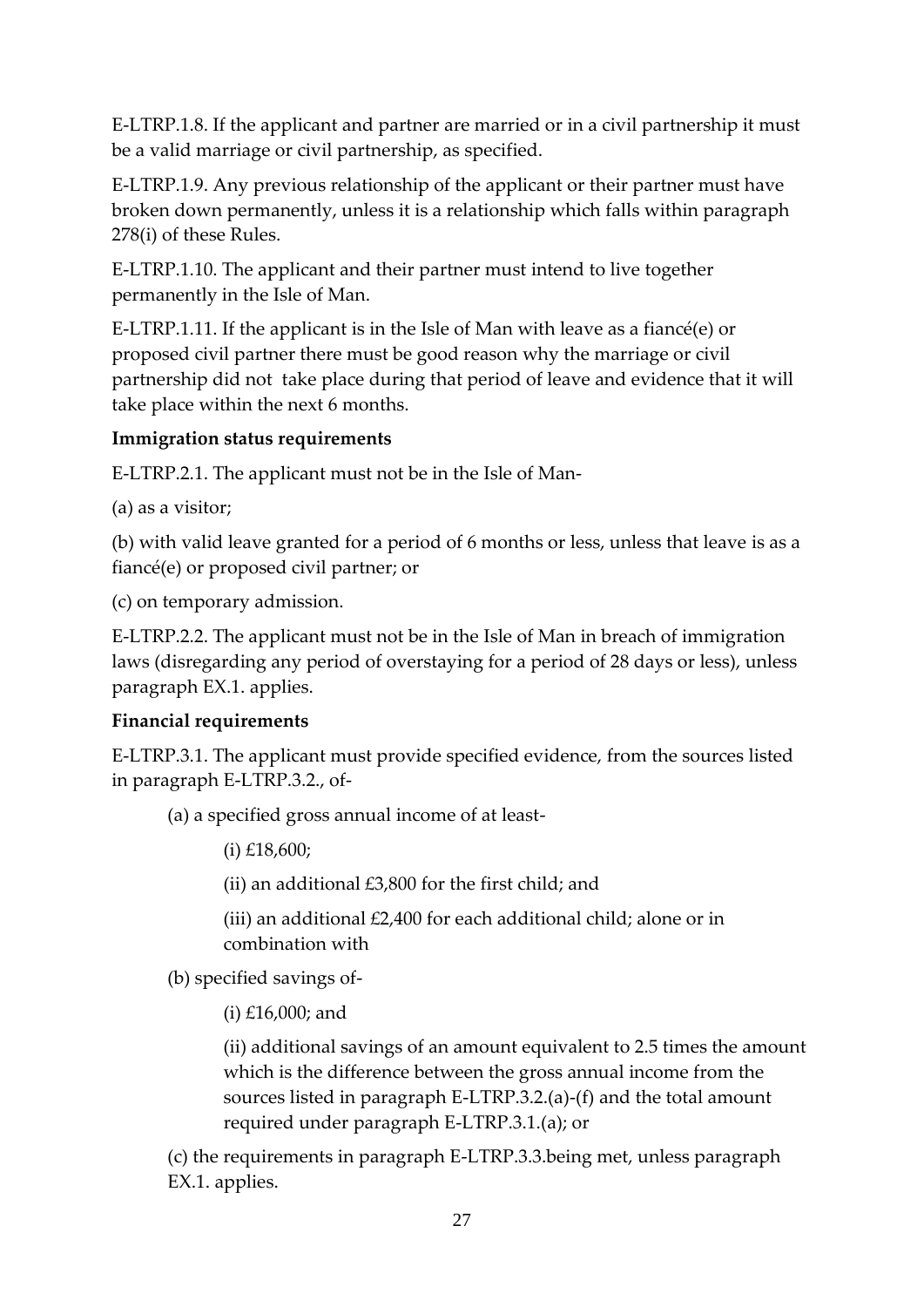In this paragraph 'child' means a dependent child of the applicant who is-

(a) under the age of 18 years, or who was under the age of 18 years when they were first granted entry under this route;

(b) applying for entry clearance or is in the Isle of Man as a dependant of the applicant;

(c) not a British Citizen or settled in the Isle of Man; and

(d) not an EEA national with a right to remain in the Isle of Man under the Immigration (European Economic Area) Regulations 2009.

E-LTRP.3.2. When determining whether the financial requirement in paragraph ELTRP. 3.1. is met only the following sources may be taken into account-

(a) income of the partner from specified employment or self-employment;

(b) income of the applicant from specified employment or self-employment unless they are working illegally;

(c) specified pension income of the applicant and partner;

(d) any specified maternity allowance or bereavement benefit received by the applicant and partner in the Isle of Man;

(e) other specified income of the applicant and partner;

(f) income from the sources at  $(b)$ ,  $(d)$  or  $(e)$  of a dependent child of the applicant under paragraph E-LTRP.3.1. who is aged 18 years or over; and

(g) specified savings of the applicant, partner and a dependent child of the applicant under paragraph E-LTRP.3.1. who is aged 18 years or over.

E-LTRP.3.3. The requirements to meet this paragraph are-

(a) the applicant's partner must be receiving one or more of the following -

(i) disability living allowance;

(ii) severe disablement allowance;

(iii) industrial injury disablement benefit;

(iv) attendance allowance; or

(v) carer's allowance; and

(b) the applicant must provide specified evidence that their partner is able to maintain and accommodate themselves, the applicant and any dependants adequately in the Isle of Man without recourse to public funds.

E-LTRP.3.4. The applicant must provide specified evidence that there will be adequate accommodation, without recourse to public funds, for the family, including other family members who are not included in the application but who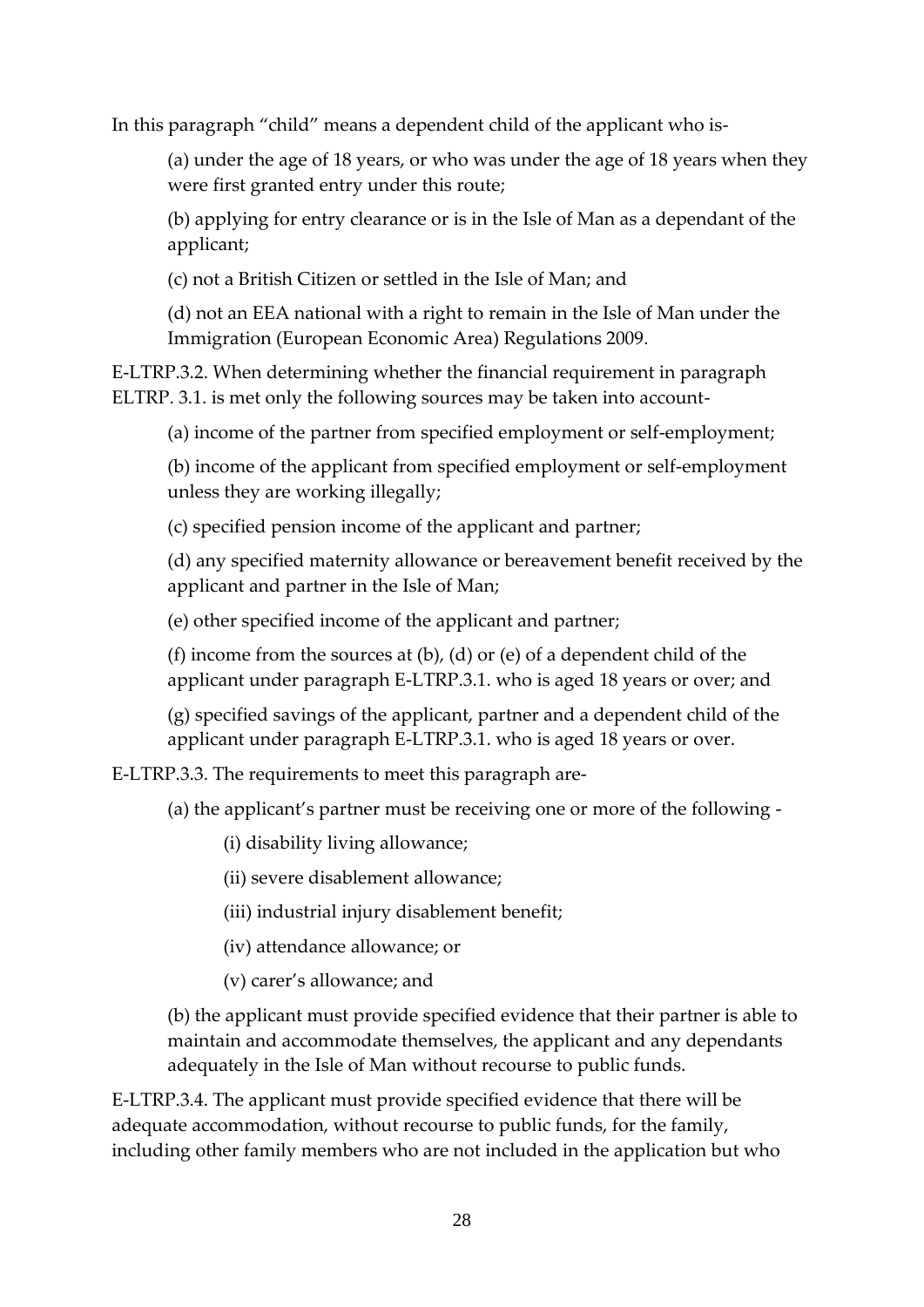live in the same household, which the family own or occupy exclusively: accommodation will not be regarded as adequate if-

(a) it is, or will be, overcrowded; or

(b) it contravenes public health regulations.

### **English language requirement**

E-LTRP.4.1. If the applicant has not met the requirement in a previous application for leave as a partner, the applicant must provide specified evidence that they-

(a) are a national of a majority English speaking country listed in paragraph GEN.1.5.;

(b) have passed an English language test in speaking and listening at a minimum of level A1 of the Common European Framework of Reference for Languages with a provider approved by the Lieutenant Governor;

(c) have an academic qualification recognised by NARIC UK to be equivalent to the standard of a Bachelor's or Master's degree or PhD in the UK, which was taught in English; or

(d) are exempt from the English language requirement under paragraph ELTRP.4.2;

unless paragraph EX.1. applies.

E-LTRP.4.2. The applicant is exempt from the English language requirement if at the date of application-

(a) the applicant is aged 65 or over;

(b) the applicant has a disability (physical or mental condition) which prevents the applicant from meeting the requirement; or

(c) there are exceptional circumstances which prevent the applicant from being able to meet the requirement.

## **Section D-LTRP: Decision on application for limited leave to remain as a partner**

D-LTRP.1.1. If the applicant meets the requirements in paragraph R-LTRP.1.1.(a) to (c) for limited leave to remain as a partner the applicant will be granted limited leave to remain for a period not exceeding 30 months, and subject to a condition of no recourse to public funds, and they will be eligible to apply for settlement after 60 months with such leave; or, if paragraph E-LTRP.1.11. applies, the applicant will be granted limited leave for a period not exceeding 6 months and subject to a condition of no recourse to public funds and a prohibition on employment.

D-LTRP.1.2. If the applicant meets the requirements in paragraph R-LTRP.1.1.(a), (b) and (d) for limited leave to remain as a partner they will be granted leave to remain for a period not exceeding 30 months, and will be eligible to apply for settlement after 120 months with such leave, or, if paragraph E-LTRP.1.11. applies, the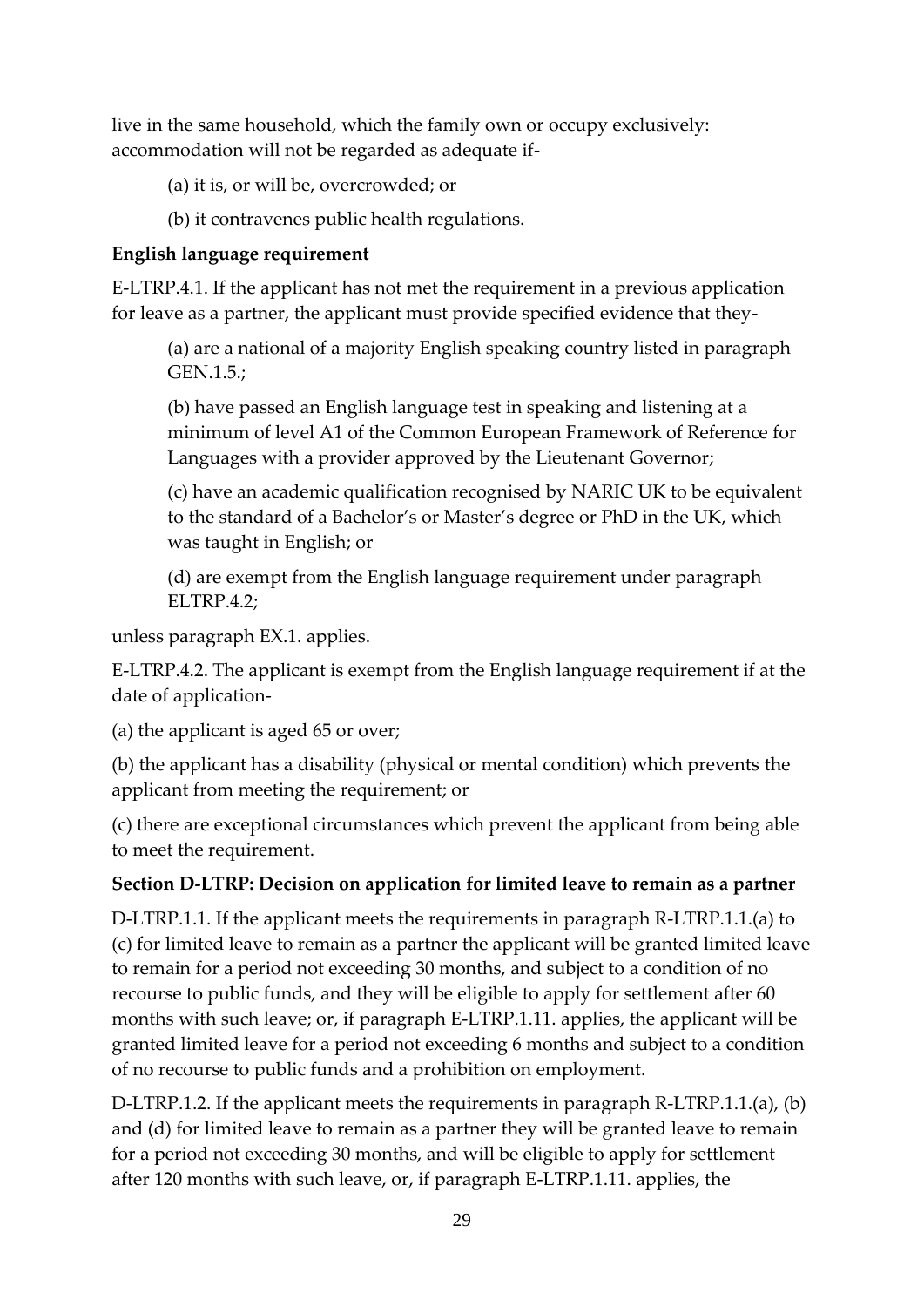applicant will be granted limited leave for a period not exceeding 6 months and subject to a condition of no recourse to public funds and a prohibition on employment.

D-LTRP.1.3. If the applicant does not meet the requirements for limited leave to remain as a partner the application will be refused.

# **Section R-ILRP: Requirements for indefinite leave to remain (settlement) as a partner**

ILRP.1.1. The requirements to be met for indefinite leave to remain as a partner are that-

(a) the applicant and their partner must be in the Isle of Man;

(b) the applicant must have made a valid application for indefinite leave to remain as a partner;

(c) the applicant must not fall for refusal under any of the grounds in Section S-LTR: Suitability-leave to remain;

(d) the applicant must meet all of the requirements of Section E-LTRP: Eligibility for leave to remain as a partner (but in applying paragraph ELTRP. 3.1.(b)(ii) delete the words '2.5 times'); and

(e) the applicant must meet all of the requirements of Section E-ILRP: Eligibility for indefinite leave to remain as a partner.

# **Section E-ILRP: Eligibility for indefinite leave to remain as a partner**

E-ILRP.1.1. To meet the eligibility requirements for indefinite leave to remain as a partner all of the requirements of paragraphs E-ILRP.1.2. to 1.6. must be met.

E-ILRP.1.2. The applicant must be in the Isle of Man with valid leave to remain as a partner (disregarding any period of overstaying for a period of 28 days or less).

E-ILRP.1.3. The applicant must have completed a continuous period of at least 60 months with limited leave as a partner under paragraph R-LTRP.1.1.(a) to (c), or a continuous period of at least 120 months with limited leave as a partner under

paragraph R-LTR.P.1.1(a), (b) and (d), or a continuous period of at least 120 months with limited leave as a partner under a combination of these paragraphs.

E-ILRP.1.4. In calculating the periods under paragraph E-ILRP.1.3. only the periods when the applicant's partner is the same person as the applicant's partner for the previous period of limited leave shall be taken into account.

E-ILRP.1.5. The applicant must at the date of application have no unspent convictions.

E-ILRP.1.6. The applicant must have sufficient knowledge of the English language and sufficient knowledge about life in the UK and Islands in accordance with the requirements of paragraphs 33B to 33G of these Rules.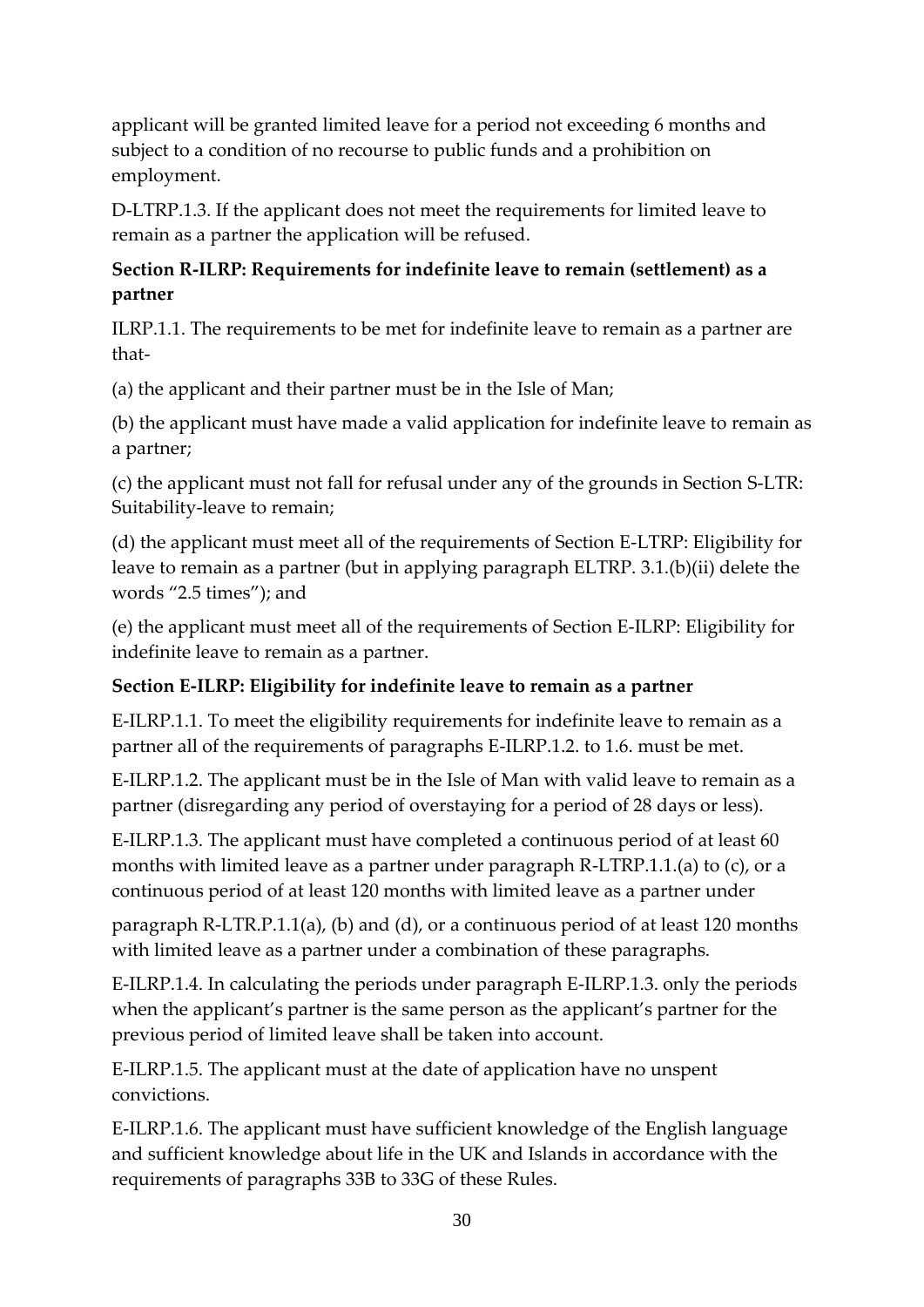## **Section D-ILRP: Decision on application for indefinite leave to remain as a partner**

D-ILRP.1.1. If the applicant meets all of the requirements for indefinite leave to remain as a partner the applicant will be granted indefinite leave to remain.

D-ILRP.1.2. If the applicant does not meet the requirements for indefinite leave to remain as a partner only for one or both of the following reasons-

(a) the applicant has an unspent conviction;

(b) the applicant has not met the requirements of paragraphs 33B to 33G of these Rules,

the applicant will be granted further limited leave to remain as a partner for a period not exceeding 30 months, and subject to a condition of no recourse to public funds.

D-ILRP.1.3. If the applicant does not meet the requirements for indefinite leave to remain as a partner, or further limited leave to remain as a partner under paragraph DILRP. 1.2., the application will be refused.

# **Section EX: Exception**

EX.1. This paragraph applies if

(a) (i) the applicant has a genuine and subsisting parental relationship with a child who-

(aa) is under the age of 18 years;

(bb) is in the Isle of Man;

(cc) is a British Citizen or has lived in the Isle of Man continuously for at least the 7 years immediately preceding the date of application ; and

(ii) it would not be reasonable to expect the child to leave the Isle of Man; or

(b) the applicant has a genuine and subsisting relationship with a partner who is in the Isle of Man and is a British Citizen, settled in the Isle of Man, and there are insurmountable obstacles to family life with that partner continuing outside the Isle of Man.

## **Bereaved partner**

## **Section BPILR: Indefinite leave to remain (settlement) as a bereaved partner**

BPILR.1.1. The requirements to be met for indefinite leave to remain in the Isle of Man as a bereaved partner are that-

(a) the applicant must be in the Isle of Man;

(b) the applicant must have made a valid application for indefinite leave to remain as a bereaved partner;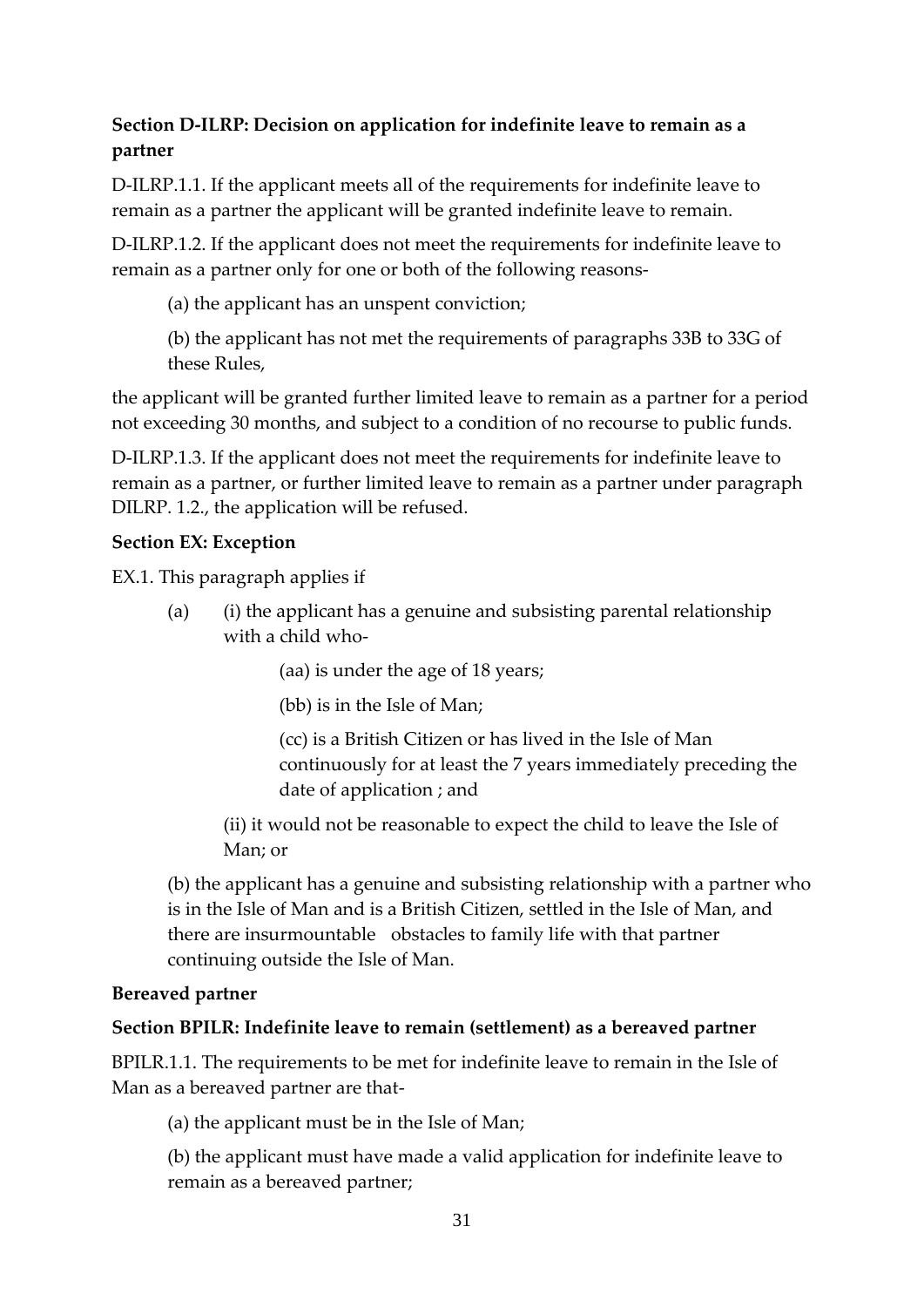(c) the applicant must not fall for refusal under any of the grounds in Section S-LTR: Suitability-leave to remain; and

(d) the applicant must meet all of the requirements of Section E-BPILR: Eligibility for indefinite leave to remain as a bereaved partner.

## **Section E-BPILR: Eligibility for indefinite leave to remain as a bereaved partner**

E-BPILR.1.1. To meet the eligibility requirements for indefinite leave to remain as a bereaved partner all of the requirements of paragraphs E-BPILR1.2. to 1.5. must be met.

E-BPILR.1.2. The applicant's last grant of limited leave must have been as-

(a) a partner (other than a fiancé(e) or proposed civil partner) of a British Citizen or a person settled in the Isle of Man; or

(b) a bereaved partner.

E-BPILR.1.3. The person who was the applicant's partner at the time of the last grant of limited leave as a partner must have died.

E-BPILR.1.4. At the time of the partner's death the relationship between the applicant and the partner must have been genuine and subsisting and each of the parties must have intended to live permanently with the other in the Isle of Man.

E-BPILR.1.5. The applicant must at the date of application have no unspent convictions.

# **Section D-BPILR: Decision on application for indefinite leave to remain as a bereaved partner**

D-BPILR.1.1. If the applicant meets all of the requirements for indefinite leave to remain as a bereaved partner the applicant will be granted indefinite leave to remain.

D-BPILR.1.2. If the applicant does not meet the requirements for indefinite leave to remain as a bereaved partner only because the applicant has an unspent conviction, the applicant will be granted further limited leave to remain for a period not exceeding 30 months, and subject to a condition of no recourse to public funds.

D-BPILR.1.3. If the applicant does not meet the requirements for indefinite leave to remain as a bereaved partner, or limited leave to remain as a bereaved partner under paragraph D-BPILR.1.2., the application will be refused.

## **Victim of domestic violence**

# **Section DVILR: Indefinite leave to remain (settlement) as a victim of domestic**

## **violence**

DVILR.1.1. The requirements to be met for indefinite leave to remain in the Isle of Man as a victim of domestic violence are that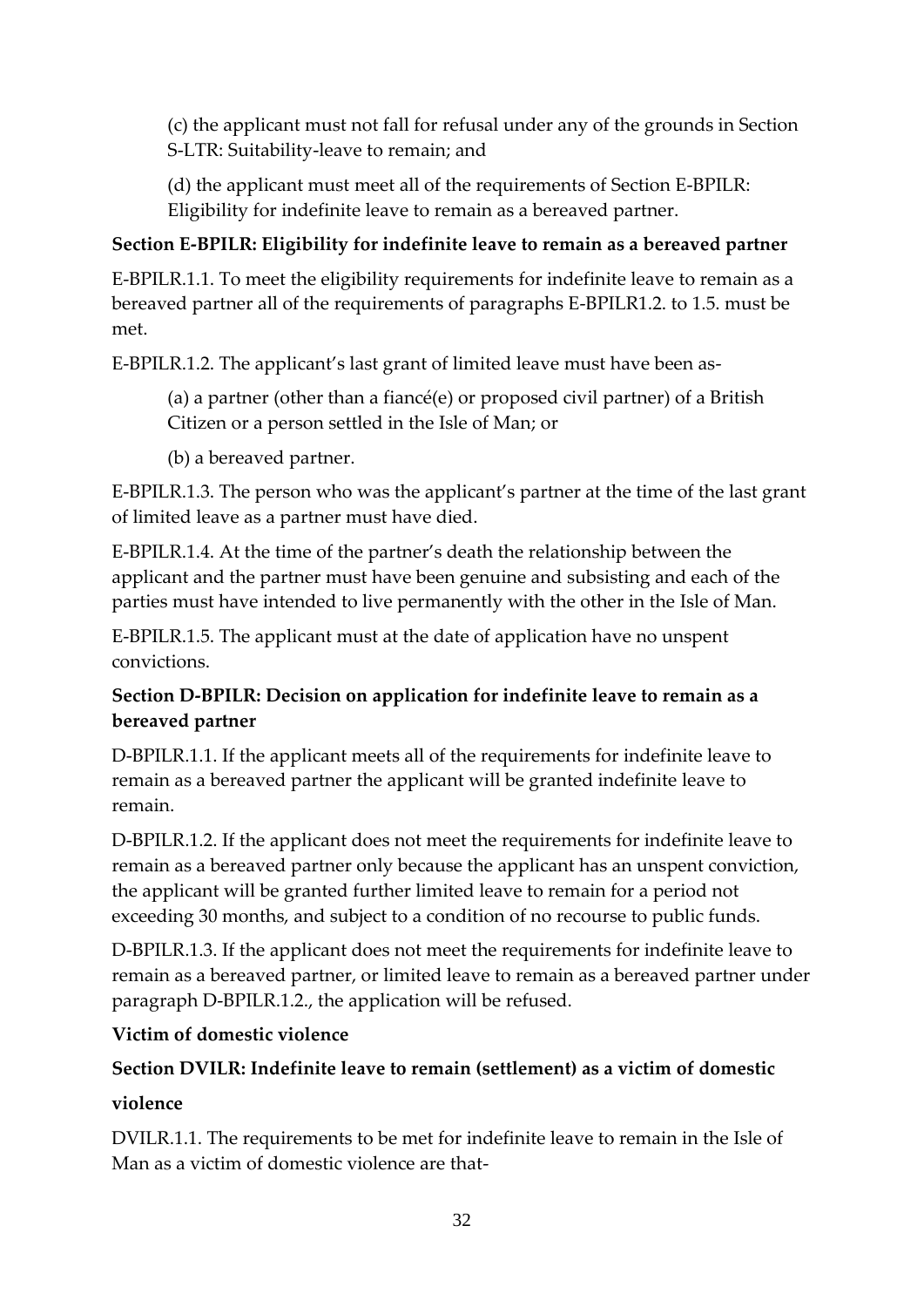(a) the applicant must be in the Isle of Man;

(b) the applicant must have made a valid application for indefinite leave to remain as a victim of domestic violence;

(c) the applicant must not fall for refusal under any of the grounds in Section S-LTR: Suitability-leave to remain; and

(d) the applicant must meet all of the requirements of Section E-DVILR: Eligibility for indefinite leave to remain as a victim of domestic violence.

## **Section E-DVILR: Eligibility for indefinite leave to remain as a victim of domestic violence**

E-DVILR.1.1. To meet the eligibility requirements for indefinite leave to remain as a victim of domestic violence all of the requirements of paragraphs E-DVILR.1.2. to 1.4. must be met.

E-DVILR.1.2. The applicant's last grant of limited leave must have been-

(a) as a partner (other than a fiancé(e) or proposed civil partner) of a British Citizen or a person settled in the Isle of Man;

(b) granted to enable access to public funds pending an application under DVILR.; or

(c) granted under paragraph D-DVILR.1.2.

E-DVILR.1.3. The applicant must provide specified evidence that during the last period of limited leave as a partner the applicant's relationship with their partner broke down permanently as a result of the partner's domestic violence.

E-DVILR1.4. The applicant must at the date of application have no unspent convictions.

# **Section D-DVILR: Decision on application for indefinite leave to remain as a victim of domestic violence**

D-DVILR.1.1. If the applicant meets all of the requirements for indefinite leave to remain as a victim of domestic violence the applicant will be granted indefinite leave to remain.

D-DVILR.1.2. If the applicant does not meet the requirements for indefinite leave to remain as a victim of domestic violence only because the applicant has an unspent conviction the applicant will be granted further limited leave to remain for a period not exceeding 30 months.

D-DVILR.1.3. If the applicant does not meet the requirements for indefinite leave to remain as a victim of domestic violence, or further limited leave to remain under paragraph D-DVILR.1.2. the application will be refused.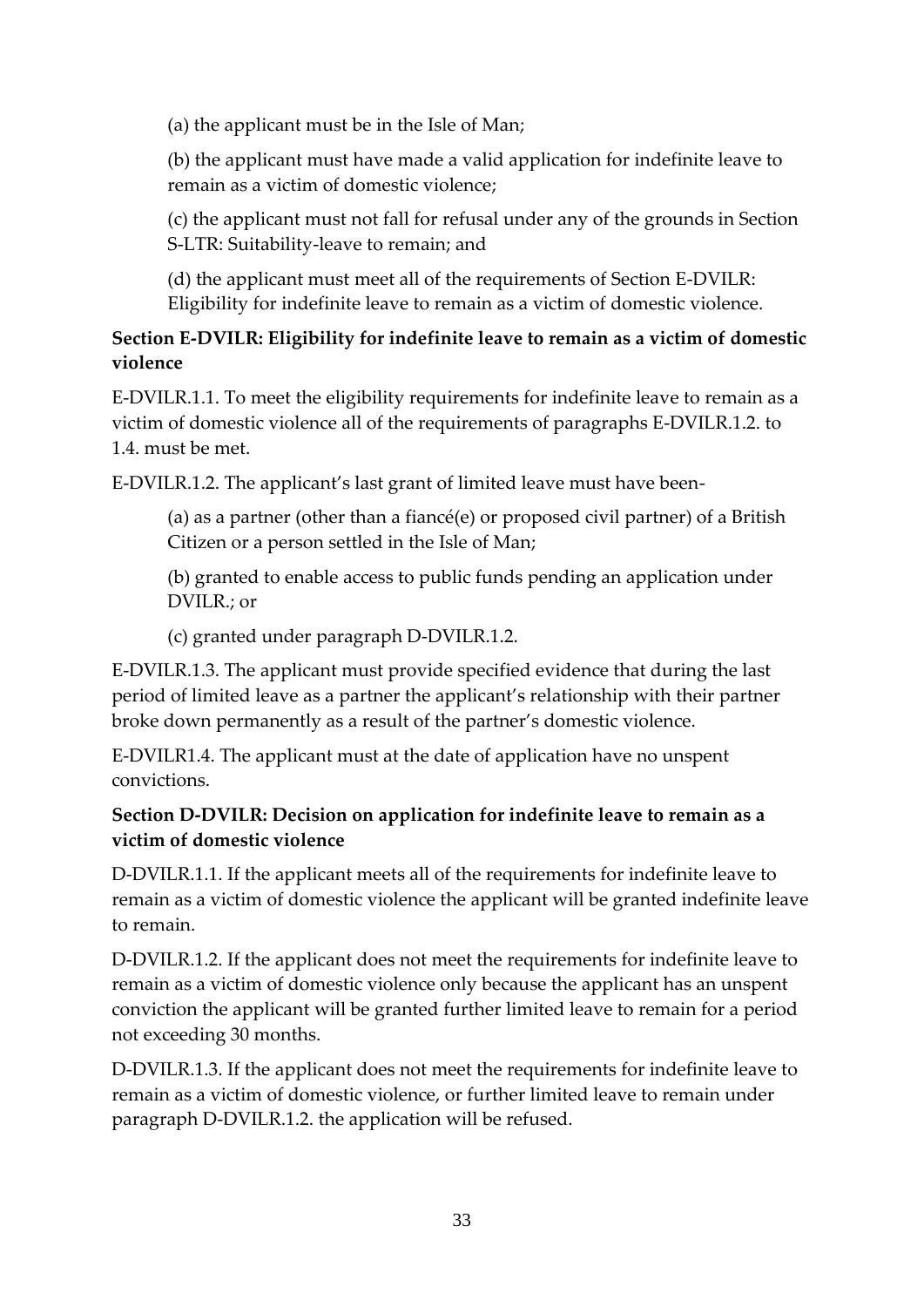## **Family life as a child of a person with limited leave as a partner or parent**

This route is for a child whose parent is applying for entry clearance or leave, or who has limited leave, as a partner or parent. For further provision on a child seeking to enter or remain in the Isle of Man for the purpose of their family life see Part 8 of these Rules.

### **Section EC-C: Entry clearance as a child**

EC-C.1.1. The requirements to be met for entry clearance as a child are that-

(a) the applicant must be outside the Isle of Man;

(b) the applicant must have made a valid application for entry clearance as a child;

(c) the applicant must not fall for refusal under any of the grounds in Section S-EC: Suitability for entry clearance; and

(d) the applicant must meet all of the requirements of Section E-ECC: Eligibility for entry clearance as a child.

## **Section E-ECC: Eligibility for entry clearance as a child**

E-ECC.1.1. To meet the eligibility requirements for entry clearance as a child all of the requirements of paragraphs E-ECC.1.2. to 2.4. must be met.

#### **Relationship requirements**

E-ECC.1.2. The applicant must be under the age of 18 at the date of application.

E-ECC.1.3. The applicant must not be married or in a civil partnership.

E-ECC.1.4. The applicant must not have formed an independent family unit.

E-ECC.1.5. The applicant must not be leading an independent life.

E-ECC.1.6. One of the applicant's parents must be in the Isle of Man with limited leave to enter or remain, be applying, or have applied, entry clearance as, a partner or a parent under this Appendix (referred to in this section as the 'applicant's parent').

#### **Financial requirement**

E-ECC.2.1. The applicant must provide specified evidence, from the sources listed in paragraph E-ECC.2.2.-

(a) a specified gross annual income of at least-

 $(i)$  £18,600;

(ii) an additional £3,800 for the first child; and

(iii) an additional £2,400 for each additional child; alone or in combination with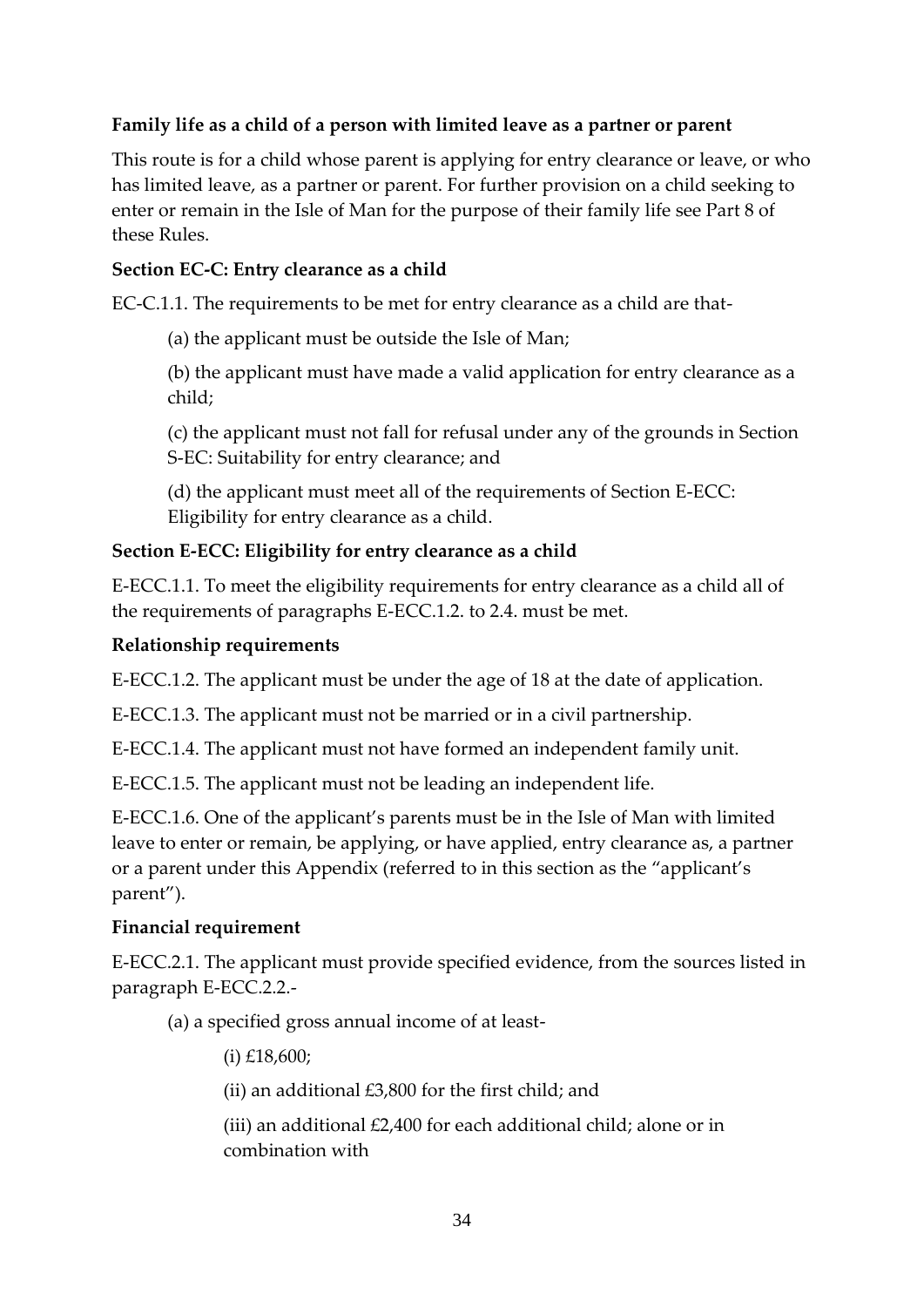(b) specified savings of

(i) £16,000; and

(ii) additional savings of an amount equivalent to 2.5 times the amount which is the difference between the gross annual income from the sources listed in paragraph E-ECC.2.2.(a)-(f) and the total amount required under paragraph E-ECC.2.1.(a); or

(c) the requirements in paragraph E-ECC.2.3. being met.

In this paragraph 'child' means the applicant and any other dependent child of the applicant's parent who is -

(a) under the age of 18 years, or who was under the age of 18 years when they were first granted entry under this route;

(b) in the Isle of Man;

(c) not a British Citizen or settled in the Isle of Man; and

(d) not an EEA national with a right to remain in the Isle of Man under the Immigration (European Economic Area) Regulations 2009.

E-ECC.2.2. When determining whether the financial requirement in paragraph EECC. 2.1. is met only the following sources may be taken into account

(a) income of the applicant's parent's partner from specified employment or self-employment;

(b) income of the applicant's parent from specified employment or self employment if they are in the Isle of Man unless they are working illegally;

(c) specified pension income of the applicant's parent and that parent's partner;

(d) any specified maternity allowance or bereavement benefit received by the applicant's parent and that parent's partner in the Isle of Man;

(e) other specified income of the applicant's parent and that parent's partner in the Isle of Man;

(f) income from the sources at  $(b)$ ,  $(d)$  or  $(e)$  of a dependent child of the applicant's parent under paragraph E-ECC.2.1. who is aged 18 years or over; and

(g) specified savings of the applicant's parent, that parent's partner and a dependent child of the applicant's parent under paragraph E-ECC.2.1. who is aged 18 years or over.

E-ECC.2.3. The requirements to be met under this paragraph are-

(a) the applicant's parent's partner must be receiving one or more of the following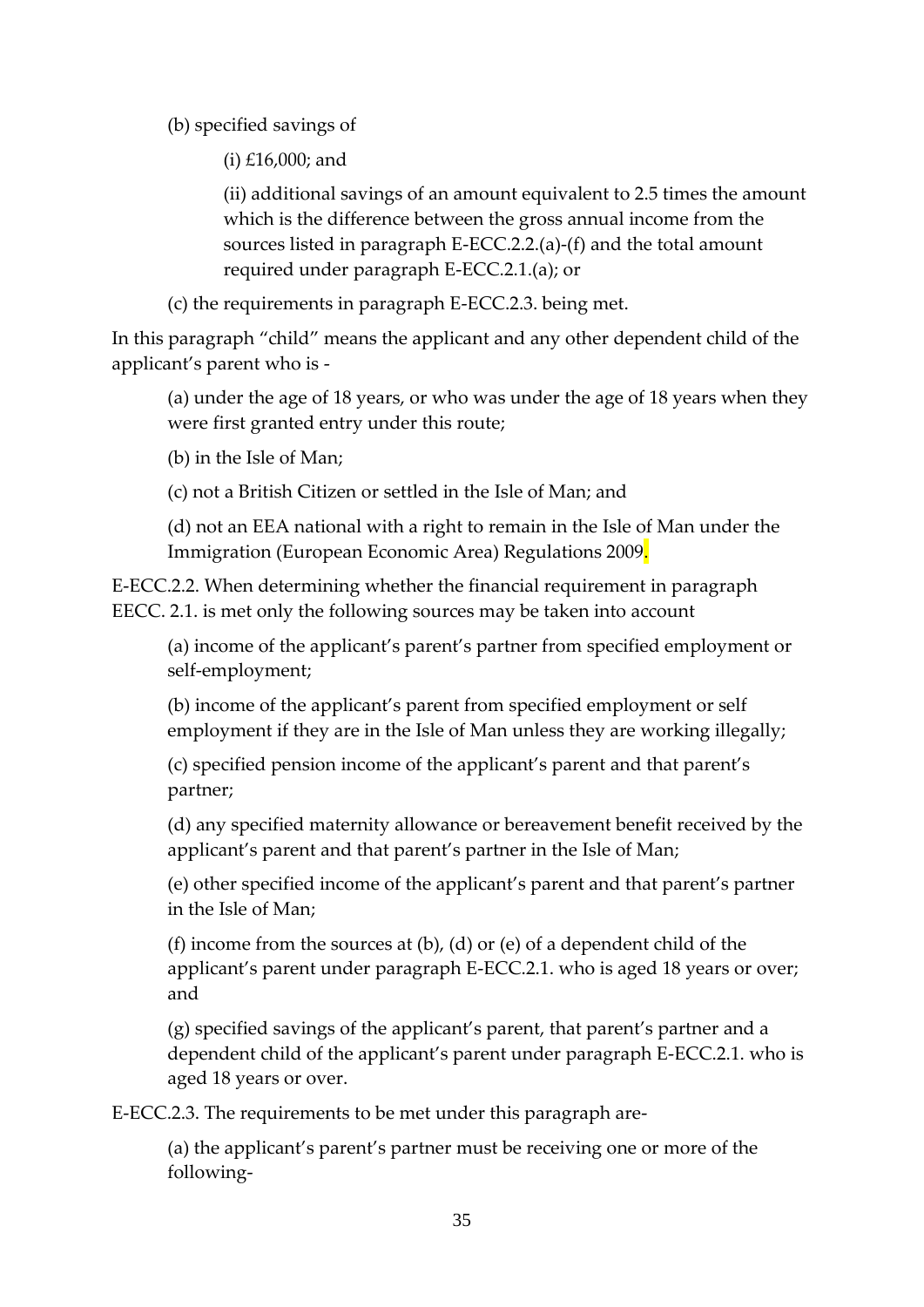(i) disability living allowance;

(ii) severe disablement allowance;

(iii) industrial injury disablement benefit;

(iv) attendance allowance; or

(v) carer's allowance; and

(b) the applicant must provide specified evidence that their parent's partner is able to maintain and accommodate themselves, the applicant's parent, the applicant and any dependants adequately in the Isle of Man without recourse to public funds.

E-EEC.2.4. The applicant must provide specified evidence that there will be adequate accommodation, without recourse to public funds, for the family, including other family members who are not included in the application but who live in the same household, which the family own or occupy exclusively: accommodation will not be regarded as adequate if-

(a) it is, or will be, overcrowded; or

(b) it contravenes public health regulations.

# **Section D-ECC: Decision on application for entry clearance as a child**

D-ECC.1.1. If the applicant meets the requirements for entry clearance as a child they will be granted entry clearance of a duration which will expire at the same time as the leave granted to the applicant's parent, and subject to a condition of no recourse to public funds.

D-ECC.1.2. If the applicant does not meet the requirements for entry clearance as a child the application will be refused.

## **Section R-LTR-C: Requirements for leave to remain as a child**

R-LTR-C.1.1. The requirements to be met for leave to remain as a child are that-

(a) the applicant must be in the Isle of Man;

(b) the applicant must have made a valid application for leave to remain as a child;

(c) the applicant must not fall for refusal under any of the grounds in Section S-LTR: Suitability-leave to remain; and

(d) the applicant must meet all of the requirements of Section E-LTRC: Eligibility for leave to remain as a child.

## **Section E-LTRC: Eligibility for leave to remain as a child**

E-LTRC.1.1. To qualify for limited leave to remain as a child all of the requirements of paragraphs E-LTRC.1.2. to 2.4. must be met.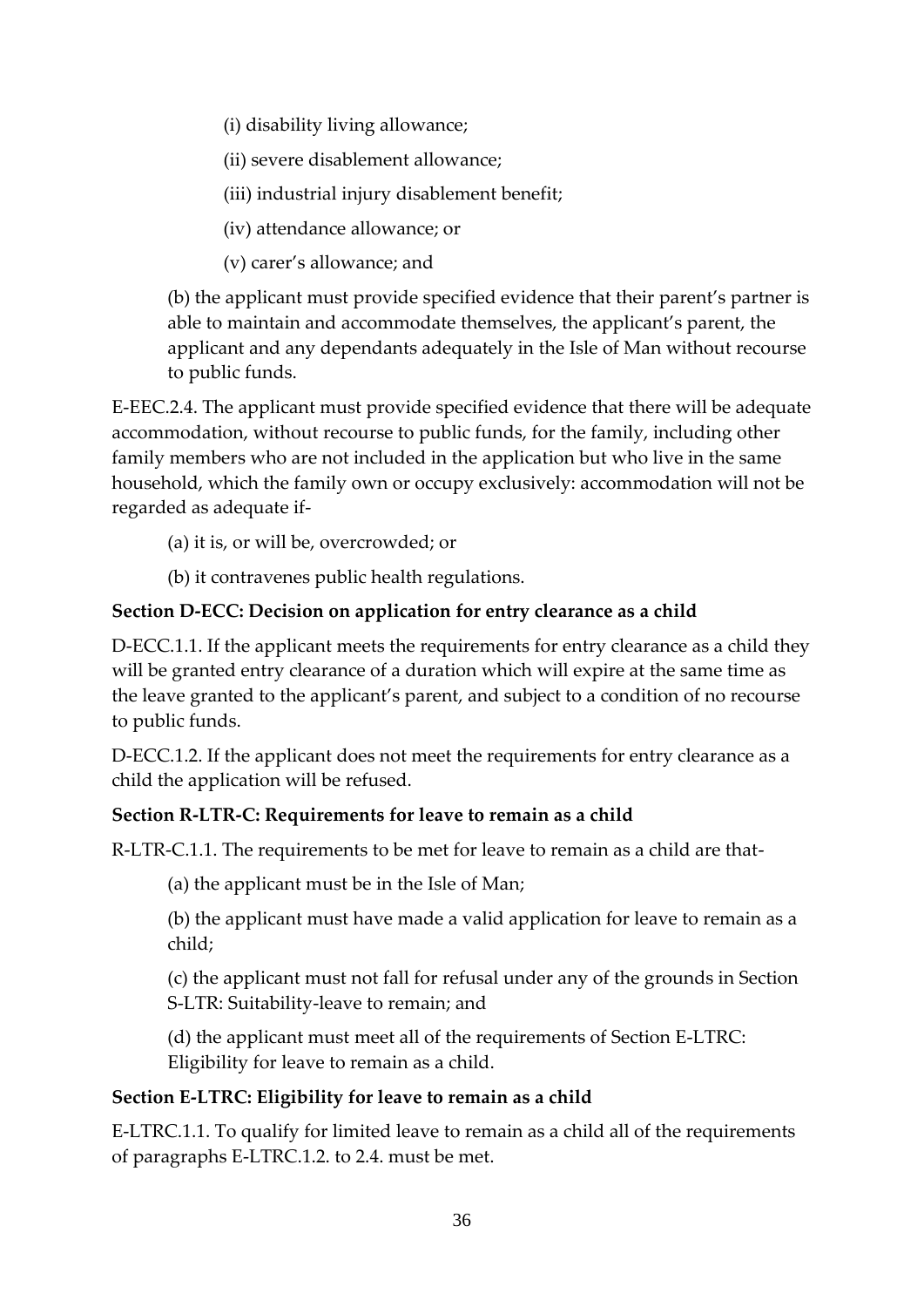### **Relationship requirements**

E-LTRC.1.2. The applicant must be under the age of 18 at the date of application or when first granted leave as a child under this route.

E-LTRC.1.3. The applicant must not be married or in a civil partnership.

E-LTRC.1.4. The applicant must not have formed an independent family unit.

E-LTRC.1.5. The applicant must not be leading an independent life.

E-LTRC.1.6. One of the applicant's parents must be in the Isle of Man with leave to enter or remain as, or have applied for leave to remain or indefinite leave to remain as, a partner or a parent under this Appendix (referred to in this section as the 'applicant's parent').

### **Financial requirements**

E-LTRC.2.1. The applicant must provide specified evidence, from the sources listed in paragraph E-LTRC.2.2., of -

(a) a specified gross annual income of at least-

(i) £18,600;

(ii) an additional  $£3,800$  for the first child; and

(iii) an additional £2,400 for each additional child; alone or in combination with

(b) specified savings of-

(i) £16,000; and

(ii) additional savings of an amount equivalent to 2.5 times (or if the parent is applying for indefinite leave to remain 1 times) the amount which is the difference between the gross annual income from the sources listed in paragraph E-LTRC.2.2.(a)-(f) and the total amount required under paragraph E-LTRC.2.1.(a); or

(c) the requirements in paragraph E-LTRC.2.3. being met.

In this paragraph 'child' means the applicant and any other dependent child of the applicant's parent who is-

(i) under the age of 18 years, or who was under the age of 18 years

when they were first granted entry under this route;

(ii) in the Isle of Man;

(iii) not a British Citizen or settled in the Isle of Man; and

(iv) not an EEA national with a right to remain in the Isle of Man under the Immigration (European Economic Area) Regulations 2009.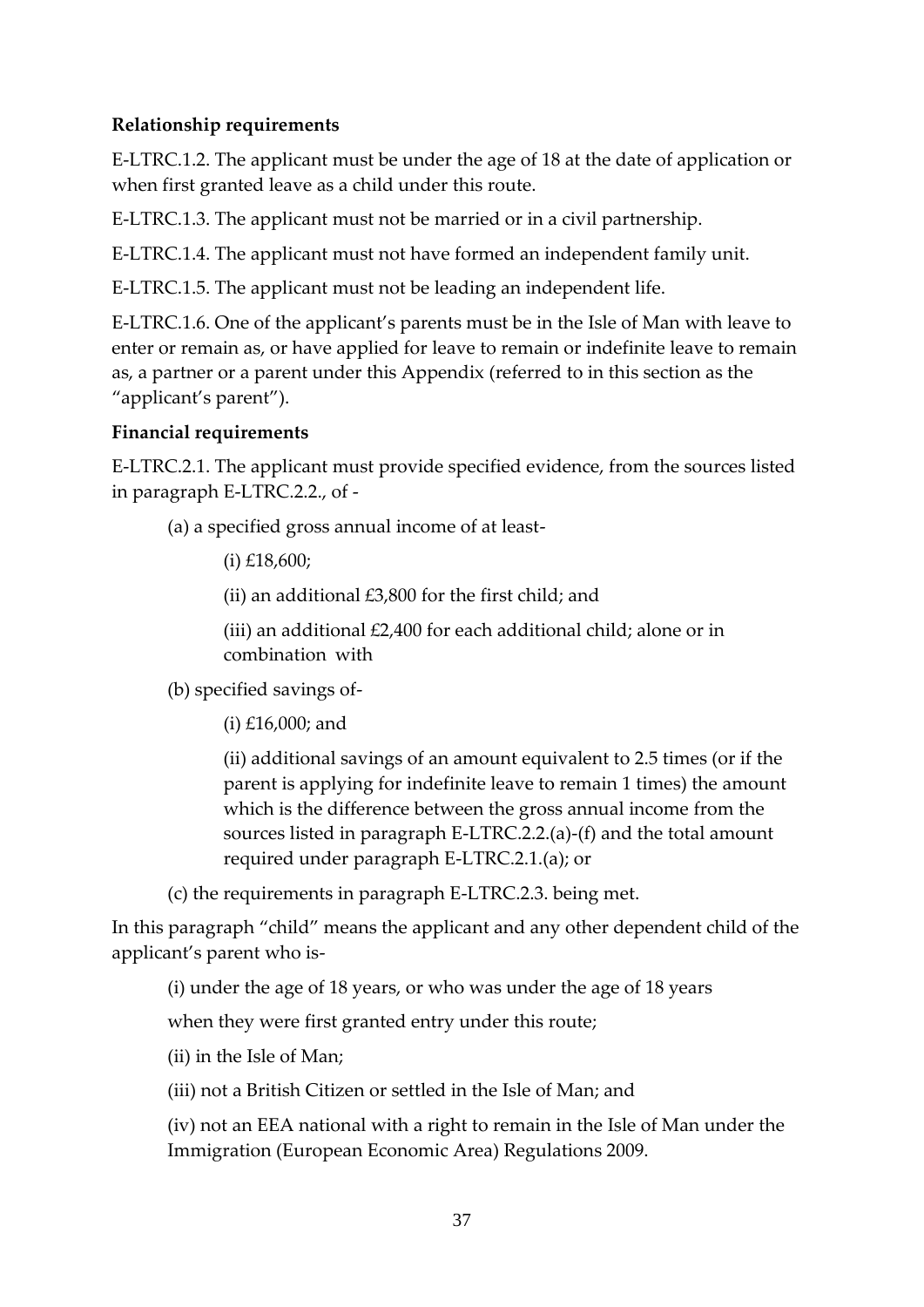E-LTRC.2.2. When determining whether the financial requirement in paragraph ELTRC. 2.1. is met only the following sources may be taken into account-

(a) income of the applicant's parent's partner from specified employment or self-employment;

(b) income of the applicant's parent from specified employment or selfemployment;

(c) specified pension income of the applicant's parent and that parent's partner;

(d) any specified maternity allowance or bereavement benefit received by the applicant's parent and that parent's partner in the Isle of Man;

(e) other specified income of the applicant's parent and that parent's partner in the Isle of Man;

(f) income from the sources at  $(b)$ ,  $(d)$  or  $(e)$  of a dependent child of the applicant's parent under paragraph E-LTRC.2.1. who is aged 18 years or over; and

(g) specified savings of the applicant's parent, that parent's partner and a dependent child of the applicant's parent under paragraph E-ECC.2.1. who is aged 18 years or over.

E-LTRC.2.3. The requirements to be met under this paragraph are-

(a) the applicant's parent's partner must be receiving one or more of the following -

(i) disability living allowance;

(ii) severe disablement allowance;

(iii) industrial injury disablement benefit;

(iv) attendance allowance; or

(v) carer's allowance; and

(b) the applicant must provide specified evidence that their parent's partner is able to maintain and accommodate themselves, the applicant's parent, the applicant and any dependants adequately in the Isle of Man without recourse to public funds.

E-LTRC2.4. The applicant must provide specified evidence that there will be adequate accommodation in the Isle of Man, without recourse to public funds, for the family, including other family members who are not included in the application but who live in the same household, which the family own or occupy exclusively: accommodation will not be regarded as adequate if-

(a) it is, or will be, overcrowded; or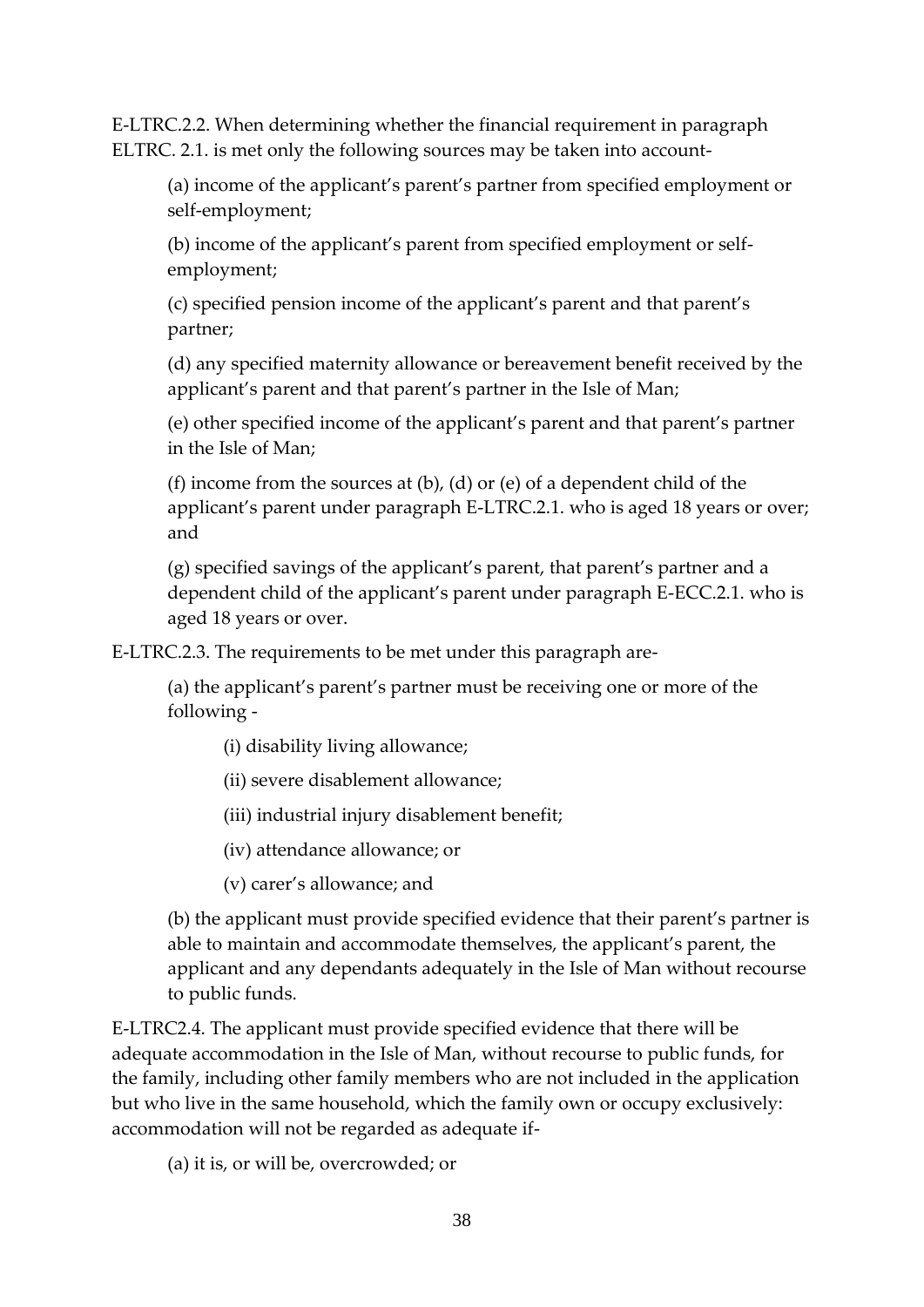(b) it contravenes public health regulations.

## **Section D-LTRC: Decision on application for leave to remain as a child**

D-LTRC.1.1. If the applicant meets the requirements for leave to remain as a child the applicant will be granted leave to remain of a duration which will expire at the same time as the leave granted to the applicant's parent, and subject to a condition of no recourse to public funds, and if the applicant's parent is granted indefinite leave to remain the applicant will be granted indefinite leave to remain.

D-LTRC.1.2. If the applicant does not meet the requirements for leave to remain as a child the application will be refused.

# **Family life as a parent of a child in the Isle of Man**

# **Section EC-PT: Entry clearance as a parent of a child in the Isle of Man**

EC-PT.1.1. The requirements to be met for entry clearance as a parent are that-

(a) the applicant must be outside the Isle of Man;

(b) the applicant must have made a valid application for entry clearance as a parent;

(c) the applicant must not fall for refusal under any of the grounds in Section S-EC: Suitability–entry clearance; and

(d) the applicant must meet all of the requirements of Section E-ECPT: Eligibility for entry clearance as a parent.

## **Section E-ECPT: Eligibility for entry clearance as a parent**

E-ECPT.1.1. To meet the eligibility requirements for entry clearance as a parent all of the requirements in paragraphs E-ECPT.2.1. to 4.2. must be met.

# **Relationship requirements**

E-ECPT.2.1. The applicant must be aged 18 years or over.

E-ECPT.2.2. The child of the applicant must be-

(a) under the age of 18 years at the date of application;

(b) living in the Isle of Man; and

(c) a British Citizen or settled in the Isle of Man.

E-ECPT.2.3. Either -

- (a) the applicant must have sole parental responsibility for the child; or
- (b) the parent or carer with whom the child normally lives must be-
- (i) a British Citizen in the Isle of Man or settled in the Isle of Man;
- (ii) not the partner of the applicant; and
- (iii) the applicant must not be eligible to apply for entry clearance as a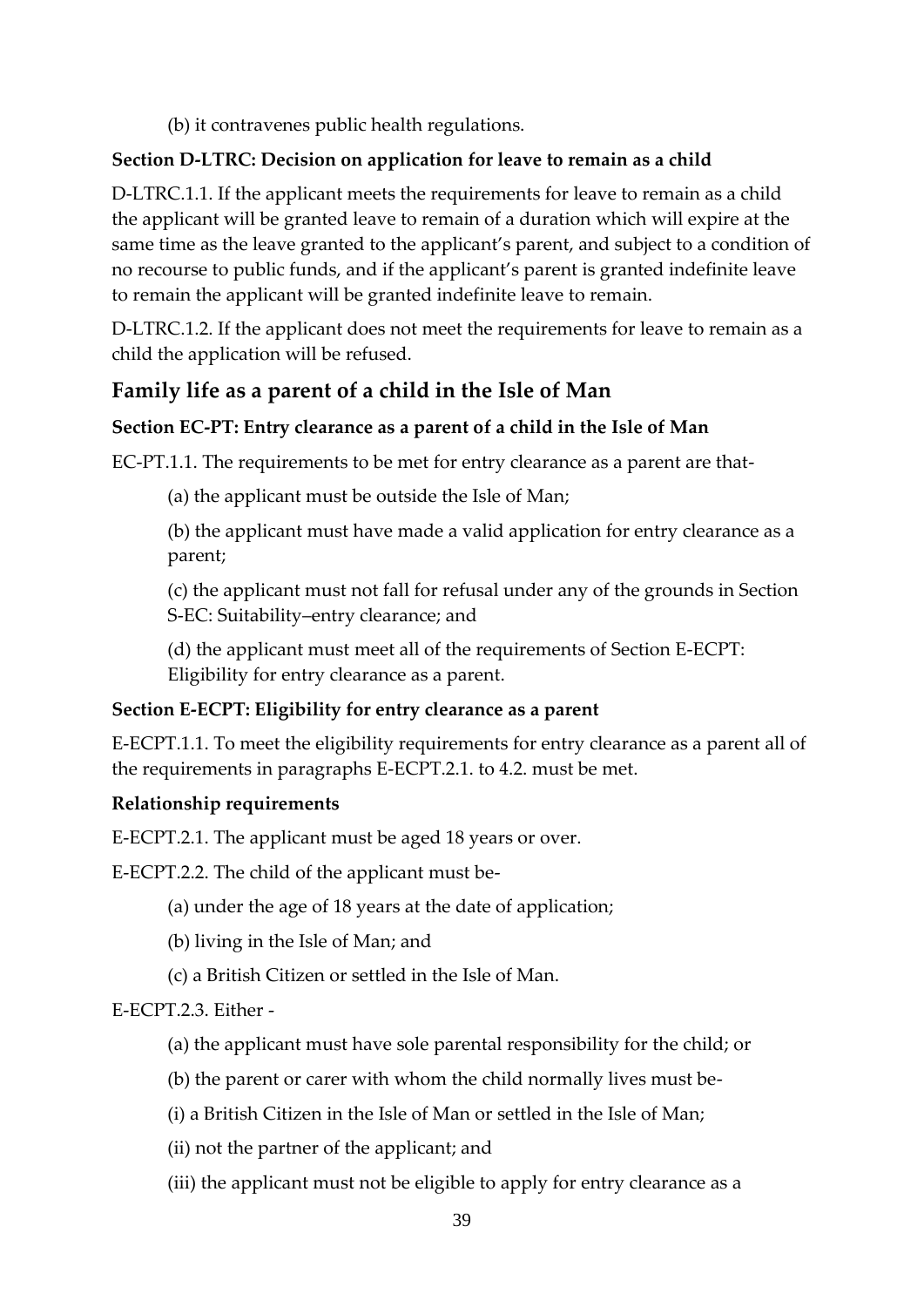partner under this Appendix.

E-ECPT.2.4. (a) The applicant must provide specified evidence that they have either-

(i) sole parental responsibility for the child; or

(ii) access rights to the child; and

(b) The applicant must provide specified evidence that they are taking, and intend to continue to take, an active role in the child's upbringing.

## **Financial requirements**

E-ECPT.3.1. The applicant must provide specified evidence that they will be able to adequately maintain and accommodate themselves and any dependants in the Isle of Man without recourse to public funds

E-ECPT.3.2. The applicant must provide specified evidence that there will be adequate accommodation in the Isle of Man, without recourse to public funds, for the family, including other family members who are not included in the application but who live in the same household, which the family own or occupy exclusively: accommodation will not be regarded as adequate if-

(a) it is, or will be, overcrowded; or

(b) it contravenes public health regulations.

# **English language requirement**

E-ECPT.4.1. The applicant must provide specified evidence that they-

(a) are a national of a majority English speaking country listed in paragraph GEN.1.5.;

(b) have passed an English language test in speaking and listening at a minimum of level A1 of the Common European Framework of Reference for Languages with a provider approved by the Lieutenant Governor;

(c) have an academic qualification recognised by NARIC UK to be equivalent to the standard of a Bachelor's or Master's degree or PhD in the UK, which was taught in English; or

(d) are exempt from the English language requirement under paragraph EECPT. 4.2.

E-ECPT.4.2. The applicant is exempt from the English language requirement if at the date of application-

(a) the applicant is aged 65 or over;

(b) the applicant has a disability (physical or mental condition) which prevents the applicant from meeting the requirement; or

(c) there are exceptional circumstances which prevent the applicant from being able to meet the requirement prior to entry to the Isle of Man.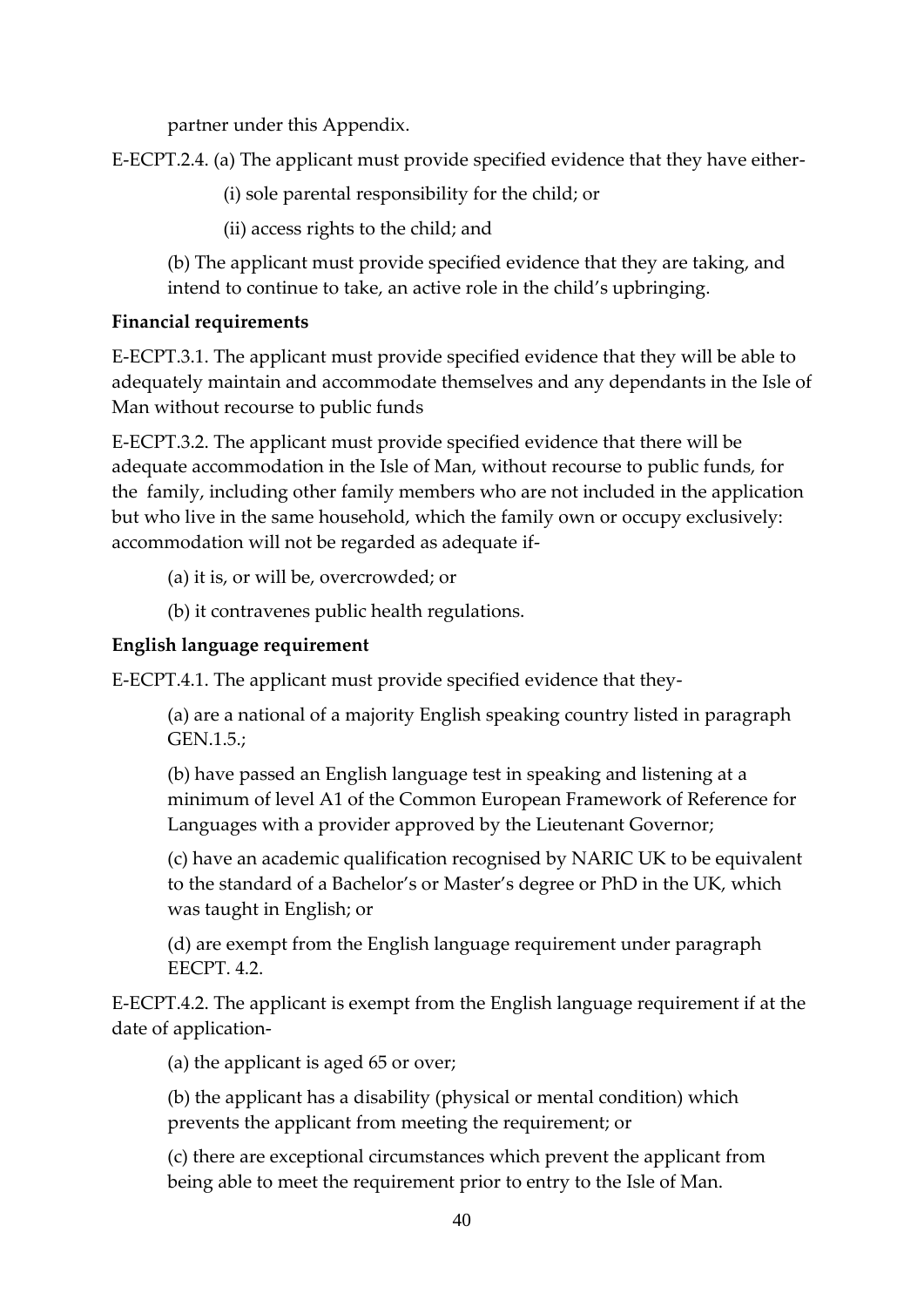## **Section D-ECPT: Decision on application for entry clearance as a parent**

D-ECP.1.1. If the applicant meets the requirements for entry clearance as a parent they will be granted entry clearance for an initial period not exceeding 33 months, and subject to a condition of no recourse to public funds.

D-ECPT.1.2. If the applicant does not meet the requirements for entry clearance as a parent the application will be refused.

### **Section R-LTRPT: Requirements for limited leave to remain as a parent**

R-LTRPT.1.1. The requirements to be met for limited leave to remain as a parent are-

(a) the applicant and the child must be in the Isle of Man;

(b) the applicant must have made a valid application for limited leave to remain as a parent; and either

(c) (i) the applicant must not fall for refusal under Section S-LTR: Suitability leave to remain; and

(ii) the applicant must meet all of the requirements of Section ELTRPT: Eligibility for leave to remain as a parent, and

(iii) paragraph EX.1. has not been applied; or

(d) (i) the applicant meets all the requirements of Section S-LTR: Suitability leave to remain; and

(ii) the applicant does not meet all of the requirements of Section ELTRPT: Eligibility for leave to remain as a parent; and

(iii) paragraph EX.1. applies.

## **Section E-LTRPT: Eligibility for limited leave to remain as a parent**

E-LTRPT.1.1. To qualify for limited leave to remain as a parent all of the requirements of paragraphs E-LTRPT.2.2. to 5.2. must be met.

#### **Relationship requirements**

E-LTRPT.2.2. The child of the applicant must be-

- (a) under the age of 18 years at the date of application;
- (b) living in the Isle of Man; and
- (c) a British Citizen or settled in the Isle of Man.
- E-LTRPT.2.3. Either-
	- (a) the applicant must have sole parental responsibility for the child; or
	- (b) the parent or carer with whom the child normally lives must be-
		- (i) a British Citizen in the Isle of Man or settled in the Isle of Man;
		- (ii) not the partner of the applicant; and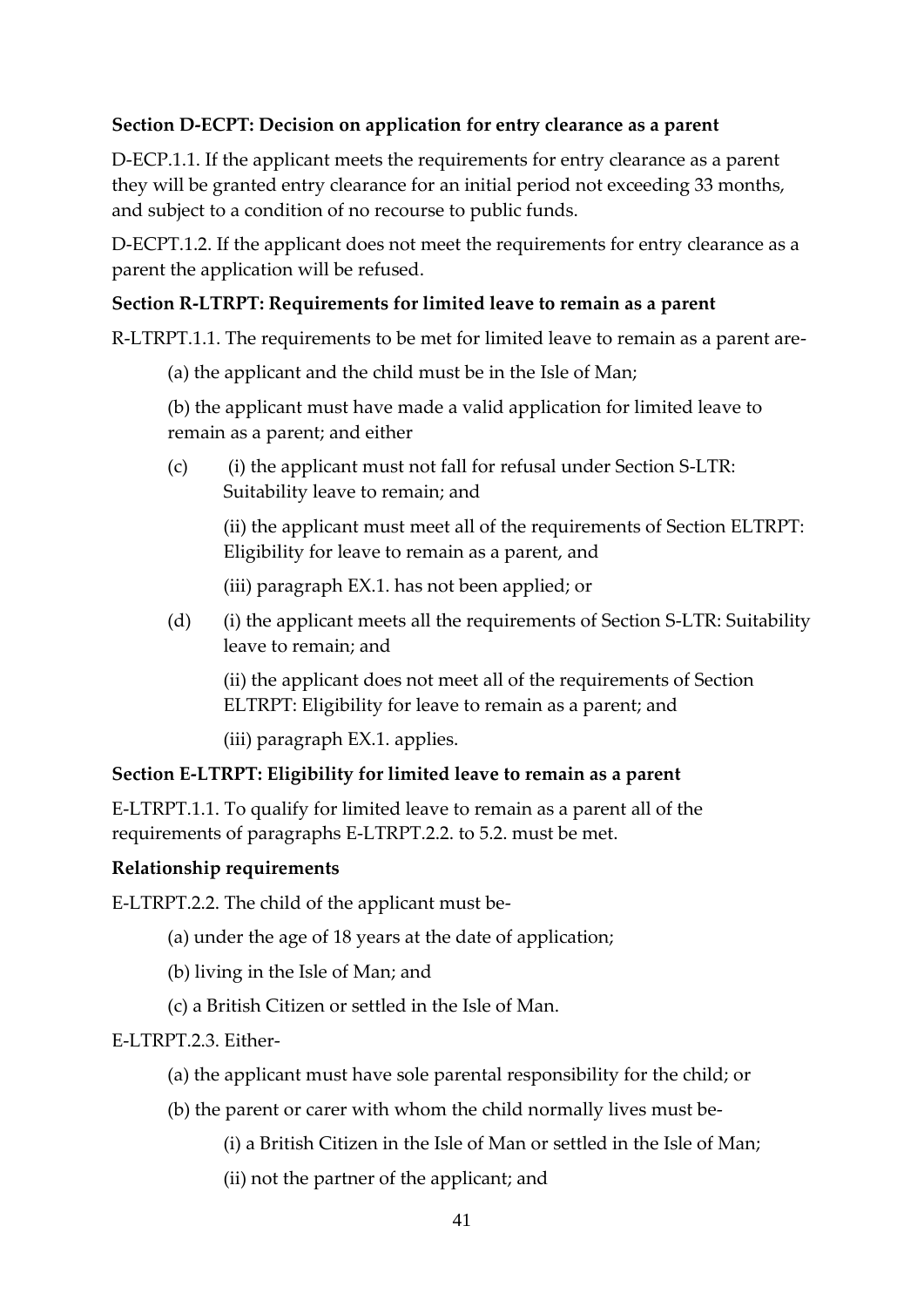(iii) the applicant must not be eligible to apply for leave to remain as a partner under this Appendix.

E-LTRPT.2.4. (a) The applicant must provide specified evidence that they have either-

(i) sole parental responsibility for the child; or

(ii) access rights to the child; and

(b) The applicant must provide specified evidence that they are taking, and intend to continue to take, an active role in the child's upbringing.

#### **Immigration status requirement**

E-LTRPT.3.1. The applicant must not be in the Isle of Man-

(a) as a visitor;

(b) with valid leave granted for a period of 6 months or less;

(c) on temporary admission.

E-LTRPT.3.2. The applicant must not be in the Isle of Man in breach of immigration laws, (disregarding any period of overstaying for a period of 28 days or less), unless paragraph EX.1. applies.

#### **Financial requirements**

E-LTRPT.4.1. The applicant must provide specified evidence that they will be able to adequately maintain and accommodate themselves and any dependants in the Isle of Man without recourse to public funds.

E-LTRPT.4.2. The applicant must provide specified evidence that there will be adequate accommodation in the Isle of Man, without recourse to public funds, for the family,

including other family members who are not included in the application but who live in the same household, which the family own or occupy exclusively: accommodation will not be regarded as adequate if-

- (a) it is, or will be, overcrowded; or
- (b) it contravenes public health regulations.

#### **English language requirement**

E-LTRPT.5.1. The applicant must provide specified evidence that they-

(a) are a national of a majority English speaking country listed in paragraph GEN.1.5.;

(b) have passed an English language test in speaking and listening at a minimum of level A1 of the Common European Framework of Reference for Languages with a provider approved by the Lieutenant Governor;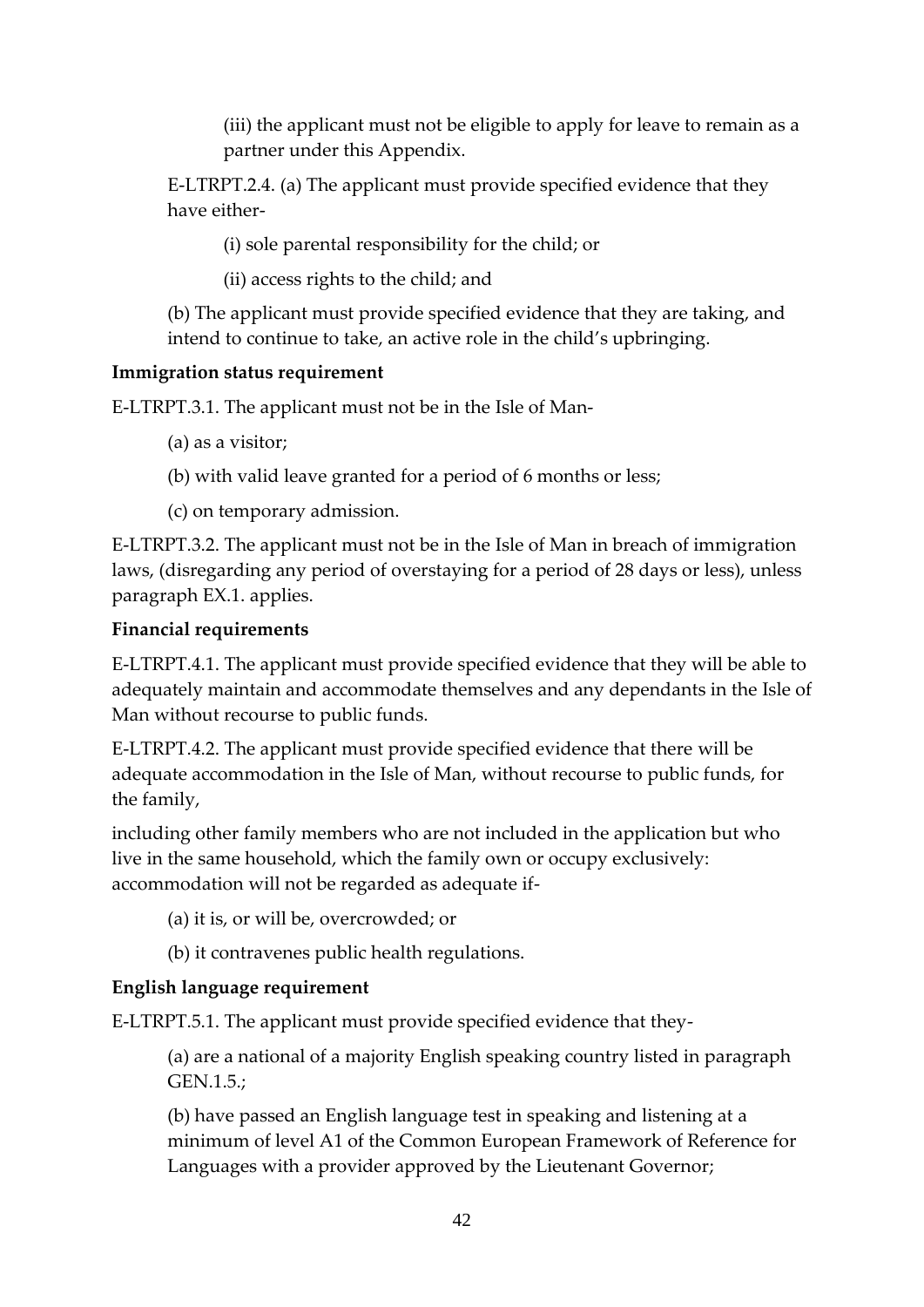(c) have an academic qualification recognised by NARIC UK to be equivalent to the standard of a Bachelor's or Master's degree or PhD in the UK, which was taught in English; or

(d) are exempt from the English language requirement under paragraph ELTRPT. 5.2.

E-LTRPT.5.2. The applicant is exempt from the English language requirement if at the date of application-

(a) the applicant is aged 65 or over;

(b) the applicant has a disability (physical or mental condition) which prevents the applicant from meeting the requirement; or

(c) there are exceptional circumstances which prevent the applicant from being able to meet the requirement.

## **Section D-LTRPT: Decision on application for limited leave to remain as a parent**

D-LTRPT.1.1. If the applicant meets the requirements in paragraph LTRPT.1.1. (a) to (c) for limited leave to remain as a parent the applicant will be granted limited leave to remain for a period not exceeding 30 months, and subject to a condition of no recourse to public funds, and they will be eligible to apply for settlement after 60 months with such leave.

D-LTRPT.1.2. If the applicant meets the requirements in paragraph LTRPT.1.1. (a), (b) and (d) for limited leave to remain as a parent they will be granted leave to remain for a period not exceeding 30 months, and will be eligible to apply for settlement after 120 months with such leave.

D-LTRPT.1.3. If the applicant does not meet the requirements for limited leave to remain as a parent the application will be refused.

# **Section R-ILRPT: Requirements for indefinite leave to remain (settlement) as a parent**

R-ILRPT.1.1. The requirements to be met for indefinite leave to remain as a parent are that-

(a) the applicant must be in the Isle of Man;

(b) the applicant must have made a valid application for indefinite leave to remain as a parent;

(c) the applicant must not fall for refusal under any of the grounds in Section S-LTR: Suitability-leave to remain;

(d) the applicant must meet all of the requirements of Section E-LTRPT: Eligibility for leave to remain as a parent; and

(e) the applicant must meet all of the requirements of Section E-ILRPT: Eligibility for indefinite leave to remain as a parent.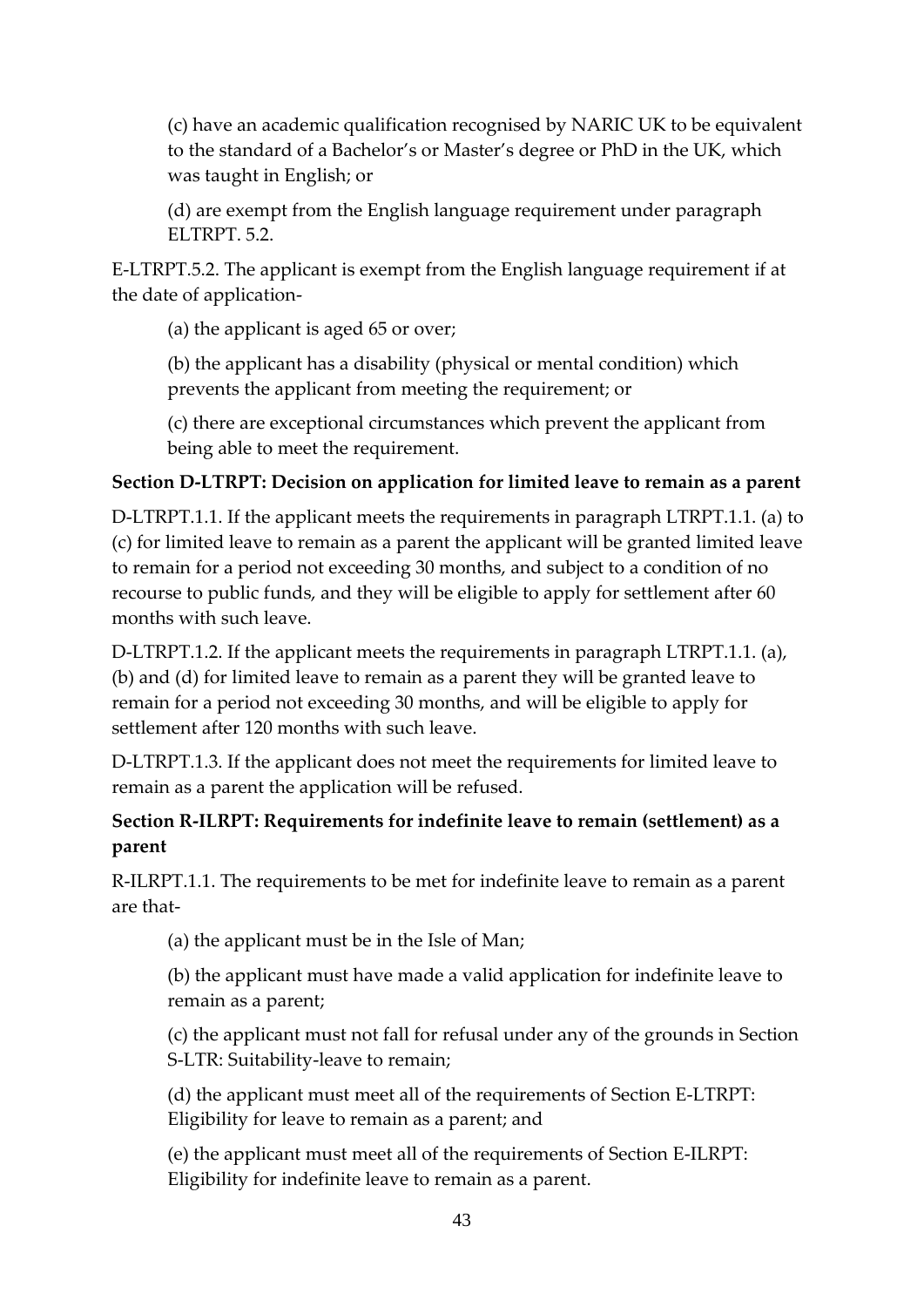## **Section E-ILRPT: Eligibility for indefinite leave to remain as a parent**

E-ILRPT.1.1. To meet the eligibility requirements for indefinite leave to remain as a parent all of the requirements of paragraphs E-ILRPT.1.2. to 1.5. must be met.

E-ILRPT.1.2. The applicant must be in the Isle of Man with valid leave to remain as a parent (disregarding any period of overstaying for 28 days or less).

E-ILRPT.1.3. The applicant must have completed a continuous period of at least 60 months with limited leave as a parent under paragraph R-LTRPT.1.1.(a) to (c), or a continuous period of at least 120 months with limited leave a parent, under paragraphs R-LTRPT.1.1(a), (b) and (d), or a continuous period of at least 120 months with limited leave as a partner under a combination of these paragraphs.

E-ILRPT.1.4. The applicant must at the date of application have no unspent convictions.

E-ILRP.1.5. The applicant must have sufficient knowledge of the English language and sufficient knowledge about life in the Isle of Man in accordance with the requirements of paragraphs 33B to 33G of these Rules.

## **Section D-ILRPT: Decision on application for indefinite leave to remain as a parent**

D-ILRPT.1.1. If the applicant meets all of the requirements for indefinite leave to remain as a parent the applicant will be granted indefinite leave to remain.

D-ILRPT.1.2. If the applicant does not meet the requirements for indefinite leave to remain as a parent only for one or both of the following reasons-

(a) the applicant has an unspent conviction; or

(b) the applicant has not met the requirements of paragraphs 33B to 33G of these Rules,

the applicant will be granted further limited leave to remain as a parent for a period not exceeding 30 months, and subject to a condition of no recourse to public funds.

D-ILRPT.1.3. If the applicant does not meet the requirements for indefinite leave to remain as a parent, or further limited leave to remain under paragraph D-ILRPT.1.2., the application will be refused.

## **Adult Dependent Relative**

## **Section EC-DR: Entry clearance as an adult dependent relative**

EC-DR.1.1. The requirements to be met for entry clearance as an adult dependent relative are that-

(a) the applicant must be outside the Isle of Man;

(b) the applicant must have made a valid application for entry clearance as an adult dependent relative;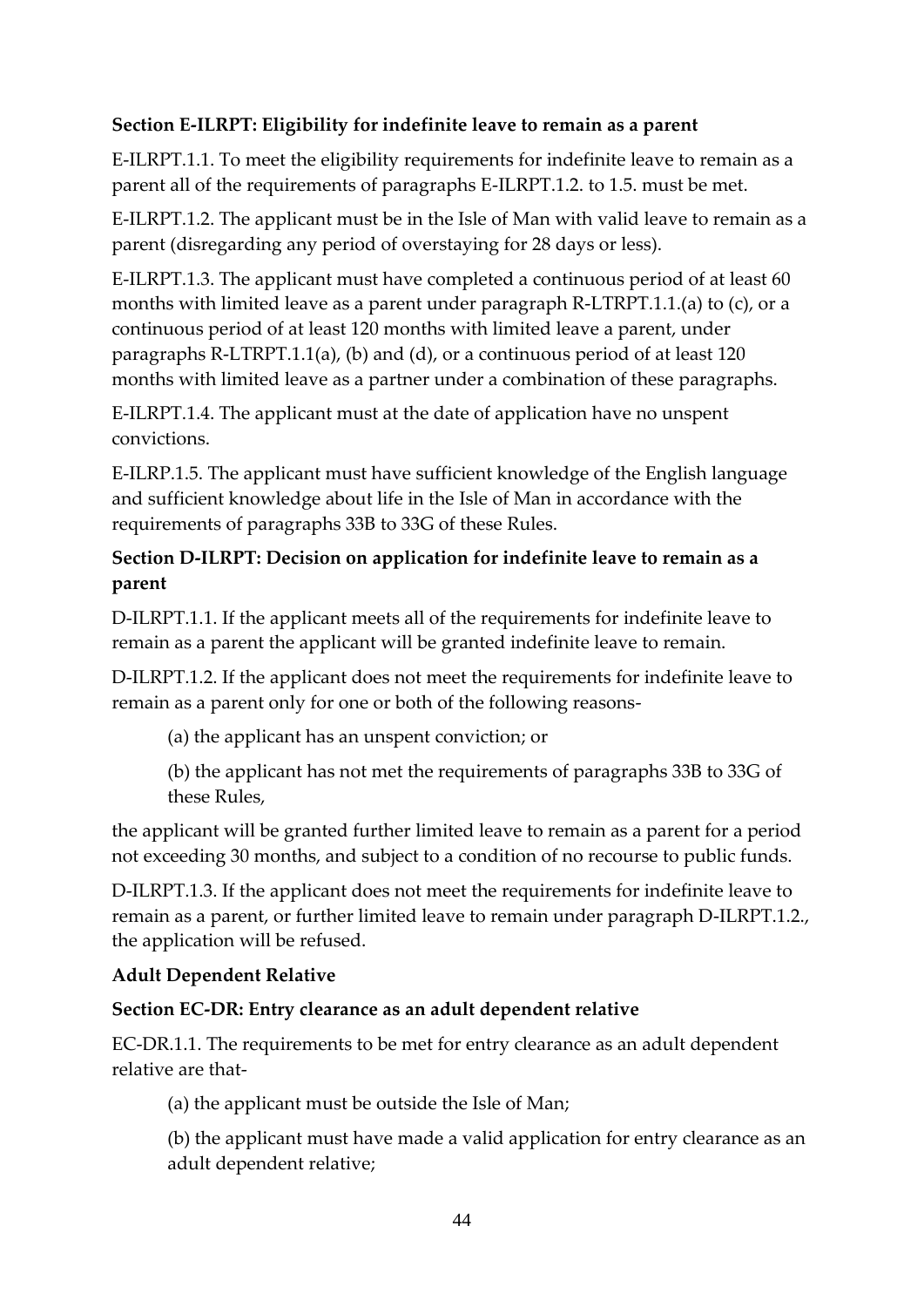(c) the applicant must not fall for refusal under any of the grounds in Section S-EC: Suitability for entry clearance; and

(d) the applicant must meet all of the requirements of Section E-ECDR: Eligibility for entry clearance as an adult dependent relative.

### **Section E-ECDR: Eligibility for entry clearance as an adult dependent relative**

E-ECDR.1.1. To meet the eligibility requirements for entry clearance as an adult dependent relative all of the requirements in paragraphs E-ECDR.2.1. to 3.2. must be met.

#### **Relationship requirements**

E-ECDR.2.1. The applicant must be the-

- (a) parent aged 18 years or over;
- (b) grandparent;
- (c) brother or sister aged 18 years or over; or
- (d) son or daughter aged 18 years or over

of a person ('the sponsor') who is in the Isle of Man.

E-ECDR.2.2. If the applicant is the sponsor's parent or grandparent they must not be in a subsisting relationship with a partner unless that partner is also the sponsor's parent or grandparent and is applying for entry clearance at the same time as the applicant.

E-ECDR.2.3. The sponsor must at the date of application be-

- (a) aged 18 years or over; and
- (b) (i) a British Citizen in the Isle of Man; or
- (ii) present and settled in the Isle of Man; or
- (iii) [Not used].

E-ECDR.2.4. The applicant or, if the applicant and their partner are the sponsor's parents or grandparents, the applicant's partner, must as a result of age, illness or disability require long-term personal care to perform everyday tasks.

E-ECDR.2.5. The applicant or, if the applicant and their partner are the sponsor's parents or grandparents, the applicant's partner, must be unable, even with the practical and financial help of the sponsor, to obtain the required level of care in the country where they are living, because-

(a) it is not available and there is no person in that country who can reasonably provide it; or

(b) it is not affordable.

#### **Financial requirements**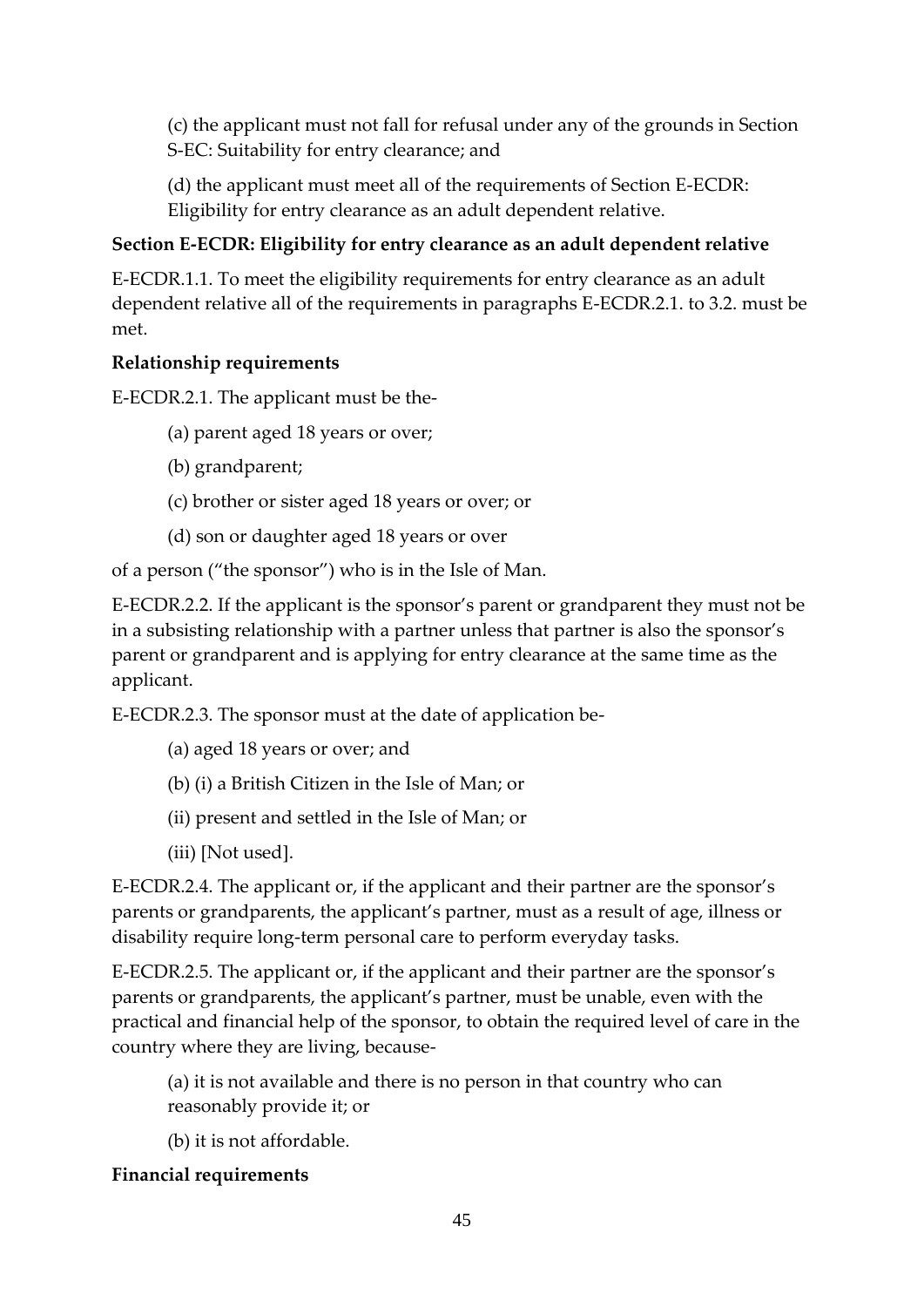E-ECDR.3.1. The applicant must provide specified evidence that they can be adequately maintained, accommodated and cared for in the Isle of Man by the sponsor without recourse to public funds.

E-ECDR.3.2. If the applicant's sponsor is a British Citizen or settled in the Isle of Man, the applicant must provide an undertaking signed by the sponsor confirming that the applicant will have no recourse to public funds, and that the sponsor will be responsible for their maintenance, accommodation and care, for a period of 5 years from the date the applicant enters the Isle of Man if they are granted indefinite leave to enter.

# **Section D-ECDR: Decision on application for entry clearance as an adult dependent relative**

D-ECDR.1.1. If the applicant meets the requirements for entry clearance as an adult dependent relative of a British Citizen or person settled in the Isle of Man they will be granted indefinite leave to enter.

D-ECDR.1.2. If the applicant meets the requirements for entry clearance as an adult dependent relative and the sponsor has limited leave the applicant will be granted limited leave of a duration which will expire at the same time as the sponsor's limited leave, and subject to a condition of no recourse to public funds. If the sponsor applies for further limited leave, the applicant may apply for further limited leave of the same duration, if the requirements in EC-DR.1.1. (c) and (d) continue to be met, and subject to no recourse to public funds.

D-ECDR.1.3. If the applicant does not meet the requirements for entry clearance as an adult dependent relative the application will be refused.

# **Section R-ILRDR: Requirements for indefinite leave to remain as an adult dependent relative**

R-ILRDR.1.1. The requirements to be met for indefinite leave to remain as an adult dependent relative are that-

(a) the applicant is in the Isle of Man;

(b) the applicant must have made a valid application for indefinite leave to remain as an adult dependent relative;

(c) the applicant must not fall for refusal under any of the grounds in Section S-LTR: Suitability-leave to remain; and

(d) the applicant must meet all of the requirements of Section E-ILRDR: Eligibility for indefinite leave to remain as an adult dependent relative.

# **Section E-ILRDR: Eligibility for indefinite leave to remain as an adult dependent relative**

E-ILRDR.1.1. To qualify for indefinite leave to remain as an adult dependent relative all of the requirements of paragraphs E-ILRDR.1.2. to 1.6. must be met.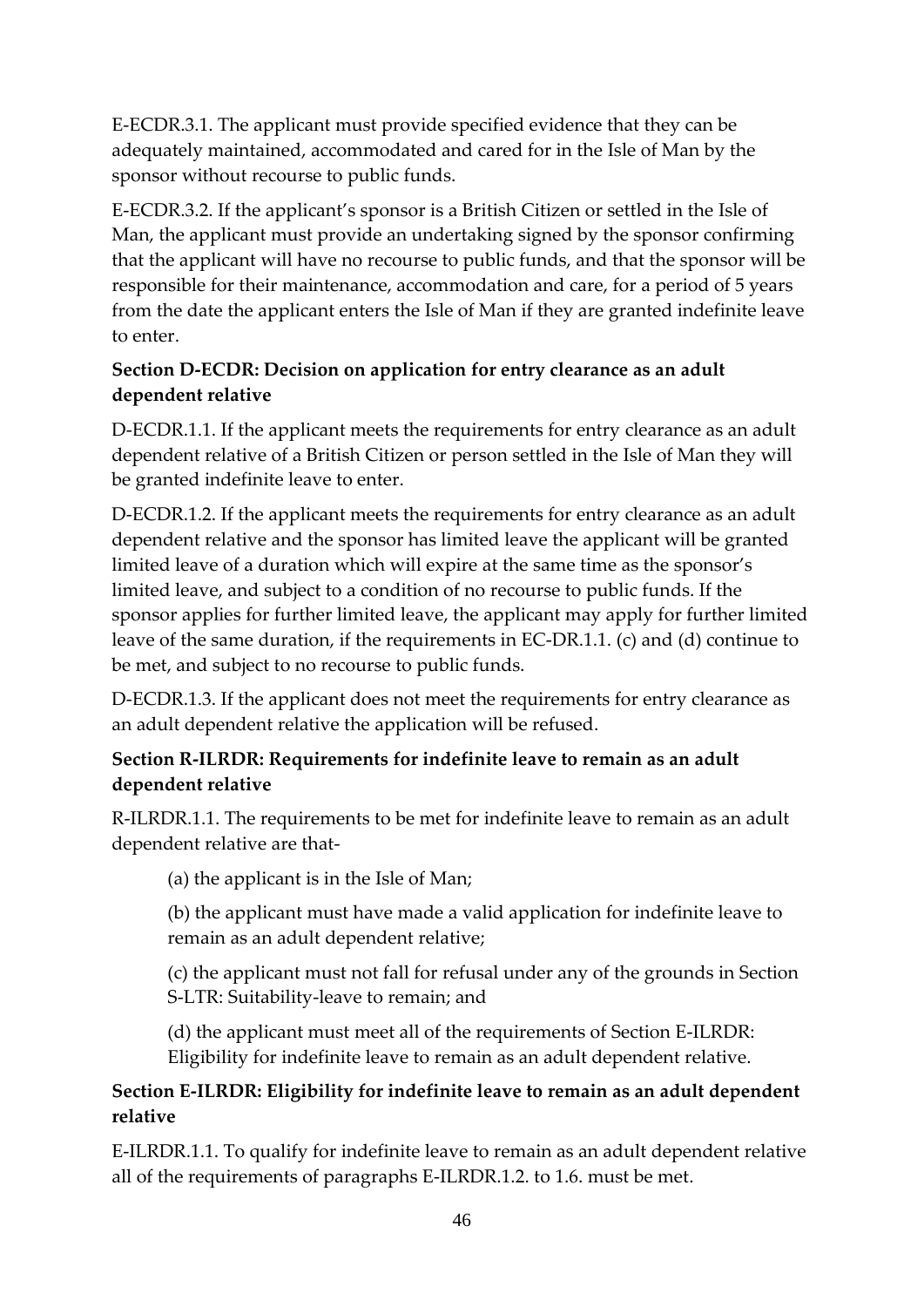E-ILRDR.1.2. The applicant must be in the Isle of Man with valid leave to remain as an adult dependent relative (disregarding any period of overstaying for a period of 28 days or less).

E-ILRDR.1.3. The applicant's sponsor must at the date of application be

(a) present and settled in the Isle of Man; or

(b) [Not used].

E-ILRDR.1.4. The applicant must provide specified evidence that they can be adequately maintained, accommodated and cared for in the Isle of Man by the sponsor without recourse to public funds.

E-ILRDR.1.5. The applicant must provide an undertaking signed by the sponsor confirming that the applicant will have no recourse to public funds, and that the sponsor will be responsible for their maintenance, accommodation and care, for a period ending 5 years from the date the applicant entered the Isle of Man with limited leave as an adult dependent relative.

E-ILRDR.1.6. To qualify for indefinite leave to remain the applicant must not at the date of application have any unspent convictions.

## **Section D-ILRDR: Decision on application for indefinite leave to remain as an adult dependent relative**

D-ILRDR.1.1. If the applicant meets the requirements for indefinite leave to remain as an adult dependent relative and the applicant's sponsor is settled in the Isle of Man, the applicant will be granted indefinite leave to remain as an adult dependent relative.

D-ILRDR.1.2. If the applicant does not meet the requirements for indefinite leave to remain as an adult dependent relative because the applicant has an unspent conviction, the applicant will be granted further limited leave to remain as an adult dependent relative for a period not exceeding 30 months, and subject to a condition of no recourse to public funds.

D-ILRDR.1.3. If the applicant's sponsor has made an application for indefinite leave to remain and that application is refused, the applicant's application for indefinite leave to remain will be refused. If the sponsor is granted limited leave, the applicant will be granted further limited leave as an adult dependent relative of a duration which will expire at the same time as the sponsor's further limited leave, and subject to a condition of no recourse to public funds.

D-ILRDR.1.4. Where an applicant does not meet the requirements for indefinite leave to remain, or further limited leave to remain under paragraphs D-ILRDR.1.2. or 1.3., the application will be refused.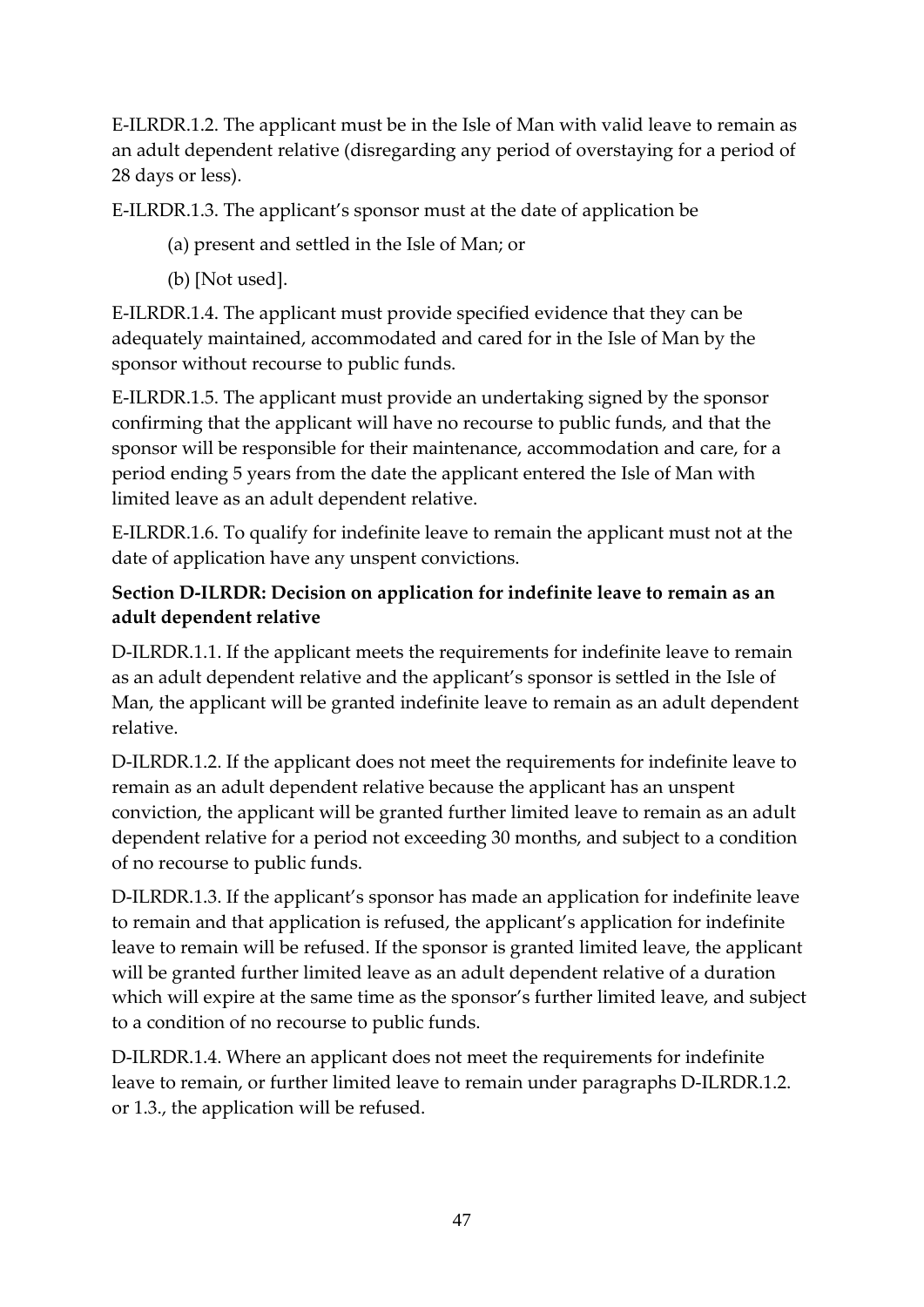#### **Deportation and Removal**

Where the Lieutenant Governor or an immigration officer is considering deportation or removal of a person who claims that their deportation or removal from the Isle of Man would be a breach of the right to respect for private and family life under Article 8 of the Human Rights Convention that person may be required to make an application under this Appendix or paragraph 276ADE, but if they are not required to make an application Part 13 of these Rules will apply.'

97. In Appendix G - Countries and Territories participating in the Tier 5 Youth Mobility Scheme and annual allocations of places for 2012' after 'Taiwan- 1,000 places' insert - 'South Korea – 500 places.'.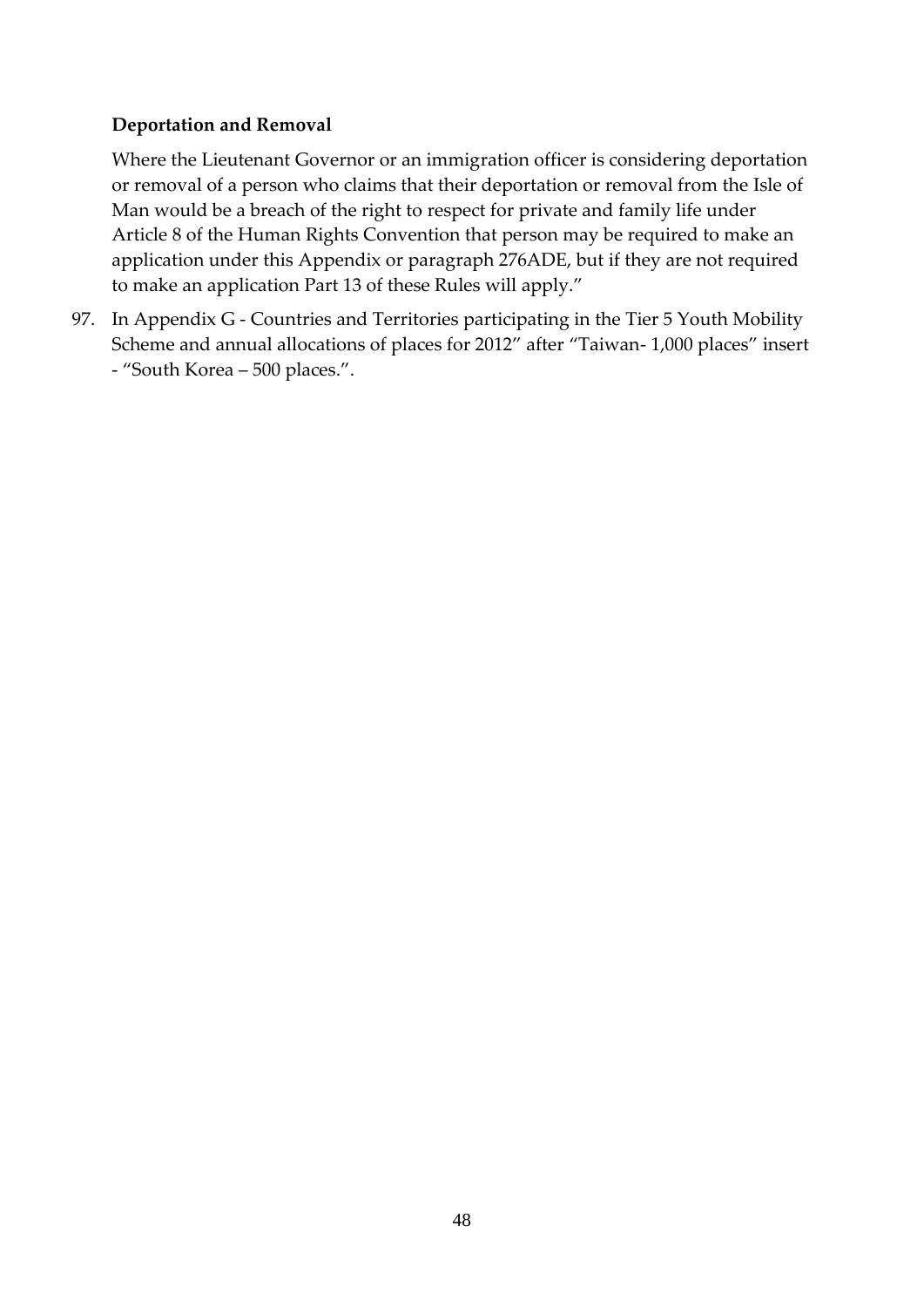#### **EXPLANATORY NOTE**

#### **Policy Background**

#### *What is being done and why*

A summary of the policy changes contained in this Statement of Changes in Immigration Rules follows:

### *Approach to ECHR Article 8*

The new Immigration Rules will reform the approach taken as a matter of public policy towards ECHR Article 8 – the right to respect for family and private life – in immigration cases. The Immigration Rules will fully reflect the factors which can weigh for or against an Article 8 claim. The rules will set proportionate requirements to how individuals' Article 8 rights should be qualified in the public interest to safeguard the economic well-being of the Isle of Man by controlling immigration and to protect the public from foreign criminals. This will mean that failure to meet the requirements of the rules will normally mean failure to establish an Article 8 claim to enter or remain in the Isle of Man, and no grant of leave on that basis. Outside exceptional cases, it will be proportionate under Article 8 for an applicant who fails to meet the requirements of the rules to be removed from the Isle of Man.

The new Immigration Rules in Appendix FM provide a new five-year route to settlement in the Isle of Man on the basis of family life. Those who cannot meet the requirements of that route can remain in the Isle of Man on the basis of their family life only where it would breach Article 8 to remove them. Such cases can apply for leave under the new rules on a new 10-year route to settlement.

#### *Best Interests of a Child*

The new Immigration Rules also ensure that immigration decisions are made having regard to the need to safeguard and promote the welfare of children who are in the Isle of Man. The assessment of the 'best interests of the child' is intrinsic to the proportionality assessment under Article 8, and has therefore also been incorporated into the Immigration Rules.

In assessing the best interests of the child, the question in immigration cases where a child would have to leave the Isle of Man as a consequence of the decision to remove their parent, is whether it is reasonable to expect the child to live in another country. The new Immigration Rules set out a clear framework for weighing the best interests of the child against the wider public interest in removal cases. The best interests of the child will normally be met by remaining with their parents and returning with them to the country of origin, subject to considerations such as long residence in the Isle of Man and exceptional factors.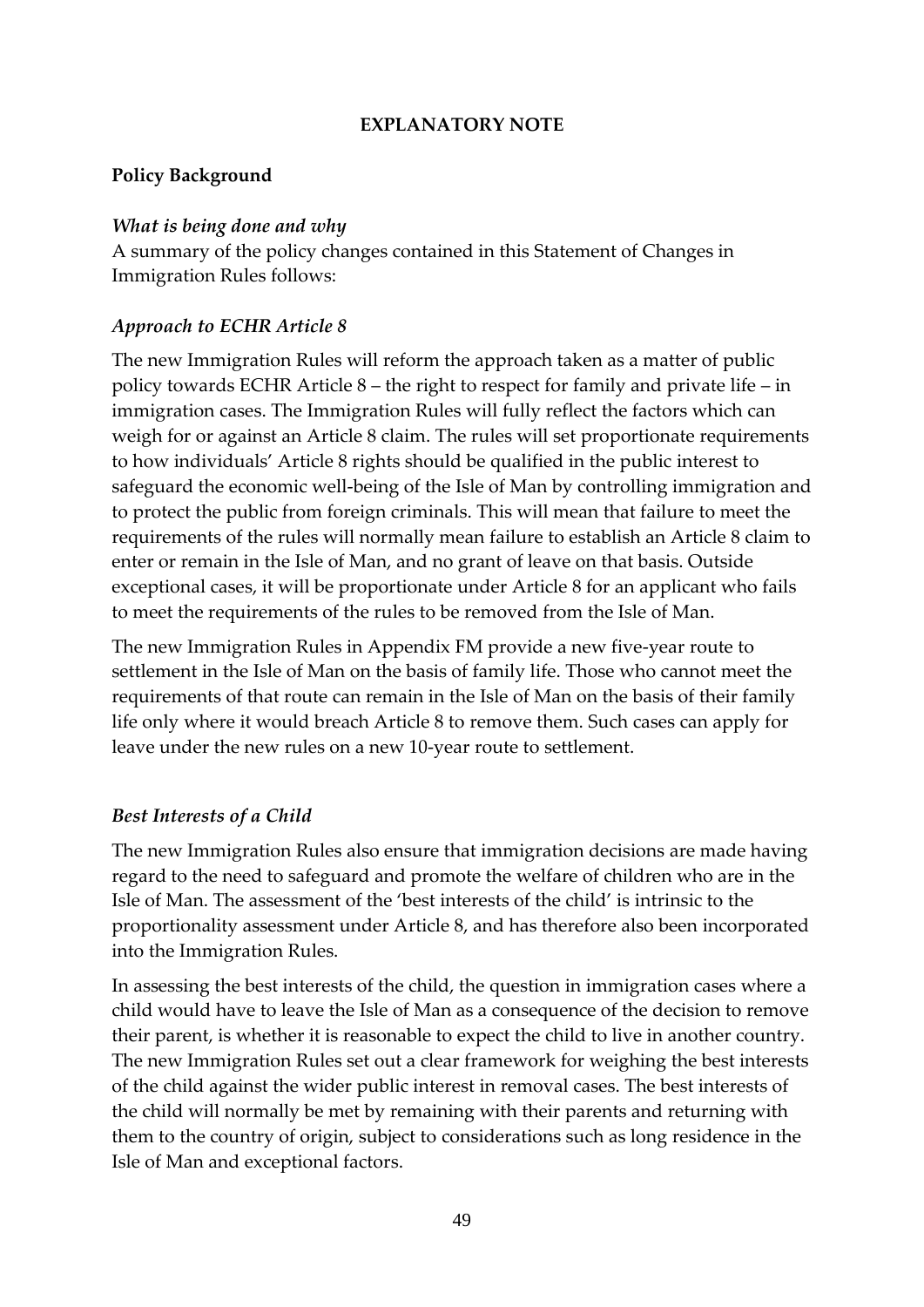The new Immigration Rules deal clearly with how to treat a British citizen child or a foreign national child in cases where we would otherwise intend to remove their parent(s) and how countervailing factors should weigh in the decision. There are some circumstances where a child may be allowed to stay on a temporary or permanent basis on best interests grounds. The key test for a non-British citizen child remaining on a permanent basis is the length of residence in the Isle of Man of the child – which the rules set at at least the last seven years, subject to countervailing factors. The changes are designed to bring consistency and transparency to decisionmaking.

## *Private Life*

The 14-year rule (paragraph 276B(i)(b)), which provides a route to settlement on the grounds of long residence, lawful or unlawful, is being withdrawn. Instead the new Immigration Rules provide that at least 20 years' continuous residence, lawful or unlawful, will, subject to criminality and other criteria, normally be necessary to establish a claim to remain in the Isle of Man on the basis of the Article 8 right to respect for private life. (The 10-year rule (paragraph 276B(i)(a)), which provides a route to settlement on the grounds of continuous lawful residence in the Isle of Man of at least 10 years, will remain).

There are also new provisions allowing an applicant to be granted on the basis of private life after seven years'continuous residence if they are under the age of 18; or if they have spent at least half of their life in the Isle of Man if they are aged between 18 and 24; or if the applicant has less than 20 years'continuous residence in the Isle of Man but has no ties (including social, cultural or family) with their country of origin.

#### *Clear criteria on criminality*

The new Immigration Rules set clear criteria for how an applicant's criminality will

impact on the scope for them to be granted leave to enter the Isle of Man on the basis of their family life or leave to remain in the Isle of Man on the basis of their family or private life.

Under the new Immigration Rules, an applicant will be prevented from joining or completing the 5- or 10-year family route or the 10-year private life route to settlement, where they are refused under the criminality criteria contained in the rules.

In respect of deportation, the new Immigration Rules provide that:

• Only in exceptional circumstances will private or family life, including a child's best interests, outweigh criminality and the public interest in seeing the foreign national criminal deported where they have been sentenced to a custodial sentence of at least four years.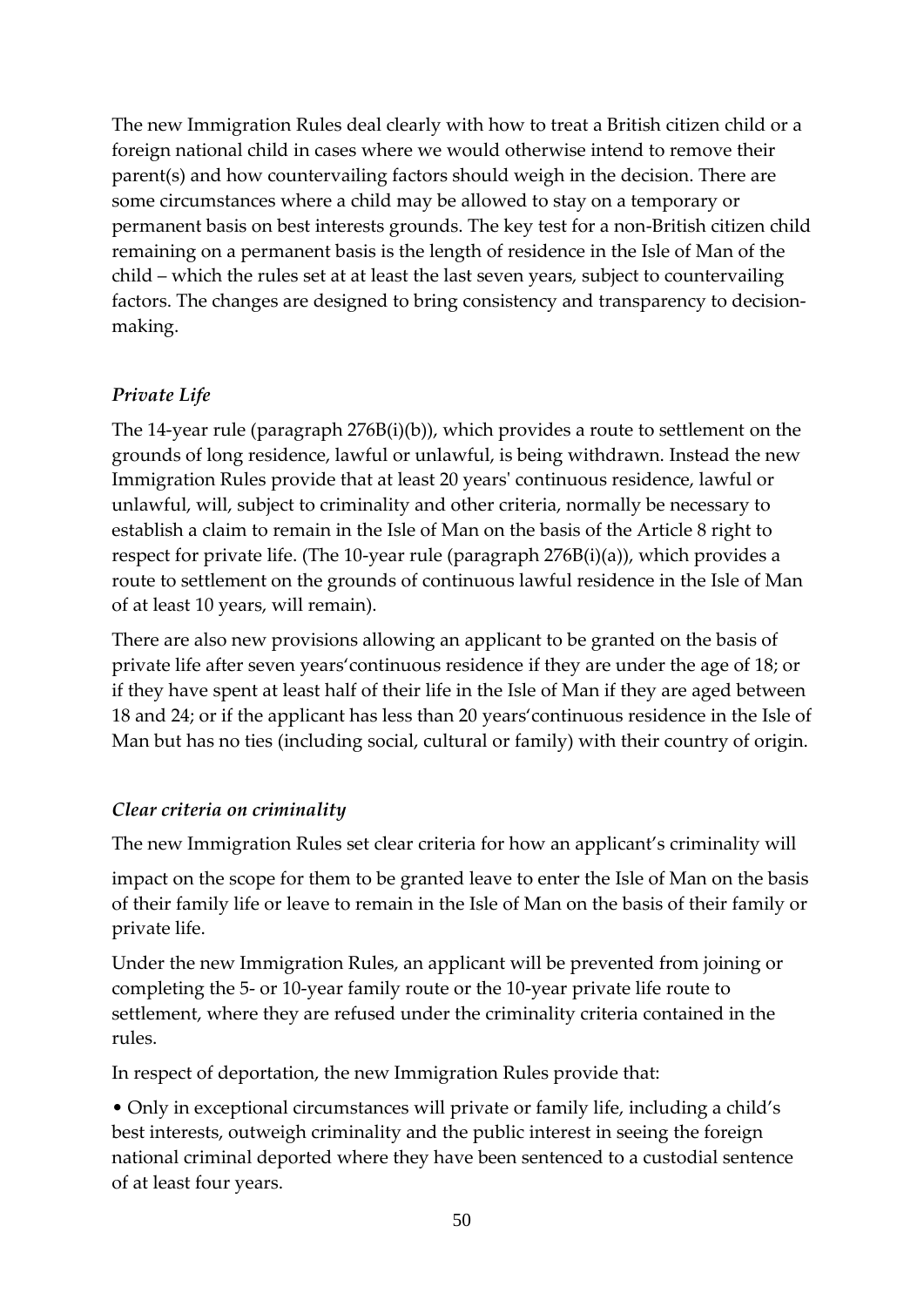• Deportation will normally be proportionate where the foreign national criminal has received a custodial sentence of at least 12 months and less than four years, or where the foreign national criminal has received a custodial sentence of less than 12 months and, in the view of the Lieutenant Governor, their offending has caused serious harm or they are a persistent offender who shows a particular disregard for the law. Deportation will not be proportionate where:

- They have a genuine and subsisting relationship with a partner in the Isle of Man (who is a British citizen or settled in the Isle of Man ), and they have lived here lawfully for at least the last 15 years (excluding any period of imprisonment) and there are insurmountable obstacles to family life with that partner continuing overseas; or

- They have a genuine and subsisting parental relationship with a British citizen child, or a foreign national child who has lived in the Isle of Man continuously for at least the last seven years, and it would be unreasonable to expect the child to leave the Isle of Man, and there is no other family member who is able to care for the child in the Isle of Man; or

- They have resided in the Isle of Man continuously for at least the last 20 years, or the applicant is aged under 25 years and has spent at least half of his life residing continuously in the Isle of Man (in either case, excluding any period of imprisonment), and they have no ties (including social, cultural or family) with their country of origin.

#### *Amendments to the rules for family members of British citizens and settled persons*

Changes to be introduced through Appendix FM include:

• A minimum income threshold of £18,600 for those who wish to sponsor the settlement in the Isle of Man of a partner of non-European Economic Area nationality. A higher threshold will be required for sponsoring any dependent child under the age of 18 in addition to the partner: £22,400 for one child and an additional £2,400 for each further child sponsored before the migrant parent qualifies for settlement.

• Making clear that a relationship with a partner must be genuine and subsisting. The UK Border Agency will be publishing new casework guidance setting out objective factors associated with genuine and non-genuine relationships, to help caseworkers focus on these issues in implementing the new rules. Caseworkers at the Isle of Man Immigration Office will refer to this guidance.

• Increasing the minimum probationary period from two years to five years before the migrant partner can apply for settlement.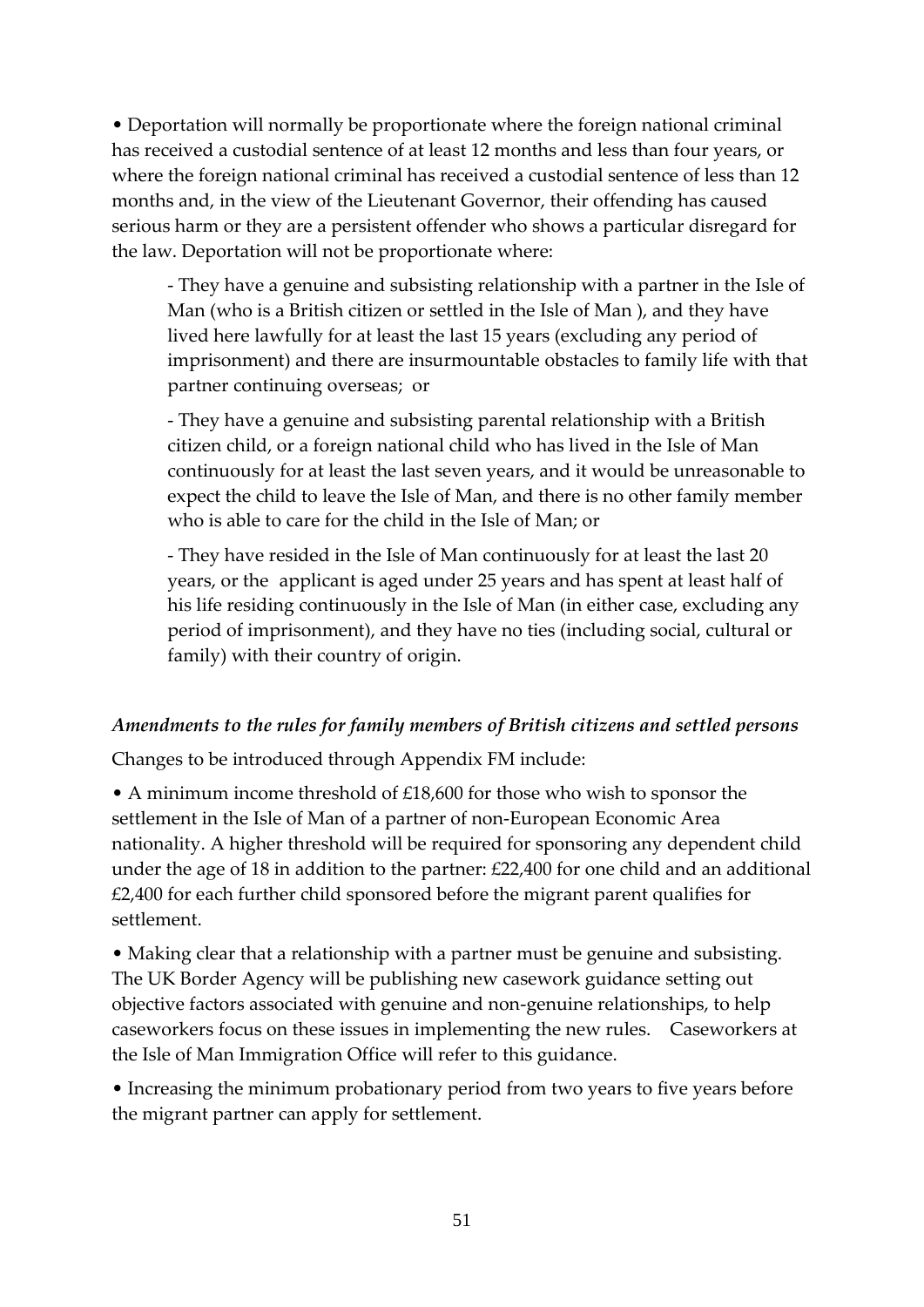• Abolishing the scope for immediate settlement for the migrant partner where a couple have been living together overseas for at least four years. They will need to complete a five-year probationary period for settlement.

• Adult dependent relatives will only be able to apply to settle in the Isle of Man from overseas and will have to demonstrate that, as a result of age, illness or disability, they require a level of personal care that can only be provided in the Isle of Man by the relative here and without recourse to public funds. Uncles and aunts will no longer be able to apply under this route.

#### *Amendments to the rules for PBS dependants*

A five-year probationary period for settlement in the Isle of Man will apply to the partner of a migrant with leave under the Points Based System.

### *Applications from overstayers*

The Immigration Rules are being amended to ensure a consistent approach is taken to those who seek further leave to remain after their previous period of leave has expired. From 19 November 2012 those seeking further leave to remain as family members (including settlement) and persons studying or working in the Isle of Man will be refused if they have overstayed by more than 28 days.

There will be a number of safeguards to ensure that the amended rules are fair and proportionate:

• Where an applicant submits an application before their previous period of leave to enter or remain expires, but the application is rejected as invalid after their leave expires, the 28-day window in which the application may be submitted as an overstayer will start from the date on which the application was rejected, rather than when leave expired.

• Caseworkers will continue to have discretion to consider exceptional cases.

Applicants who have overstayed by more than 28 days may provide evidence of exceptional circumstances which prevented them from submitting their application in time.

• A breach of immigration laws by remaining in the Isle of Man beyond a period of leave to enter or remain will not be a determinative factor when considering applications under the following circumstances:

- The applicant has a dependent child under the age of 18 years who is a British citizen or who has lived in the Isle of Man for at least the preceding seven years, and it would be unreasonable to expect the child to leave the Isle of Man; or